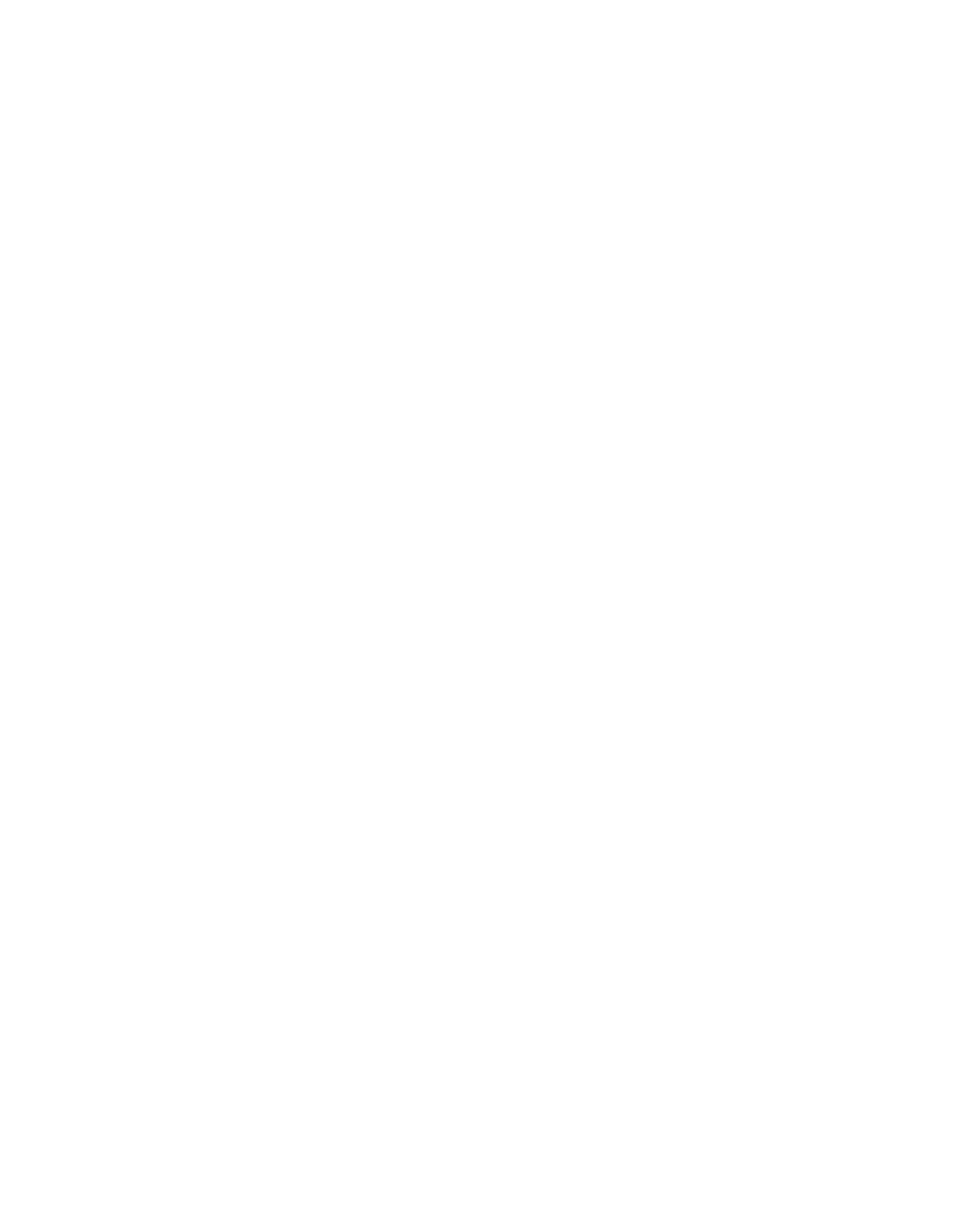# **Contents**

| $\mathbf{1}$ |                  | <b>Library for Optical Systems Raytracing Hierarchical Index</b>  | 1  |
|--------------|------------------|-------------------------------------------------------------------|----|
|              | $1.1\,$          | Library for Optical Systems Raytracing Class Hierarchy            | 1  |
| $2^{\circ}$  |                  | <b>Library for Optical Systems Raytracing Compound Index</b>      | 3  |
|              | 2.1              | Library for Optical Systems Raytracing Compound List              | 3  |
| 3            |                  | <b>Library for Optical Systems Raytracing Class Documentation</b> | 5  |
|              | <b>3.1</b>       |                                                                   | 5  |
|              | 3.2              | LOSR::ApproxRaytracer Class Reference                             | 13 |
|              | 3.3 <sup>°</sup> | LOSR::ExactRaytracer Class Reference                              | 21 |
|              | $3.4^{\circ}$    | LOSR::OpticalSystem Class Reference                               | 30 |
|              | $3.5^{\circ}$    |                                                                   | 34 |
|              | 3.6              |                                                                   | 36 |
|              | 3.7              |                                                                   | 40 |
|              | 3.8              |                                                                   | 44 |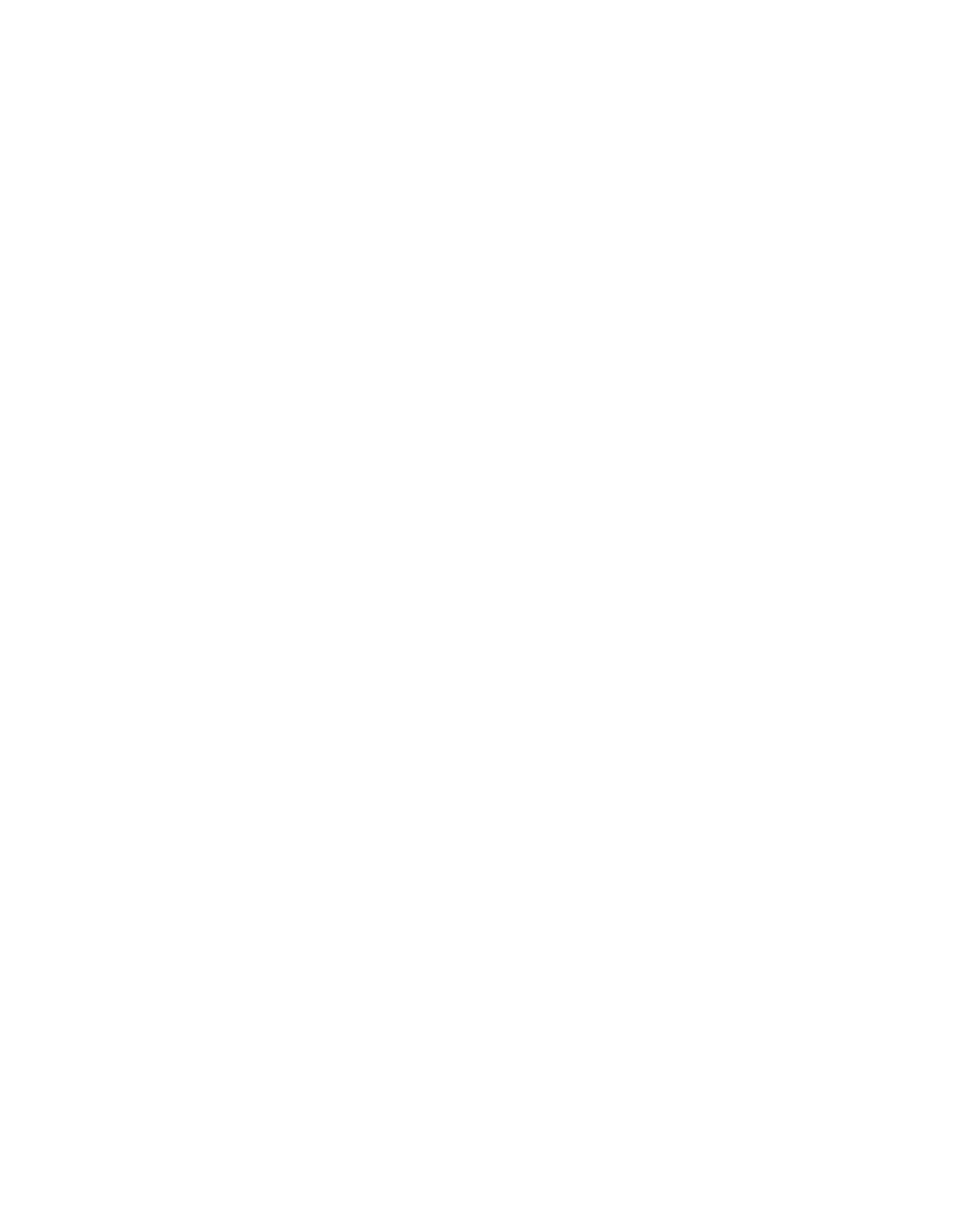# <span id="page-4-0"></span>**Chapter 1**

# **Library for Optical Systems Raytracing Hierarchical Index**

# <span id="page-4-1"></span>**1.1 Library for Optical Systems Raytracing Class Hierarchy**

This inheritance list is sorted roughly, but not completely, alphabetically:

| std::vector |  |  |  |
|-------------|--|--|--|
|             |  |  |  |
|             |  |  |  |
|             |  |  |  |
|             |  |  |  |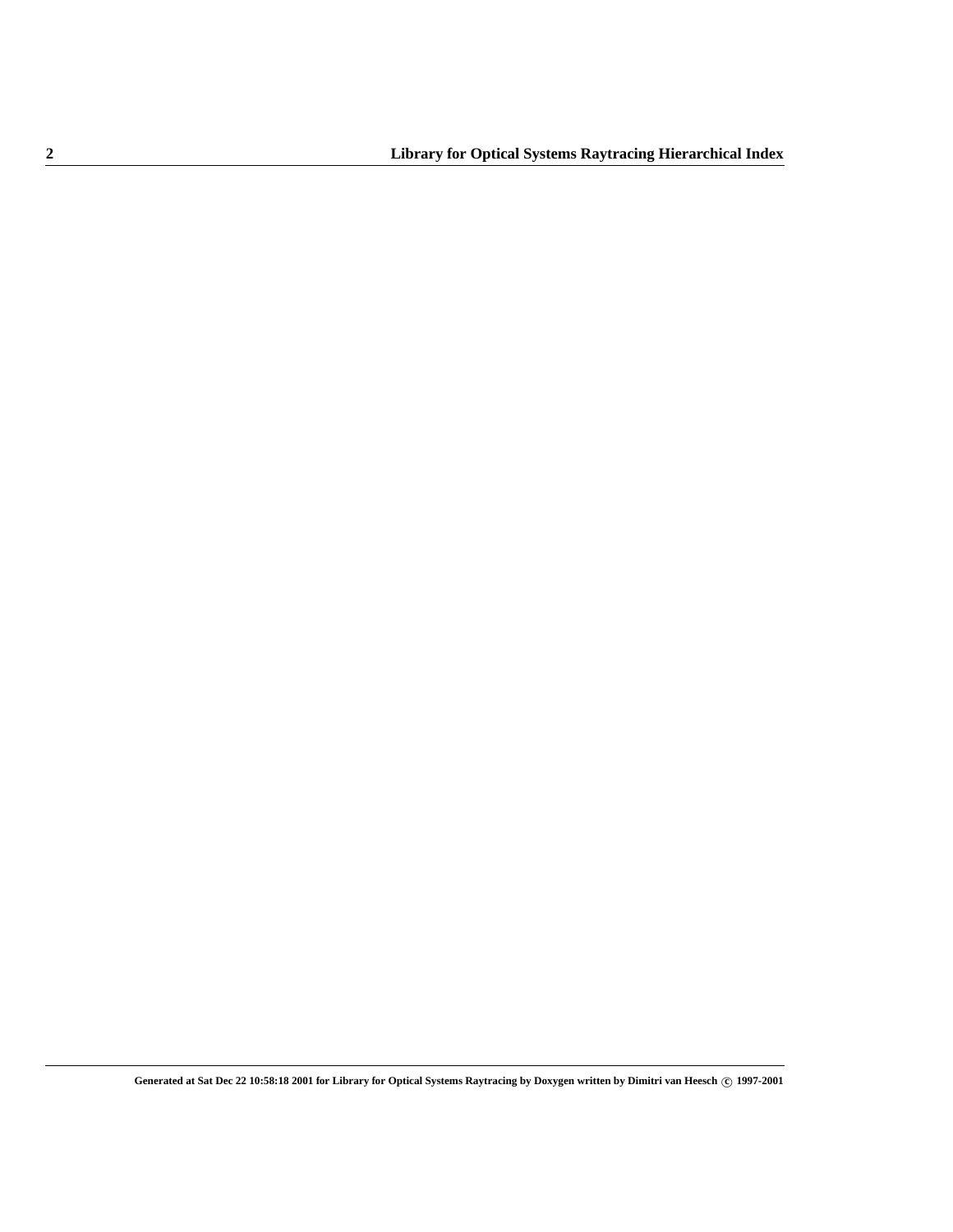# <span id="page-6-0"></span>**Chapter 2**

# **Library for Optical Systems Raytracing Compound Index**

# <span id="page-6-1"></span>**2.1 Library for Optical Systems Raytracing Compound List**

Here are the classes, structs, unions and interfaces with brief descriptions:

| <b>LOSR::Analyzer</b> (LOSR::Analyzer is an high level tool to analyze optical                 |
|------------------------------------------------------------------------------------------------|
|                                                                                                |
| LOSR::ApproxRaytracer (LOSR::ApproxRaytracer is an approximative                               |
| raytracer table, using y-nu trace algorithms) 13                                               |
| LOSR::ExactRaytracer (LOSR::ExactRaytracer is an exact raytracer table,                        |
| using QU trace algorithms) $\ldots \ldots \ldots \ldots \ldots \ldots \ldots 21$               |
| LOSR::OpticalSystem (LOSR::OpticalSystem is a on-axis lenses system                            |
| made of optical materials) $\ldots \ldots \ldots \ldots \ldots \ldots \ldots \ldots \ldots$ 30 |
| <b>LOSR::Pupil</b> (LOSR::Pupil describe the value of an entrance or exit pupil).<br>34        |
| <b>LOSR::QU</b> (LOSR::QU describe a surface entry into an exact raytracing                    |
|                                                                                                |
| LOSR::Surface (LOSR::Surface describe a sperical contact between two                           |
| optical materials) $\ldots \ldots \ldots \ldots \ldots \ldots \ldots \ldots \ldots$            |
| <b>LOSR:: Y_NU</b> (LOSR:: Y_NU describe a surface entry into an approximative                 |
| raytracing table (y-nu trace)) $\ldots \ldots \ldots \ldots \ldots \ldots \ldots \ldots$ 44    |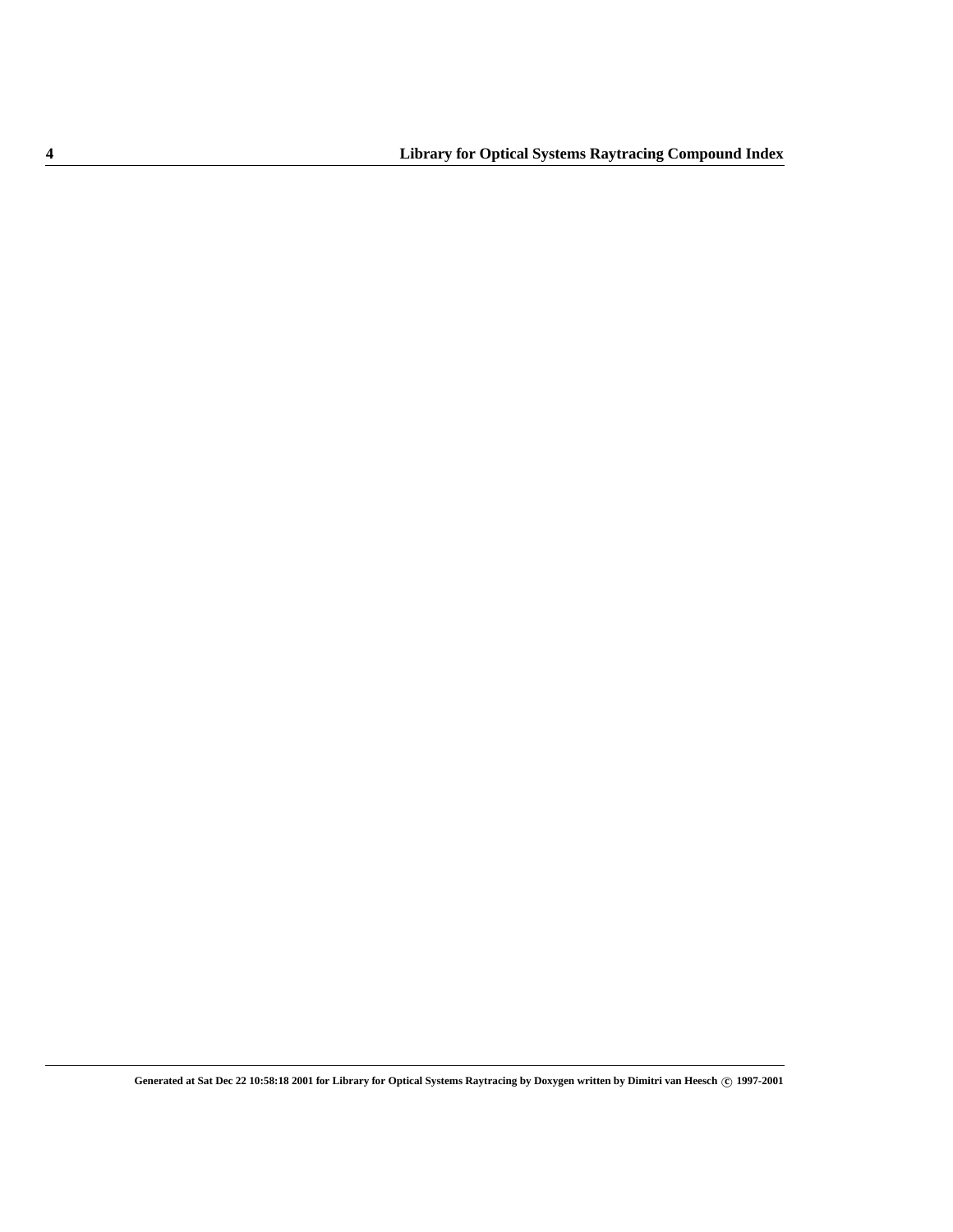# <span id="page-8-0"></span>**Chapter 3**

# **Library for Optical Systems Raytracing Class Documentation**

# <span id="page-8-1"></span>**3.1 LOSR::Analyzer Class Reference**

LOSR::Analyzer is an high level tool to analyze optical systems. #include <Analyzer.hpp>

# **Public Methods**

<span id="page-8-2"></span>• [Analyzer](#page-8-2) ()

*Constructor (do nothing).*

<span id="page-8-3"></span>• ∼[Analyzer](#page-8-3) ()

*Destructor (do nothing).*

• ApproxRaytracer::const iterator [getApertureStop](#page-11-0) (const [ApproxRaytracer](#page-16-0) &in-AxialRay) const

*Get the aperture stop of a system using the axial y-nu trace.*

• ApproxRaytracer::iterator [getApertureStop](#page-10-0) ([ApproxRaytracer](#page-16-0) &inAxialRay) const

*Get the aperture stop of a system using the axial y-nu trace.*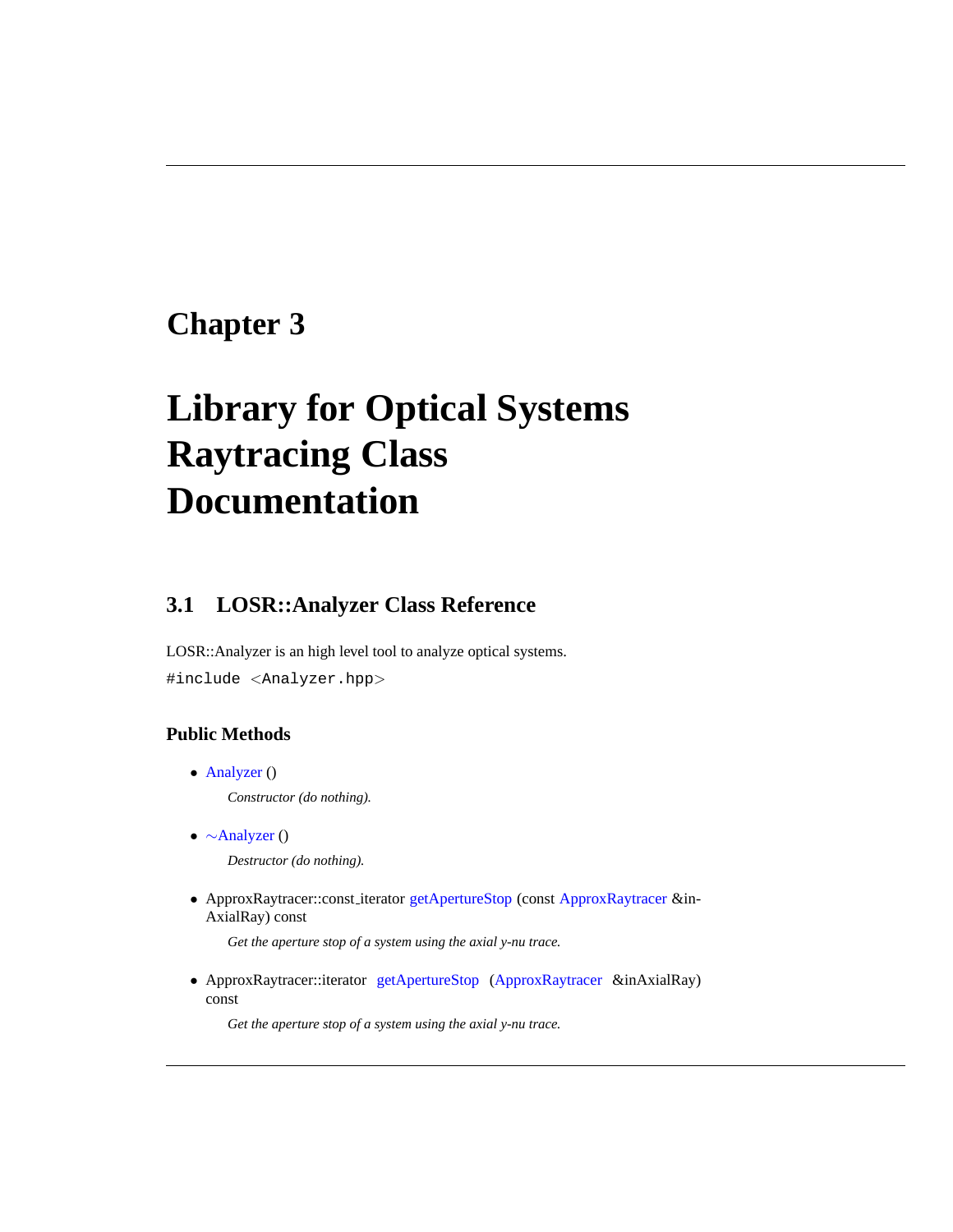• ApproxRaytracer::const iterator [getFieldStop](#page-13-0) (const [ApproxRaytracer](#page-16-0) &in-ChiefRay) const

*Get the field stop of a system using the chief y-nu trace.*

• ApproxRaytracer::iterator [getFieldStop](#page-12-0) ([ApproxRaytracer](#page-16-0) &inAxialRay) const

*Get the field stop of a system using the chief y-nu trace.*

• [Pupil](#page-37-0) [getEntrancePupil](#page-11-1) (const [ApproxRaytracer](#page-16-0) &inAxialRay, Approx-Raytracer::const iterator inApertureStop, const [ApproxRaytracer](#page-16-0) &inChiefRay) const

*Get the entrance pupil of a system using the axial and chief y-nu trace.*

• [Pupil](#page-37-0) [getExitPupil](#page-12-1) (const [ApproxRaytracer](#page-16-0) &inAxialRay, Approx-Raytracer::const iterator inApertureStop, const [ApproxRaytracer](#page-16-0) &inChiefRay) const

*Get the exit pupil of a system using the chief y-nu trace.*

- double [getMagnification](#page-13-1) (const [ApproxRaytracer](#page-16-0) &inChiefRay) const *Get the magnification of a system using the chief y-nu trace.*
- double [evaluateLastCurvature](#page-10-1) (const [ApproxRaytracer](#page-16-0) &inMarginalRay) const

*Evaluation the last curvature of the optical system using the marginal y-nu trace.*

• bool [traceChiefRay](#page-13-2) (const [ApproxRaytracer](#page-16-0) &inAxialRay, Approx-Raytracer::const iterator inApertureStop, [ApproxRaytracer](#page-16-0) &outChiefRay, long double inCY0=1.0, long double inCU0=0.0) const

*Trace an chief ray using an axial raytrace.*

• bool [traceMarginalRay](#page-14-0) (const [ApproxRaytracer](#page-16-0) &inAxialRay, Approx-Raytracer::const iterator inApertureStop, const [ApproxRaytracer](#page-16-0) &inChiefRay, [ApproxRaytracer](#page-16-0) &outMarginalRay) const

*Trace a marginal ray using an axial raytrace.*

# **3.1.1 Detailed Description**

LOSR::Analyzer is an high level tool to analyze optical systems.

LOSR::Analyzer is an high level tool to analyze optical systems. It provides different methods that analyze optical system using approximative raytrace tables, such marginal and chief ray.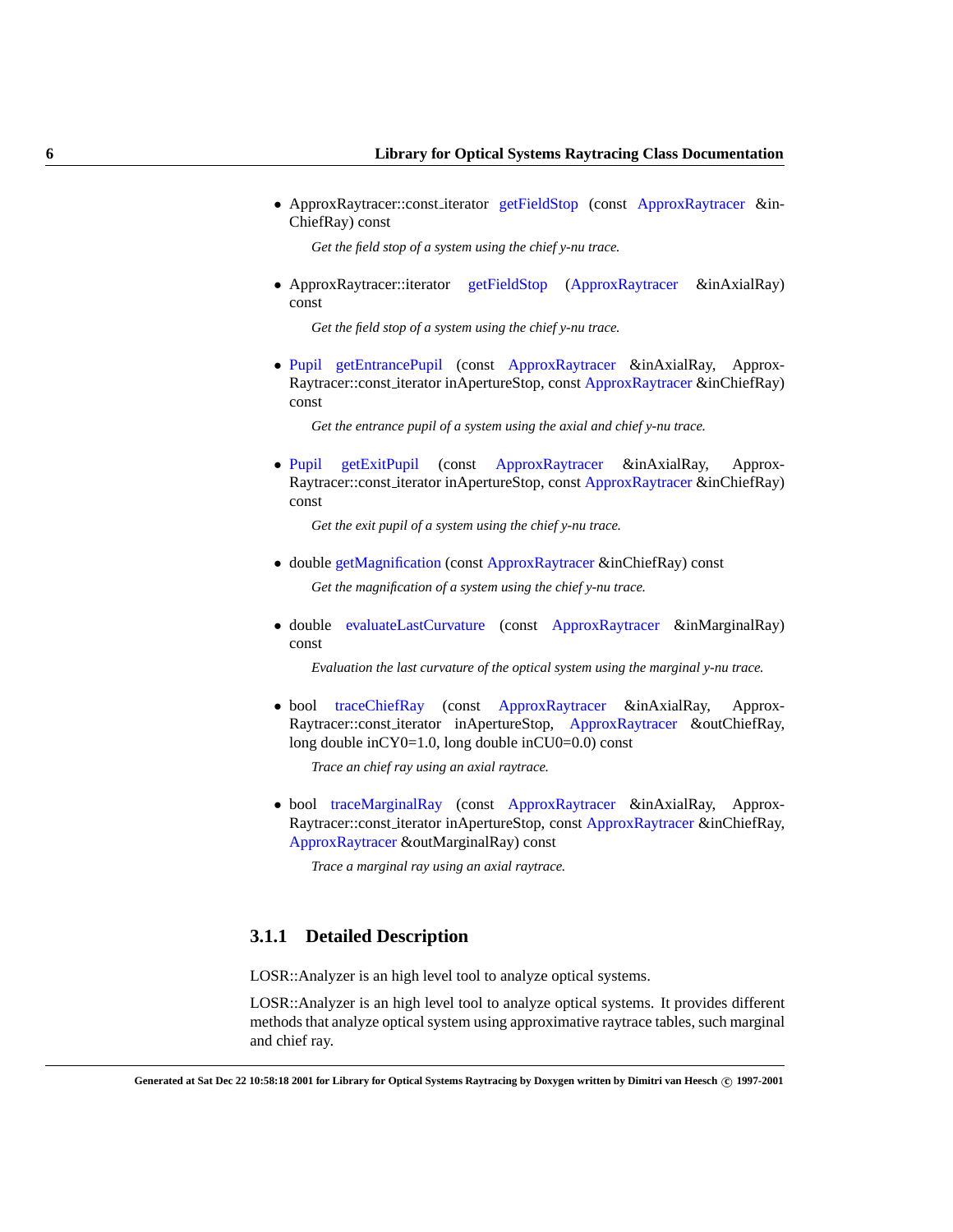#### **Author:**

Christian Gagné and Julie Beaulieu

#### **Version:**

0.2

**Date:** 9/05/2001

# **3.1.2 Member Function Documentation**

# <span id="page-10-1"></span>**3.1.2.1 double Analyzer::evaluateLastCurvature (const [ApproxRaytracer](#page-16-0) &** *inMarginalRay***) const**

Evaluation the last curvature of the optical system using the marginal y-nu trace.

This method evaluate the value of the curvature of the last surface before the image space to get a clean image exactly on the image space. This mean that all the rays that are starting on the same point on the object will be on the point on the image (using approximative raytracing).

# **Returns:**

Curvature of the last, before the image, curvature.

# **Parameters:**

*inMarginalRay* Marginal ray from which the last curvature is determined.

```
00187 {
00188 #ifndef NDEBUG
00189 if(inMarginalRay.size()<2) throw LOSR_RuntimeErrorM("Marginal ray must have at least two entries!"
00190 #endif // NDEBUG
00191 ApproxRaytracer::const_iterator lIterJ = inMarginalRay.end()-1;
00192 ApproxRaytracer::const_iterator lIterJM1 = inMarginalRay.end()-2;
00193 return ( (lIterJ->mY * lIterJ->mN) + (lIterJM1->mNU * lIterJ->mT) ) /
00194 ( lIterJ\rightarrow mT * lIterJ\rightarrow mY * (lIterJ\rightarrow mN- lIterJM1\rightarrow mN) );
00195 }
```
# <span id="page-10-0"></span>**3.1.2.2 ApproxRaytracer::iterator Analyzer::getApertureStop ([ApproxRaytracer](#page-16-0) &** *inAxialRay***) const**

Get the aperture stop of a system using the axial y-nu trace.

# **Returns:**

Iterator to the aperture stop.

**Generated at Sat Dec 22 10:58:18 2001 for Library for Optical Systems Raytracing by Doxygen written by Dimitri van Heesch c 1997-2001**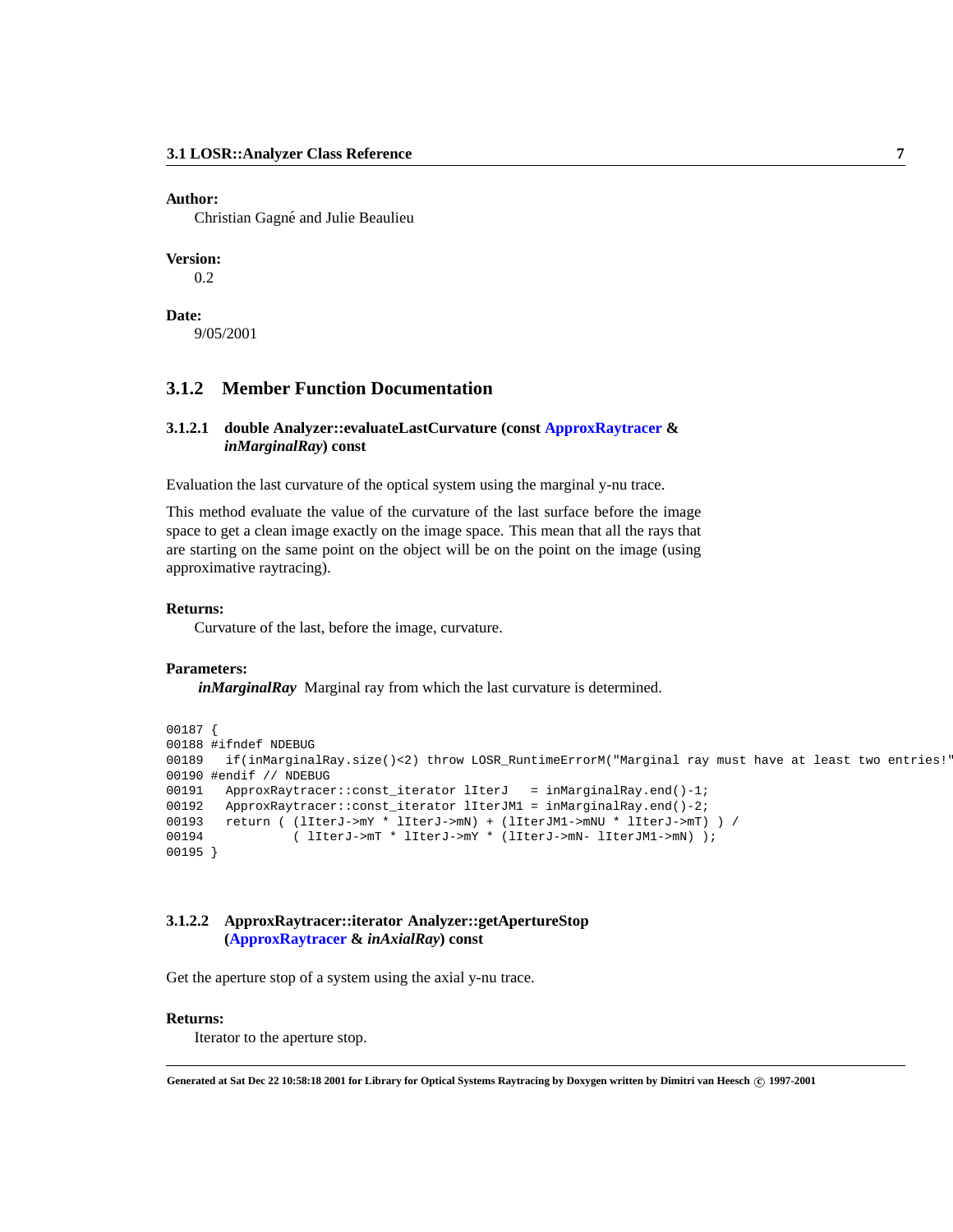#### **Parameters:**

*inAxialRay* Axial ray from which the aperture stop is determined.

```
00081 {
       const ApproxRaytracer& lConstAxialRay = inAxialRay;
00083 ApproxRaytracer::const_iterator lConstApertureStop = getApertureStop(lConstAxialRay);
00084 return inAxialRay.begin() + ( lConstApertureStop - inAxialRay.begin() );
00085 }
```
# <span id="page-11-0"></span>**3.1.2.3 ApproxRaytracer::const iterator Analyzer::getApertureStop (const [ApproxRaytracer](#page-16-0) &** *inAxialRay***) const**

Get the aperture stop of a system using the axial y-nu trace.

# **Returns:**

Iterator to the aperture stop.

#### **Parameters:**

*inAxialRay* Axial ray from which the aperture stop is determined.

```
00055 {
00056 #ifndef NDEBUG
00057 if(inAxialRay.size() < 3) throw LOSR_RuntimeErrorM("The axial ray must have at least 3
00058 #endif // NDEBUG
00059 ApproxRaytracer::const_iterator lApertureStop = inAxialRay.begin()+1;
00060 double lMinimumRatio = DBL MAX;
00061 for(ApproxRaytracer::const_iterator i = (inAxialRay.begin()+1); i != (inAxialRay.end()-
00062 if( (i->mR != 0) && (i->mY != 0) ) {
00063 double lRatio = fabs(i->mR / i->mY);
00064 if(lRatio < lMinimumRatio) {
00065 lMinimumRatio = lRatio;
00066 lApertureStop = i;
00067
00068 }
00069 }
00070 return lApertureStop;
00071 }
```
# <span id="page-11-1"></span>**3.1.2.4 [Pupil](#page-37-0) Analyzer::getEntrancePupil (const [ApproxRaytracer](#page-16-0) &** *inAxialRay***, ApproxRaytracer::const iterator** *inApertureStop***, const [ApproxRaytracer](#page-16-0) &** *inChiefRay***) const**

Get the entrance pupil of a system using the axial and chief y-nu trace.

# **Returns:**

Values of the entrance pupil.

**Generated at Sat Dec 22 10:58:18 2001 for Library for Optical Systems Raytracing by Doxygen written by Dimitri van Heesch c 1997-2001**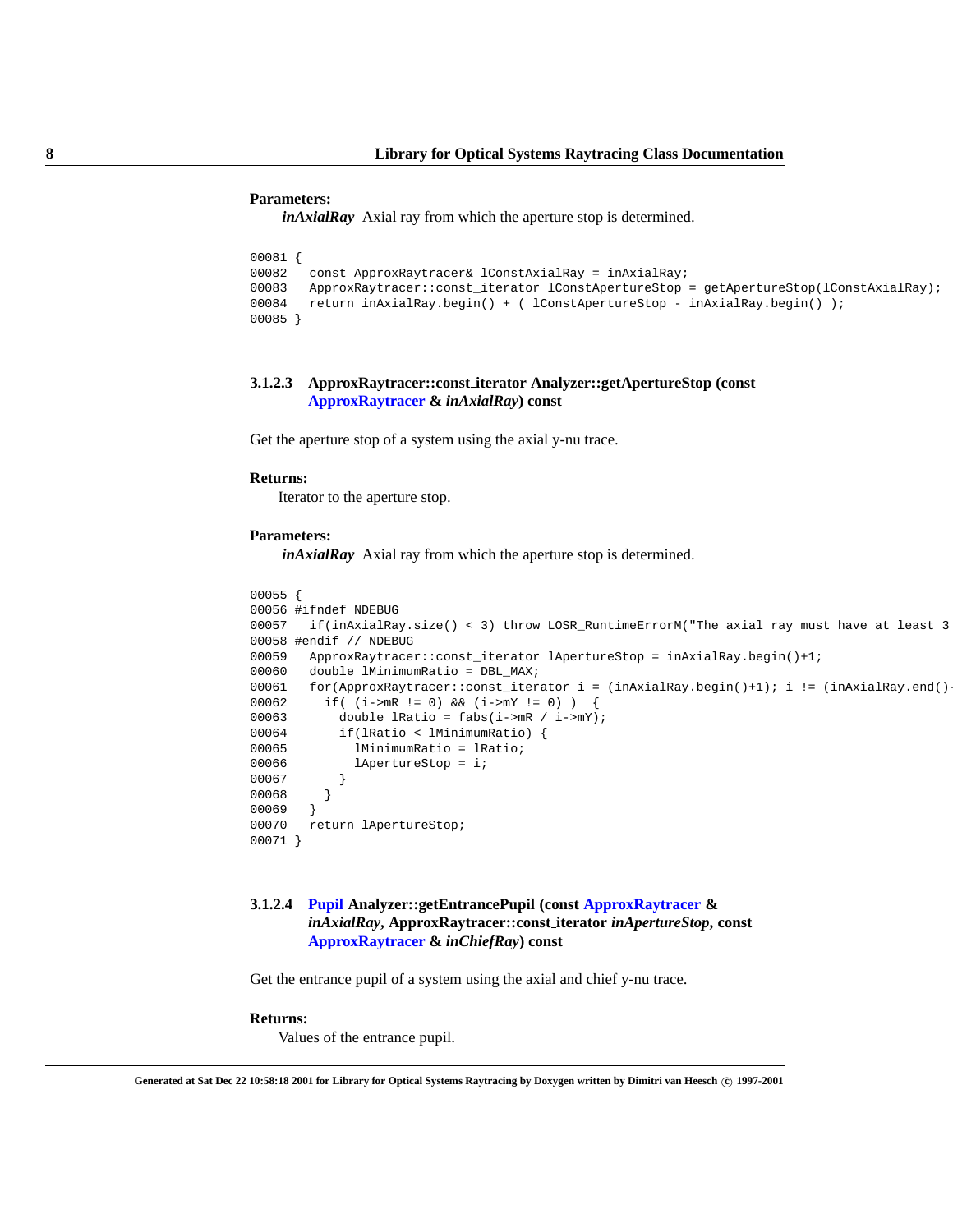#### **Parameters:**

*inAxialRay* Axial ray from which the entrance pupil is determined.

*inApertureStop* Iterator to the aperture stop of axial ray.

*inChiefRay* Chief ray from which the entrance pupil is determined.

```
00123 {
```

```
00124 #ifndef NDEBUG
00125 if(inChiefRay.size() < 2) throw LOSR_RuntimeErrorM("Chief ray must have at least two entry!");
00126 if(inAxialRay.size() != inChiefRay.size())
00127 throw LOSR_RuntimeErrorM("Axial ray and chief ray are not of the same size!");
00128 #endif // NDEBUG
00129 ApproxRaytracer::const_iterator lApStopChief =
00130 inChiefRay.begin() + (inApertureStop - inAxialRay.begin());
00131 Pupil lPupil;
00132 lPupil.mM = lApStopChief->mU / inChiefRay.front().mU;
00133 lPupil.mR = lApStopChief->mR * lPupil.mM;
00134 lPupil.mT = inChiefRay.front().mT - ( inChiefRay[1].mY / inChiefRay.front().mU );
00135 return lPupil;
00136 }
```
# <span id="page-12-1"></span>**3.1.2.5 [Pupil](#page-37-0) Analyzer::getExitPupil (const [ApproxRaytracer](#page-16-0) &** *inAxialRay***, ApproxRaytracer::const iterator** *inApertureStop***, const [ApproxRaytracer](#page-16-0) &** *inChiefRay***) const**

Get the exit pupil of a system using the chief y-nu trace.

# **Returns:**

Values of the exit pupil.

# **Parameters:**

*inAxialRay* Axial ray from which the exit pupil is determined.

*inApertureStop* Iterator to the aperture stop of axial ray.

*inChiefRay* Chief ray from which the exit pupil is determined.

```
00148 {
00149 #ifndef NDEBUG
00150 if(inChiefRay.size() < 2) throw LOSR RuntimeErrorM("Chief ray must have at least two entry!");
00151 if(inAxialRay.size() != inChiefRay.size())
00152 throw LOSR_RuntimeErrorM("Axial ray and chief ray are not of the same size!");
00153 #endif // NDEBUG
00154 ApproxRaytracer::const_iterator lApStopChief =
00155 inChiefRay.begin() + (inApertureStop - inAxialRay.begin());
00156 Pupil lPupil;
00157 lPupil.mM = lApStopChief->mU / inChiefRay.back().mU;
00158 lPupil.mR = lApStopChief->mR * lPupil.mM;
00159 lPupil.mT = (inChiefRay.end()-2)->mT + ( (inChiefRay.end()-2)->mY / (inChiefRay.end()-2)->mU );
00160 return lPupil;
00161 }
```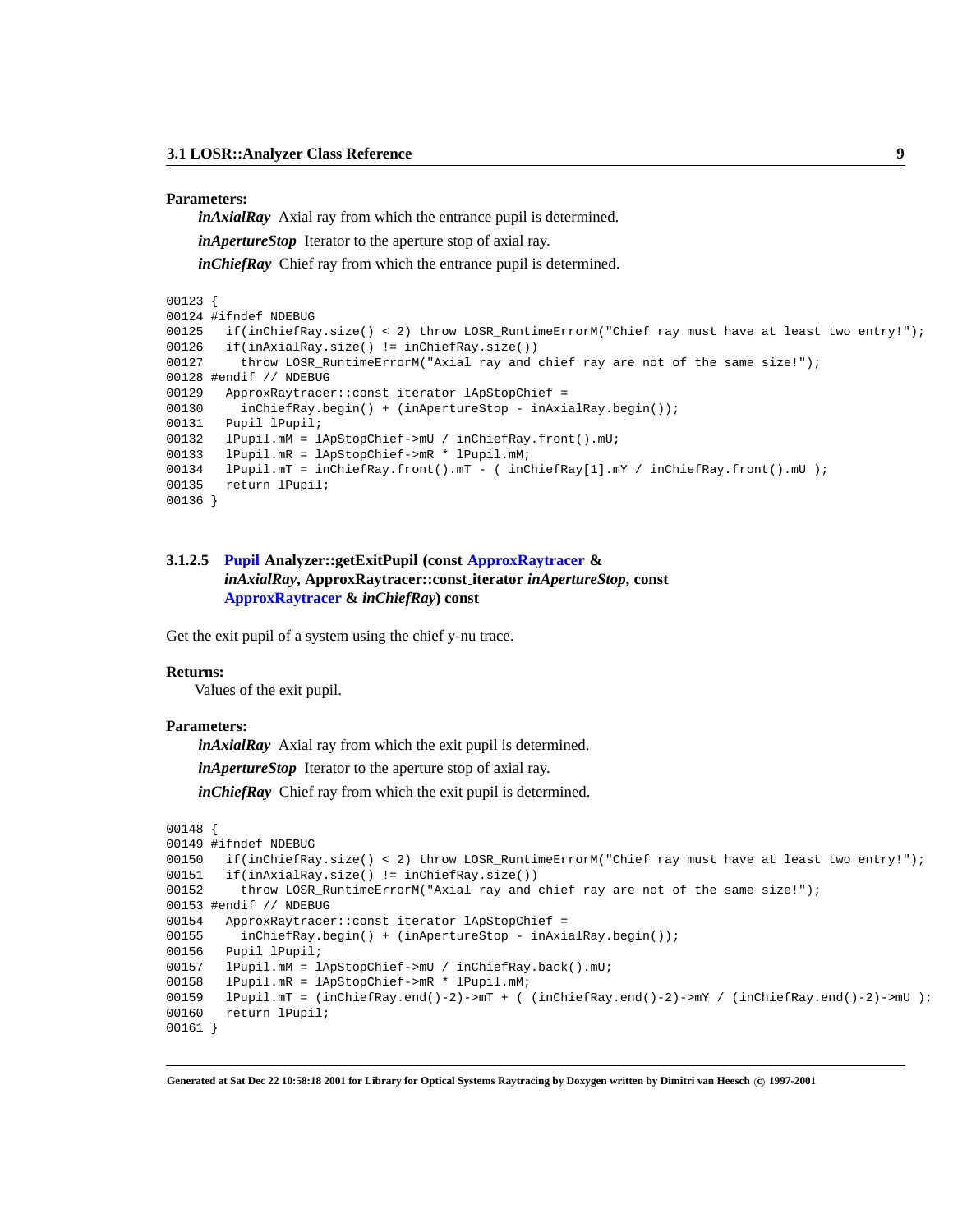# **3.1.2.6 ApproxRaytracer::iterator Analyzer::getFieldStop [\(ApproxRaytracer](#page-16-0) &** *inChiefRay***) const**

Get the field stop of a system using the chief y-nu trace.

# **Returns:**

Iterator to the field stop.

#### **Parameters:**

*inChiefRay* Chief ray from which the field stop is determined.

```
00107 {
       const ApproxRaytracer& lConstChiefRay = inChiefRay;
00109 ApproxRaytracer::const_iterator lConstFieldStop = getFieldStop(lConstChiefRay);
00110 return inChiefRay.begin() + ( lConstFieldStop - inChiefRay.begin() );
00111 }
```
# <span id="page-13-0"></span>**3.1.2.7 ApproxRaytracer::const iterator Analyzer::getFieldStop (const [ApproxRaytracer](#page-16-0) &** *inChiefRay***) const**

Get the field stop of a system using the chief y-nu trace.

#### **Returns:**

Iterator to the field stop.

#### **Parameters:**

*inChiefRay* Chief ray from which the field stop is determined.

```
00094 {
00095 // The algorithm is the same than getting the aperture stop. Only the names are different
00096 return getApertureStop(inChiefRay);
00097 }
```
# <span id="page-13-1"></span>**3.1.2.8 double Analyzer::getMagnification (const [ApproxRaytracer](#page-16-0) &** *inChiefRay***) const**

Get the magnification of a system using the chief y-nu trace.

# **Returns:**

Magnification of the system.

# **Parameters:**

*inChiefRay* Chief ray from which the magnification is determined.

```
00171 {
00172 return inChiefRay.back().mY / inChiefRay.front().mY;
00173 }
```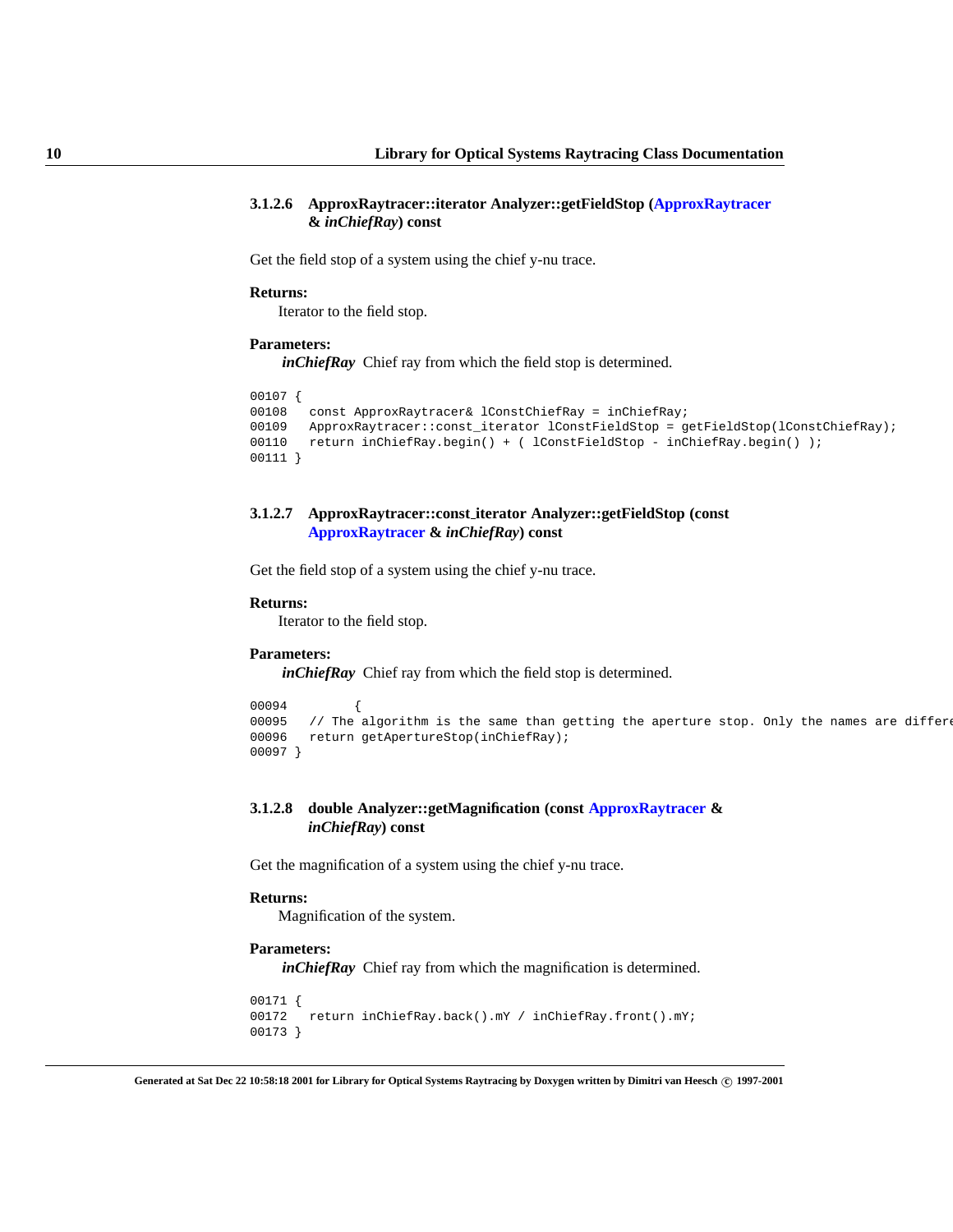# **3.1.2.9 bool Analyzer::traceChiefRay (const [ApproxRaytracer](#page-16-0) &** *inAxialRay***, ApproxRaytracer::const iterator** *inApertureStop***, [ApproxRaytracer](#page-16-0) &** *outChiefRay*, long double  $\text{inCYO} = 1.0$ , long double  $\text{inCUO} = 0.0$  const

Trace an chief ray using an axial raytrace.

Note that one value of the inCY0 and inCU0 are used to calculate the optical invariant.

# **Returns:**

Whether the axial ray was inside the apertures (true) or there was vigneting (false).

# **Parameters:**

*inAxialRay* Axial ray from which the chief ray will be trace.

*inApertureStop* Iterator to the aperture stop of axial ray.

*outChiefRay* Resulting chief ray trace.

*inCY0* Height of the chief ray at the object.

*inCU0* Angle of the chief ray at the object.

```
00211 {
00212 outChiefRay = inAxialRay;
00213 ApproxRaytracer::iterator lApStopChief =
00214 outChiefRay.begin() + (inApertureStop - inAxialRay.begin());
00215
00216 // Evaluation the optical invariant to get the desired position at the object.
00217 long double lI = ( inCY0 * outChiefRay.front().mN * outChiefRay.front().mU ) -
00218 ( outChiefRay.front().mY * outChiefRay.front().mN * inCU0 );
00219 long double lCU = -lI / ( lApStopChief->mY * lApStopChief->mN );
00220
00221 // Doing chief ray trace y-nu du chief ray
00222 return outChiefRay.trace(lApStopChief, 0.0, lCU);
00223 }
```
# <span id="page-14-0"></span>**3.1.2.10 bool Analyzer::traceMarginalRay (const [ApproxRaytracer](#page-16-0) &** *inAxialRay***, ApproxRaytracer::const iterator** *inApertureStop***, const [ApproxRaytracer](#page-16-0) &** *inChiefRay***, [ApproxRaytracer](#page-16-0) &** *outMarginalRay***) const**

Trace a marginal ray using an axial raytrace.

#### **Returns:**

Whether the axial ray was inside the apertures (true) or there was vigneting (false).

# **Parameters:**

*inAxialRay* Axial ray from which the marginal ray will be trace. *inApertureStop* Iterator to the aperture stop of axial ray.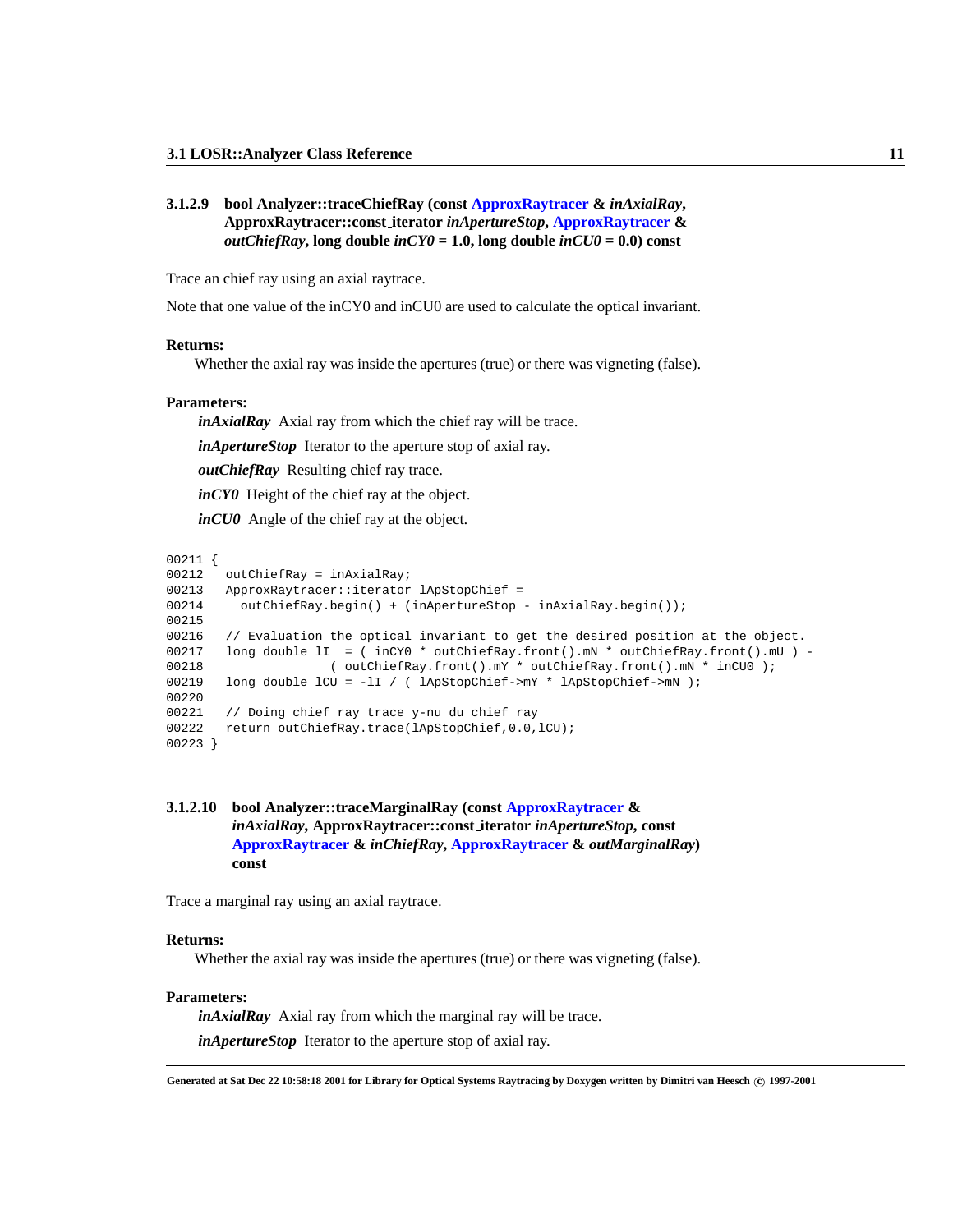*inChiefRay* Chief ray from which the marginal ray will be trace. *outMarginalRay* Resulting marginal ray trace.

```
00236 {<br>00237
          outMarginalRay = inAxialRay;00238 Pupil lEntrancePupil = getEntrancePupil(inAxialRay,inApertureStop,inChiefRay);
00239 long double 1U0 = lEntrancePupil.mR / lEntrancePupil.mT;<br>00240 return outMarginalRay.trace(outMarginalRay.begin(),0.0,l
          return outMarginalRay.trace(outMarginalRay.begin(), 0.0, 100);
00241 }
```
The documentation for this class was generated from the following files:

- Analyzer.hpp
- Analyzer.cpp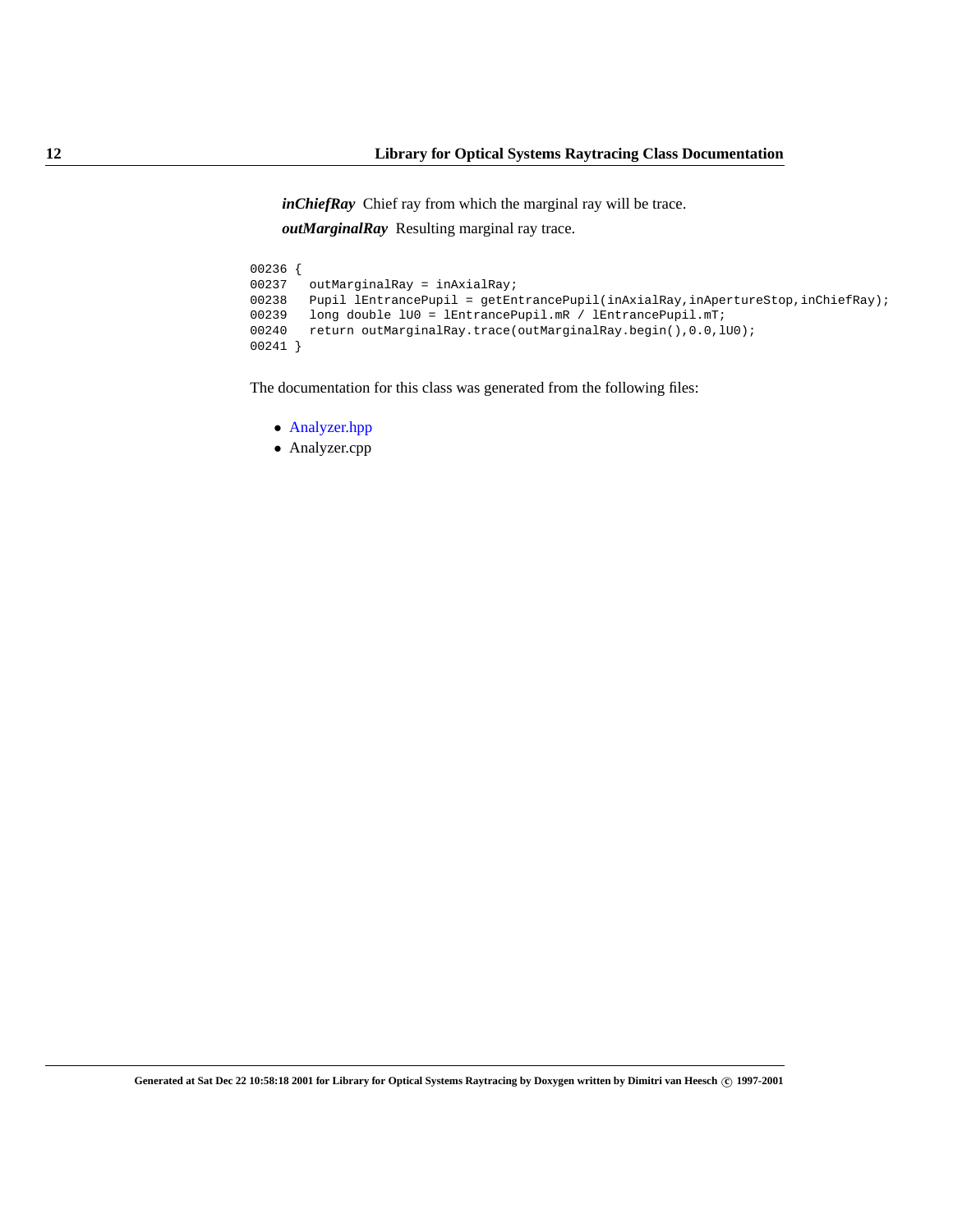# <span id="page-16-0"></span>**3.2 LOSR::ApproxRaytracer Class Reference**

LOSR::ApproxRaytracer is an approximative raytracer table, using y-nu trace algorithms.

#include <ApproxRaytracer.hpp>

Inheritance diagram for LOSR::ApproxRaytracer::



# **Public Methods**

• [ApproxRaytracer](#page-17-0) (unsigned int inSize=0)

*Construct an approximative raytracer of the size given as argument.*

- [ApproxRaytracer](#page-18-0) (const [LOSR::OpticalSystem](#page-33-0) &inOpticalSystem) *Construct an approximative raytracer using an optical system.*
- <span id="page-16-1"></span>• ∼[ApproxRaytracer](#page-16-1) ()

*Destructor (do nothing).*

• ApproxRaytracer& [operator=](#page-18-1) (const [LOSR::OpticalSystem](#page-33-0) &inOptical-System)

*Reinitialize the raytracer using the optical system given as argument.*

• void [initialize](#page-18-2) (const [LOSR::OpticalSystem](#page-33-0) &inOpticalSystem)

*Initialize the raytracer using the optical system given as argument.*

• void [read](#page-19-0) (std::istream &ioIs=std::cin)

*Read a y-nu trace from a C++ input stream.*

• bool [trace](#page-20-0) (ApproxRaytracer::iterator inStartingPoint)

*Do the y-nu trace, backward and forward from the starting point, using actual ray values.*

• bool [trace](#page-19-1) (ApproxRaytracer::iterator inStartingPoint, long double inY, long double inU)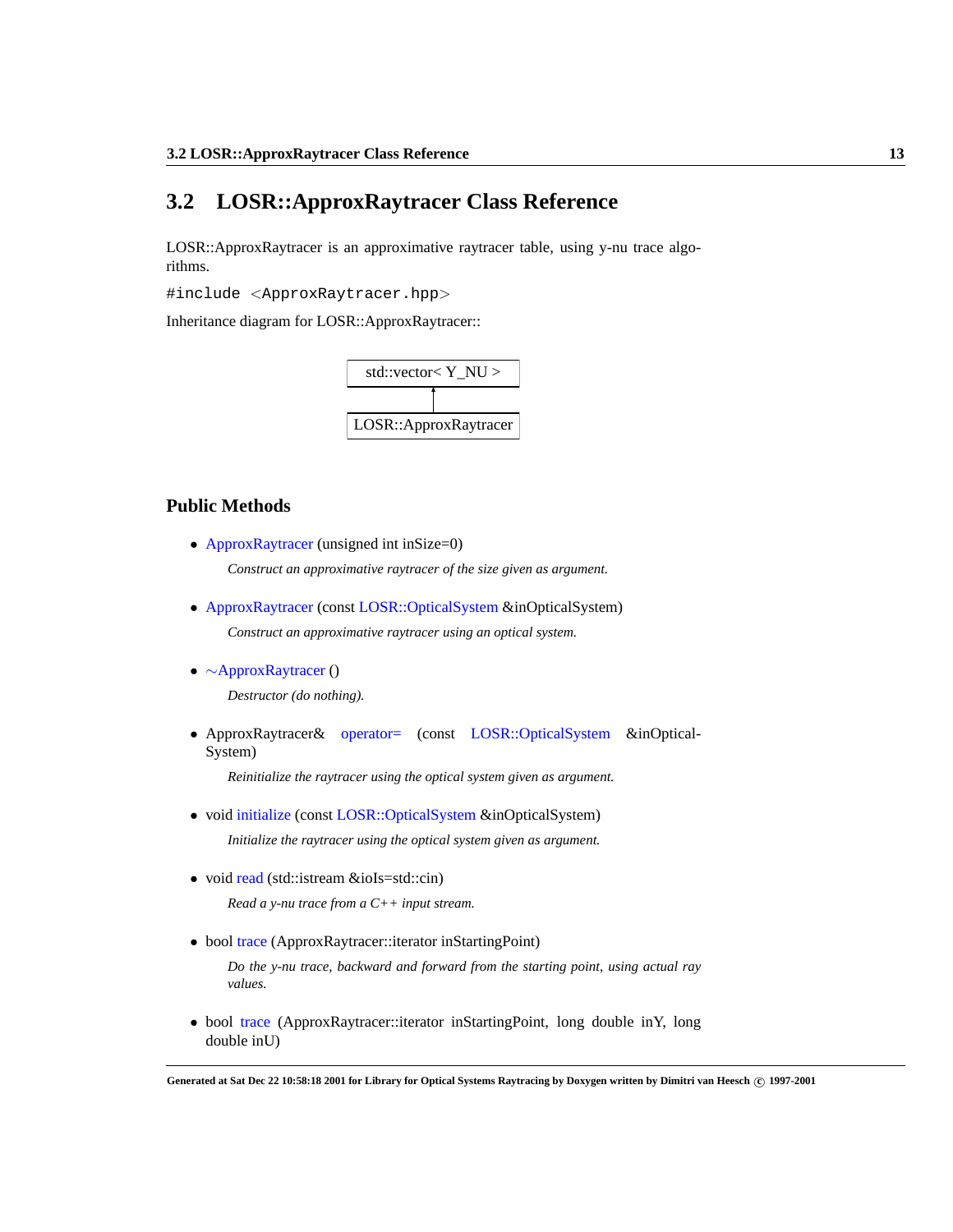*Do the y-nu trace, backward and forward from the starting point, using ray values given.*

• bool [traceBackward](#page-20-1) (ApproxRaytracer::iterator inActualEntry, Approx-Raytracer::iterator inStopEntry)

*Do backward y-nu trace from actual entry to ending entry, using next entry values.*

• bool [traceForward](#page-21-0) (ApproxRaytracer::iterator inActualEntry, Approx-Raytracer::iterator inStopEntry)

*Do forward y-nu trace from actual entry to ending entry, using previous entry values.*

• void [write](#page-22-0) (std::ostream &ioOs=std::cout) const

*Write a y-nu trace into a C++ output stream.*

# **3.2.1 Detailed Description**

LOSR::ApproxRaytracer is an approximative raytracer table, using y-nu trace algorithms.

LOSR::ApproxRaytracer is an approximative raytracer table, using y-nu trace algorithms. It describes a table containing the entries of the y-nu table and the methods to do the traces, analysing it and manage it. An approximative raytracer usually take an optical system as input, before doing the ray trace. See chapter 5 of  $\{\s\}$  Elements of modern optical design}, Donald C. O'Shea, New York, Wiley, c1985, for details about the y-nu algorithm.

# **Author:**

Christian Gagné and Julie Beaulieu

# **Version:**

0.2

#### **Date:**

8/31/2001

# **3.2.2 Constructor & Destructor Documentation**

# <span id="page-17-0"></span>**3.2.2.1 ApproxRaytracer::ApproxRaytracer (unsigned int** *inSize* **= 0)**

Construct an approximative raytracer of the size given as argument.

#### **Parameters:**

*inSize* Size of the y-nu trace.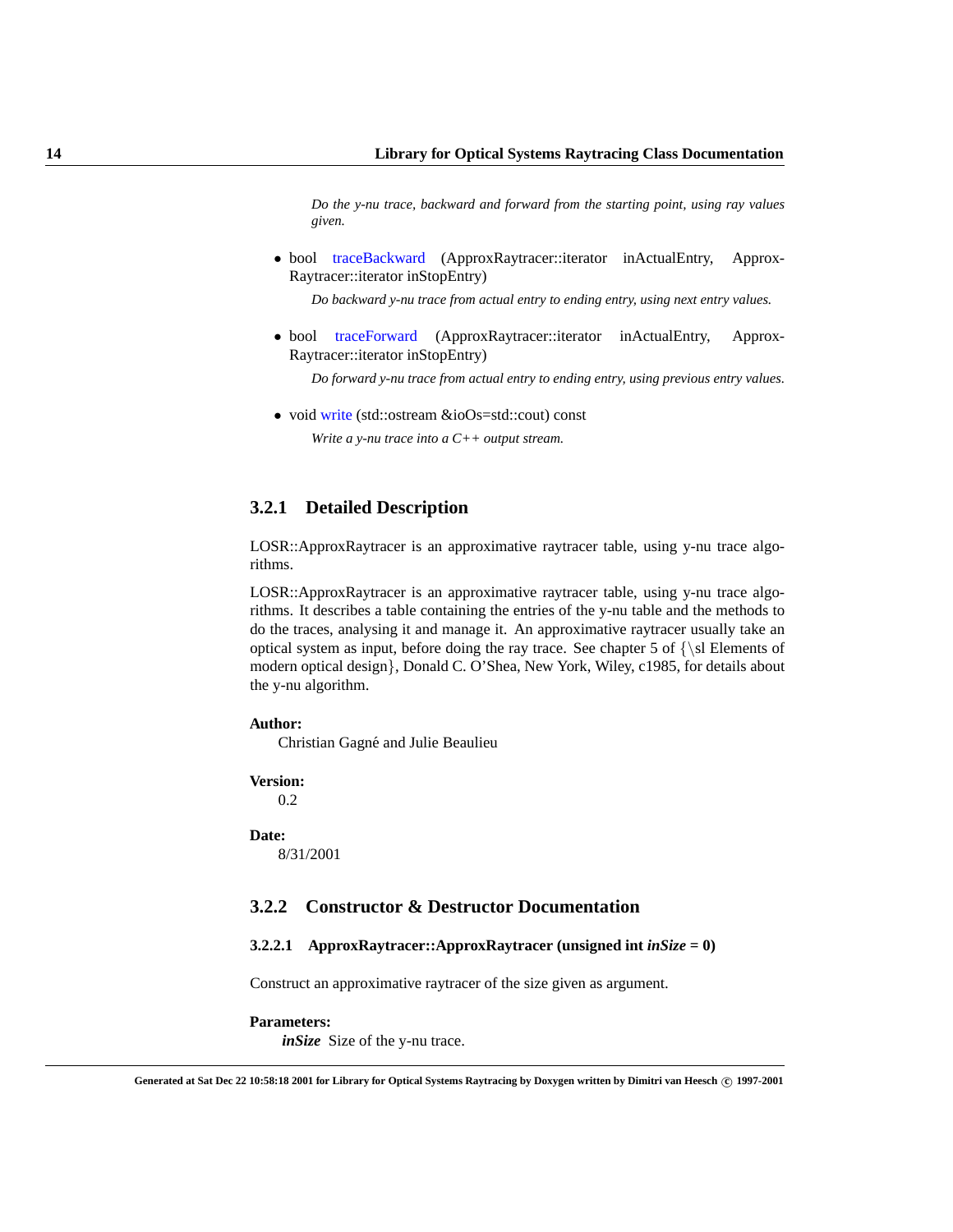```
00196
00197 std::vector<Y_NU>(inSize)
00198 { }
```
# <span id="page-18-0"></span>**3.2.2.2 ApproxRaytracer::ApproxRaytracer (const [LOSR::OpticalSystem](#page-33-0) &** *inOpticalSystem***)**

Construct an approximative raytracer using an optical system.

# **Parameters:**

*inOpticalSystem* Optical system to use to build the raytracer.

```
00206 :
00207 std::vector<Y_NU>(inOpticalSystem.size())
00208 {
00209 initialize(inOpticalSystem);
00210 }
```
# **3.2.3 Member Function Documentation**

# <span id="page-18-2"></span>**3.2.3.1 void ApproxRaytracer::initialize (const [LOSR::OpticalSystem](#page-33-0) &** *inOpticalSystem***)**

Initialize the raytracer using the optical system given as argument.

# **Parameters:**

*inOpticalSystem* Optical system to use to build the system.

```
00232 {
00233 resize(inOpticalSystem.size());
00234 for(unsigned int i=0; i<size(); i++) (*this)[i] = inOpticalSystem[i];
00235 }
```
# <span id="page-18-1"></span>**3.2.3.2 ApproxRaytracer & ApproxRaytracer::operator= (const [LOSR::OpticalSystem](#page-33-0) &** *inOpticalSystem***)**

Reinitialize the raytracer using the optical system given as argument.

# **Returns:**

Actual approximative raytracer.

**Generated at Sat Dec 22 10:58:18 2001 for Library for Optical Systems Raytracing by Doxygen written by Dimitri van Heesch c 1997-2001**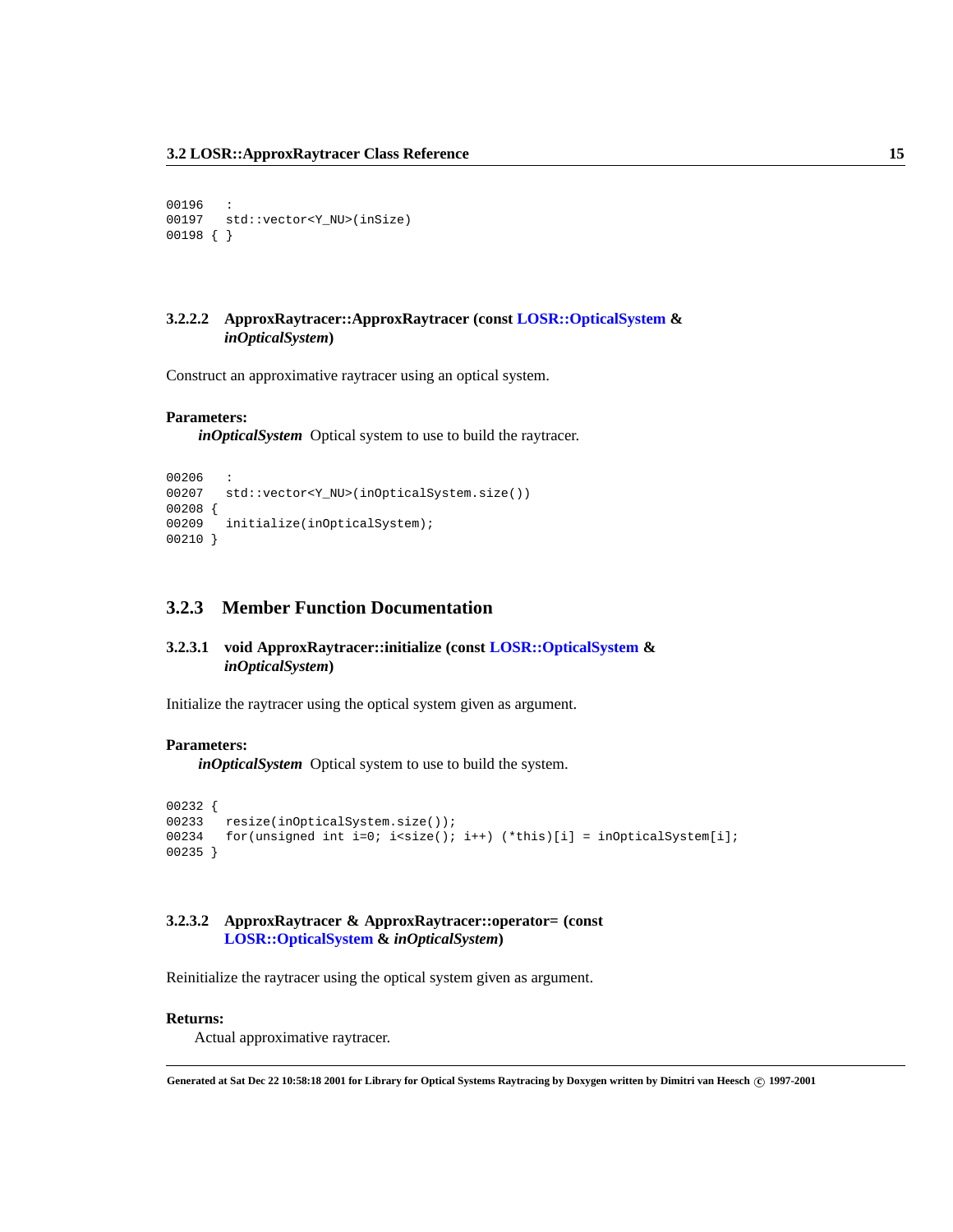#### **Parameters:**

*inOpticalSystem* Optical system to use to build the raytracer.

```
00220 {<br>00221initialize(inOpticalSystem);
00222 return *this;
00223 }
```
# <span id="page-19-0"></span>**3.2.3.3 void ApproxRaytracer::read (std::istream &** *ioIs* **= std::cin)**

Read a y-nu trace from a C++ input stream.

# **Parameters:**

*ioIs* Input stream to read the trace from.

```
00244 {
00245 char c1 ='\0', c2='\0';
00246 unsigned int sz = 0;
00247 char buf[2048];
00248
00249 // Extract and ignore the rest of lines starting with a #
00250 for(ioIs >> cl; cl=='#'; ioIs >> cl) ioIs.getline(buf, 2048, '\n');
00251 if(!ioIs) throw LOSR_RuntimeErrorM("Premature end of stream!");
00252
00253 // Looking for the number of surface, between parenthesis
00254 ioIs >> sz >> c2;
00255 if((cl!='(')] (c2!='')')) throw LOSR_RuntimeErrorM("Bad file format!");
00256 resize(sz);
00257
00258 // Read each surfaces from the stream
00259 for(unsigned int i=0; i<sz; i++) {
00260 if(!ioIs) throw LOSR_RuntimeErrorM("Premature end of stream!");
00261 ioIs >> (*this)[i];
00262 }
00263 }
```
# <span id="page-19-1"></span>**3.2.3.4 bool ApproxRaytracer::trace (ApproxRaytracer::iterator** *inStartingPoint***, long double** *inY***, long double** *inU***)**

Do the y-nu trace, backward and forward from the starting point, using ray values given.

NOTE: The value of U in an y-nu (approximative) ray trace is not the same than the U in a [QU](#page-39-0) (exact) ray trace (U ynu is equivalent to the tangent of U QU).

#### **Returns:**

True if there was not vignetting, false if the ray goes out of an aperture.

**Generated at Sat Dec 22 10:58:18 2001 for Library for Optical Systems Raytracing by Doxygen written by Dimitri van Heesch c 1997-2001**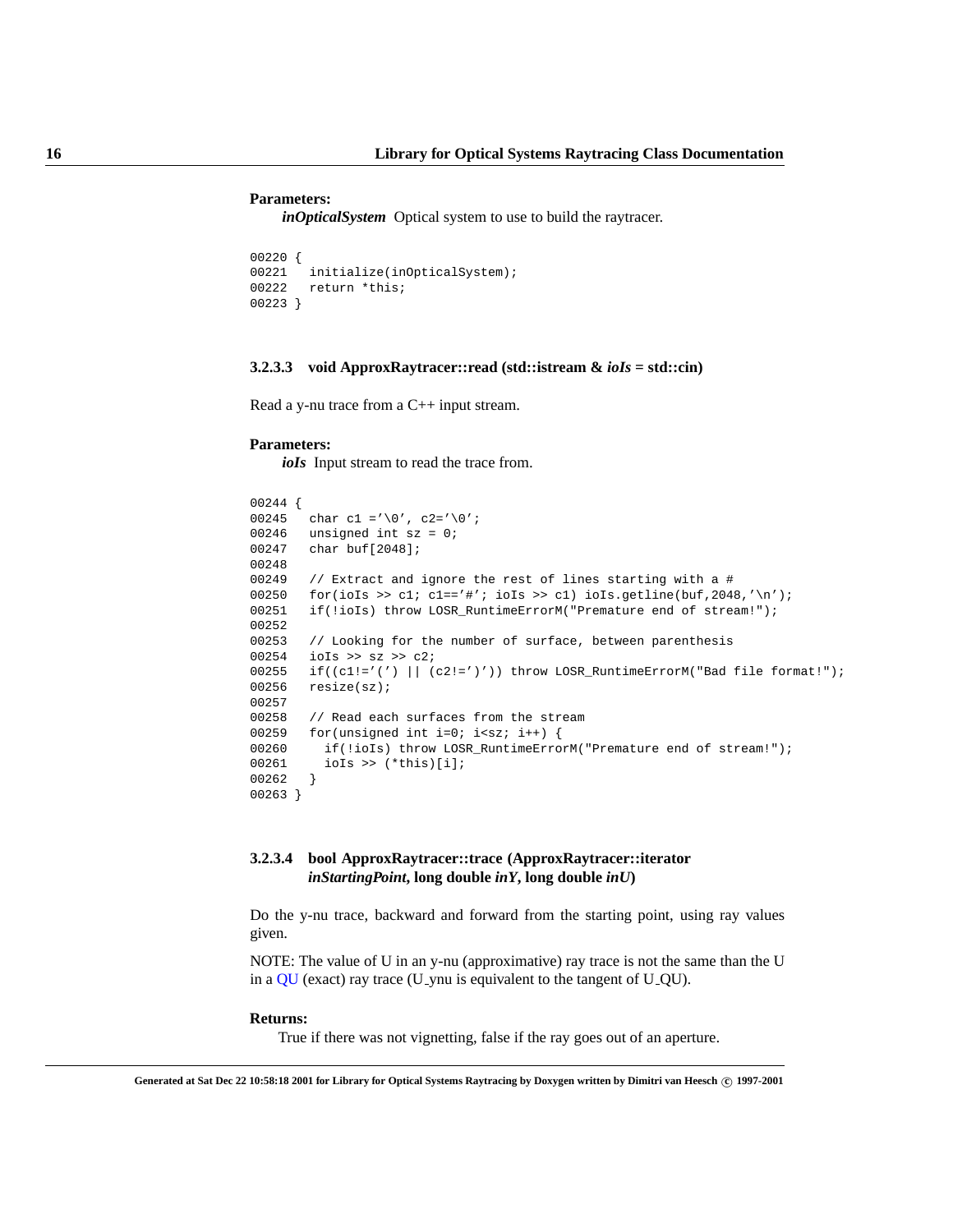#### **Parameters:**

*inStartingPoint* y-nu entry to start the trace.

*inY* Ray height value at the starting point.

*inU* Ray angle value at the starting point.

```
00307 {
00308 #ifndef NDEBUG
00309 if(inStartingPoint == end())
00310 throw LOSR_RuntimeErrorM("Cannot trace from the ending iterator of a raytracer!");
00311 #endif // NDEBUG
00312 inStartingPoint->mY = inY;
00313 inStartingPoint->mU = inU;
00314 return trace(inStartingPoint);
00315 }
```
# <span id="page-20-0"></span>**3.2.3.5 bool ApproxRaytracer::trace (ApproxRaytracer::iterator** *inStartingPoint***)**

Do the y-nu trace, backward and forward from the starting point, using actual ray values.

It is assumed that the ray values of the actual entry (y and u) are correctly set.

#### **Returns:**

True if there was not vignetting, false if the ray goes out of an aperture.

# **Parameters:**

*inStartingPoint* y-nu entry to start the trace.

```
00275 {
00276 #ifndef NDEBUG
00277 if(inStartingPoint == end())
00278 throw LOSR_RuntimeErrorM("Cannot trace from the ending iterator of a raytracer!");
00279 #endif // NDEBUG
00280
00281 // Evaluate NU
00282 inStartingPoint->mNU = inStartingPoint->mU * inStartingPoint->mN;
00283
00284 bool lResponse = true;
00285 if(inStartingPoint != begin()) {
00286 if(traceBackward(inStartingPoint-1,begin()) == false) lResponse = false;
00287 }
00288 if(inStartingPoint != end()-1) {
00289 if(traceForward(inStartingPoint+1,end()) == false) lResponse = false;
00290 }
00291 return lResponse;
00292 }
```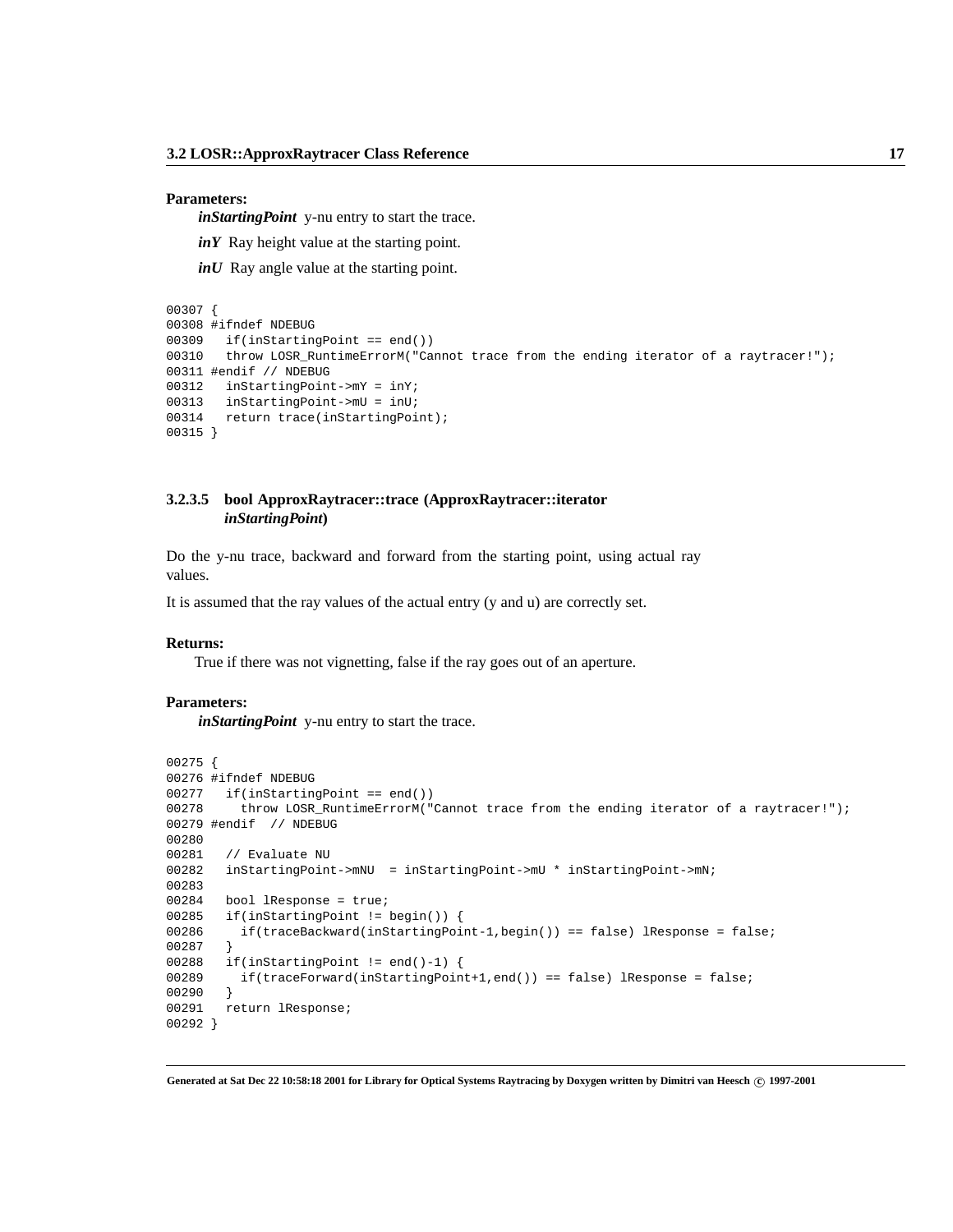# **3.2.3.6 bool ApproxRaytracer::traceBackward (ApproxRaytracer::iterator** *inActualEntry***, ApproxRaytracer::iterator** *inStopEntry***)**

Do backward y-nu trace from actual entry to ending entry, using next entry values.

The actual y-nu entry ray values must be correctly set before the call.

#### **Returns:**

True if there was not vignetting, false if the ray goes out of an aperture.

#### **Parameters:**

*inActualEntry* y-nu entry from which to do the trace.

*inStopEntry* y-nu entry to stop the trace.

```
00328 {
00329 #ifndef NDEBUG
00330 // Misc tests and assertions
00331 if(inActualEntry == end())
00332 throw LOSR_RuntimeErrorM("Cannot trace the ending iterator of a raytracer!");
00333 if(inActualEntry == end()-1)
00334 throw LOSR_RuntimeErrorM("Cannot backtrace the previous-to-ending iterator of a rayt:
00335 if((inActualEntry == begin()) && (inActualEntry != inStopEntry))
00336 throw LOSR_RuntimeErrorM("The stop entry iterator is not reacheable!");
00337 #endif // NDEBUG
00338
00339 // Get an iterator to the next entry
00340 iterator lNextEntry = inActualEntry+1;
00341
00342 // Apply the y-nu equations
00343 inActualEntry->mNU = lNextEntry->mNU +
00344 ( lNextEntry->mY * lNextEntry->mC * ( lNextEntry->mN - inActualEntry->mN ) );
00345 inActualEntry->mU = inActualEntry->mNU / inActualEntry->mN;
00346 inActualEntry->mY = lNextEntry->mY -
00347 ( inActually\_mNU * inActualEntry\_mm / inActually\_mTV / inActualEntry\_mm );
00348
00349 // Recursive call to do the y-nu trace
00350 bool lResponse = true;
00351 if(inActualEntry != inStopEntry) lResponse = traceBackward(inActualEntry-1,inStopEntry);
00352 if(std::fabs(inActualEntry->mY) > std::fabs(inActualEntry->mR)) return false;
00353 return lResponse;
00354 }
```
# <span id="page-21-0"></span>**3.2.3.7 bool ApproxRaytracer::traceForward (ApproxRaytracer::iterator** *inActualEntry***, ApproxRaytracer::iterator** *inStopEntry***)**

Do forward y-nu trace from actual entry to ending entry, using previous entry values.

The actual y-nu entry ray values must be correctly set before the call.

**Generated at Sat Dec 22 10:58:18 2001 for Library for Optical Systems Raytracing by Doxygen written by Dimitri van Heesch c 1997-2001**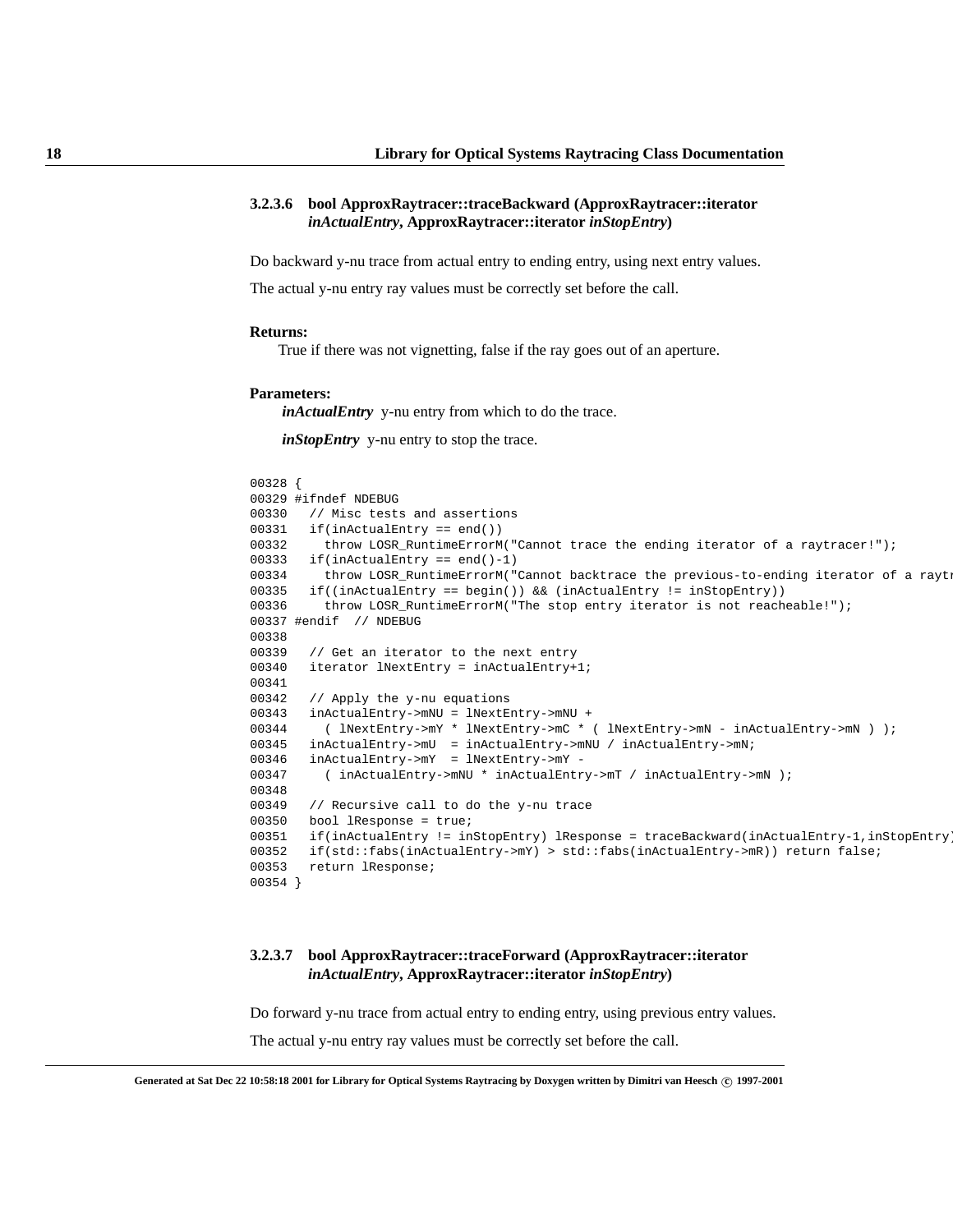#### **Returns:**

True if there was not vignetting, false if the ray goes out of an aperture.

# **Parameters:**

*inActualEntry* y-nu entry from which to do the trace.

*inStopEntry* y-nu entry to stop the trace.

```
00367 {
00368 #ifndef NDEBUG
00369 // Misc tests and assertions
00370 if(inActualEntry == end())
00371 throw LOSR_RuntimeErrorM("Cannot trace the ending iterator of a raytracer!");
00372 if(inActualEntry == begin())
00373 throw LOSR_RuntimeErrorM("Cannot forward trace the begining iterator of a raytracer!");
00374 if((inActualEntry == end()-1) && (inActualEntry+1 != inStopEntry))
00375 throw LOSR_RuntimeErrorM("The stop entry iterator is not reacheable!");
00376 #endif // NDEBUG
00377
00378 // Get an iterator to the previous entry
00379 iterator lPreviousEntry = inActualEntry-1;
00380
00381 // Apply the y-nu equations
00382 inActualEntry->mY = lPreviousEntry->mY +
00383 ( lPreviousEntry->mT * ( lPreviousEntry->mNU / lPreviousEntry->mN ) );
00384 inActualEntry->mNU = lPreviousEntry->mNU -
00385 ( inActualEntry->mY * inActualEntry->mC * ( inActualEntry->mN - lPreviousEntry->mN ) );
00386 inActualEntry->mU = inActualEntry->mNU / inActualEntry->mN;
00387
00388 // Recursive call to do the y-nu trace
00389 bool lResponse = true;
00390 if(inActualEntry+1 != inStopEntry) lResponse = traceForward(inActualEntry+1,inStopEntry);
00391 if(std::fabs(inActualEntry->mY) > std::fabs(inActualEntry->mR)) return false;
00392 return lResponse;
00393 }
```
#### <span id="page-22-0"></span>**3.2.3.8 void ApproxRaytracer::write (std::ostream &** *ioOs* **= std::cout) const**

Write a y-nu trace into a C<sup>++</sup> output stream.

#### **Parameters:**

*ioOs* Output stream to write the trace into.

```
00402 {
00403 ioOs << '(' << size() << ')' << std::endl;
00404 for(unsigned int i=0; i<size(); i++) {
00405 ioOs << (*this)[i];
00406 }
00407 }
```
The documentation for this class was generated from the following files:

**Generated at Sat Dec 22 10:58:18 2001 for Library for Optical Systems Raytracing by Doxygen written by Dimitri van Heesch c 1997-2001**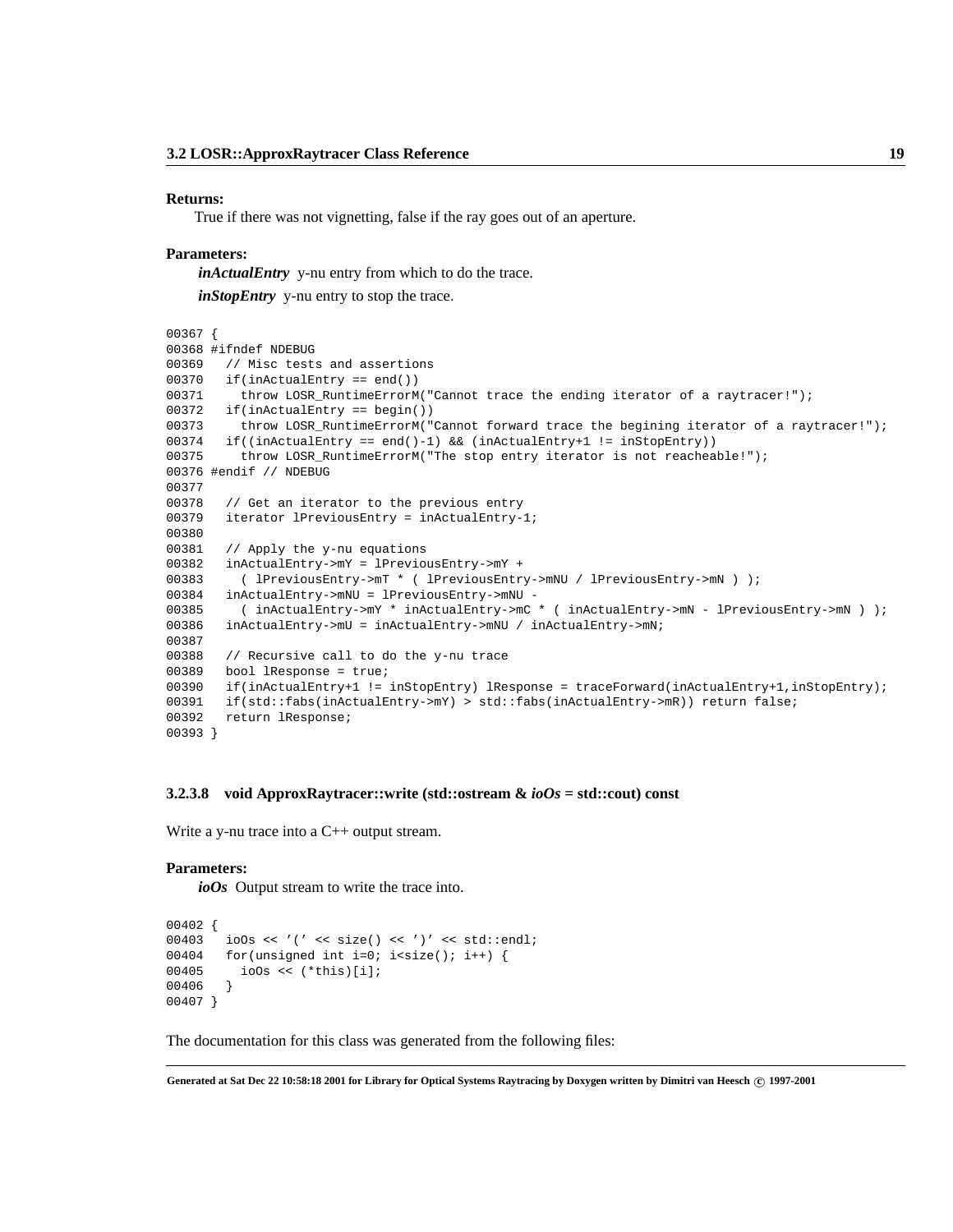- ApproxRaytracer.hpp
- ApproxRaytracer.cpp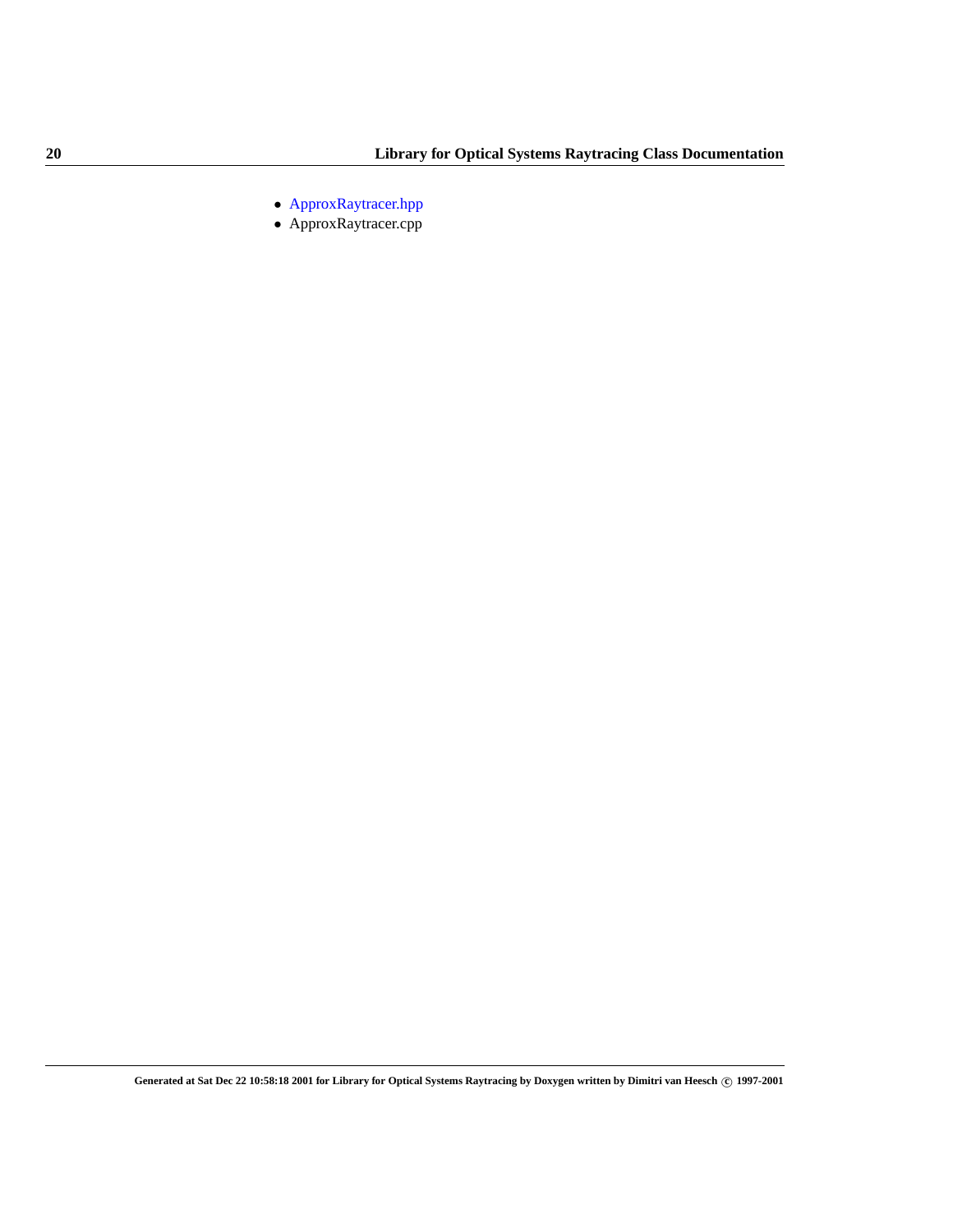# <span id="page-24-0"></span>**3.3 LOSR::ExactRaytracer Class Reference**

LOSR::ExactRaytracer is an exact raytracer table, using [QU](#page-39-0) trace algorithms.

#include <ExactRaytracer.hpp>

Inheritance diagram for LOSR::ExactRaytracer::



# **Public Methods**

- [ExactRaytracer](#page-25-0) (unsigned int inSize=0) *Construct an exact raytracer of the size given as argument.*
- [ExactRaytracer](#page-25-1) (const [LOSR::OpticalSystem](#page-33-0) &inOpticalSystem) *Construct an exact raytracer using an optical system.*
- <span id="page-24-1"></span>• ∼[ExactRaytracer](#page-24-1) () *Destructor (do nothing).*
- ExactRaytracer& [operator=](#page-26-0) (const [LOSR::OpticalSystem](#page-33-0) &inOpticalSystem) *Reinitialize the raytracer using the optical system given as argument.*
- void [initialize](#page-26-1) (const [LOSR::OpticalSystem](#page-33-0) &inOpticalSystem)

*Initialize the raytracer using the optical system given as argument.*

- void [read](#page-26-2) (std::istream &ioIs=std::cin) *Read a [QU](#page-39-0) trace from a C++ input stream.*
- bool [trace](#page-28-0) (ExactRaytracer::iterator inStartingPoint)

*Do the [QU](#page-39-0) trace, backward and forward from the starting point, using actual ray values.*

• bool [trace](#page-27-0) (ExactRaytracer::iterator inStartingPoint, long double inY, long double inU)

*Do the [QU](#page-39-0) trace, backward and forward from the object space, using ray values given.*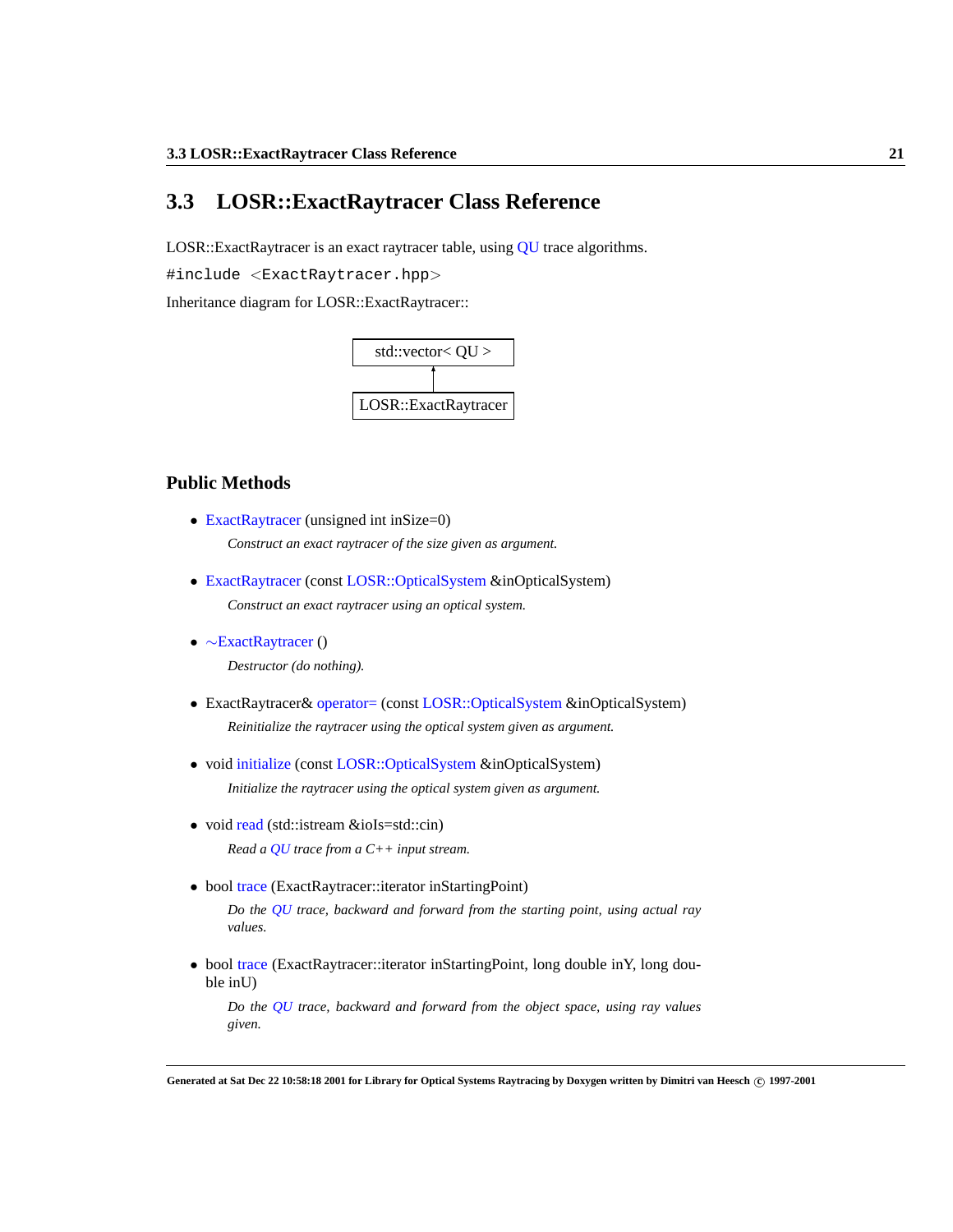• bool [traceBackward](#page-29-0) (ExactRaytracer::iterator inActualEntry, Exact-Raytracer::iterator inStopEntry)

*Do backward [QU](#page-39-0) trace from actual entry to ending entry, using next entry values.*

• bool [traceForward](#page-30-0) (ExactRaytracer::iterator inActualEntry, Exact-Raytracer::iterator inStopEntry)

*Do forward [QU](#page-39-0) trace from actual entry to ending entry, using previous entry values.*

• void [write](#page-32-0) (std::ostream &ioOs=std::cout) const *Write a [QU](#page-39-0) trace into a C++ output stream.*

# **3.3.1 Detailed Description**

LOSR::ExactRaytracer is an exact raytracer table, using [QU](#page-39-0) trace algorithms.

LOSR::ExactRaytracer is an exact raytracer table, using [QU](#page-39-0) trace algorithms. It de-scribes a table containing the entries of the [QU](#page-39-0) table and the methods to do the traces, analysing it and manage it. An exact raytracer usually take an optical system as input, before doing the ray trace. See chapter 6 of  $\{\s\}$  Elements of modern optical design $\},$ Donald C. O'Shea, New York, Wiley, c1985, for details about the [QU](#page-39-0) algorithm.

# **Author:**

Christian Gagné and Julie Beaulieu

**Version:**

0.2

#### **Date:**

9/03/2001

# **3.3.2 Constructor & Destructor Documentation**

#### <span id="page-25-0"></span>**3.3.2.1 ExactRaytracer::ExactRaytracer (unsigned int** *inSize* **= 0)**

Construct an exact raytracer of the size given as argument.

# **Parameters:**

*inSize* Size of the **[QU](#page-39-0)** trace.

```
00349 :
00350 std::vector<QU>(inSize)
00351 { }
```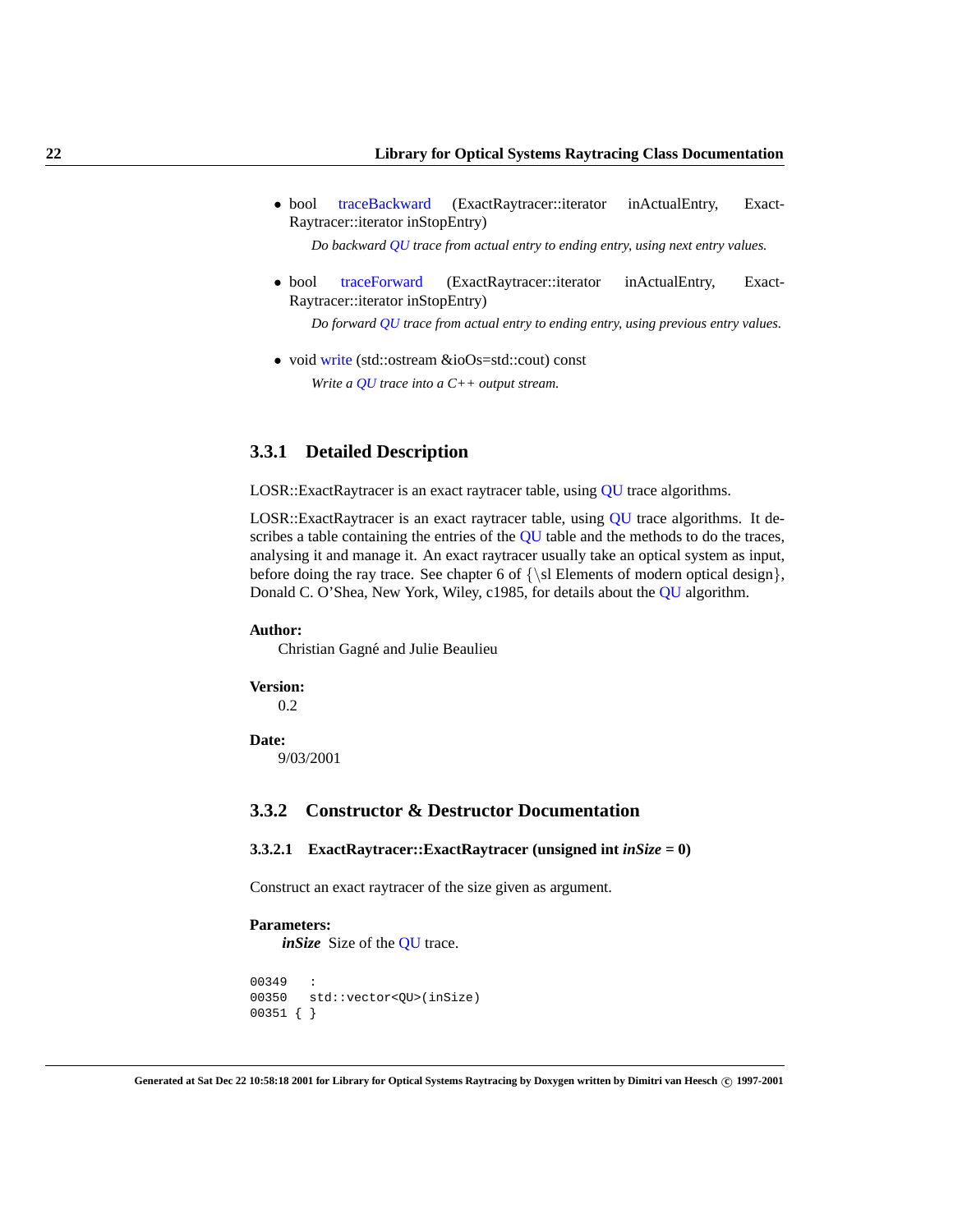# **3.3.2.2 ExactRaytracer::ExactRaytracer (const [LOSR::OpticalSystem](#page-33-0) &** *inOpticalSystem***)**

Construct an exact raytracer using an optical system.

# **Parameters:**

*inOpticalSystem* Optical system to use to build the raytracer.

```
00359 :
00360 std::vector<QU>(inOpticalSystem.size())
00361 {
00362 initialize(inOpticalSystem);
00363 }
```
# **3.3.3 Member Function Documentation**

# <span id="page-26-1"></span>**3.3.3.1 void ExactRaytracer::initialize (const [LOSR::OpticalSystem](#page-33-0) &** *inOpticalSystem***)**

Initialize the raytracer using the optical system given as argument.

# **Parameters:**

*inOpticalSystem* Optical system to use to build the system.

```
00385 {
00386 resize(inOpticalSystem.size());
00387 for(unsigned int i=0; i<size(); i++) (*this)[i] = inOpticalSystem[i];
00388 }
```
# <span id="page-26-0"></span>**3.3.3.2 ExactRaytracer & ExactRaytracer::operator= (const [LOSR::OpticalSystem](#page-33-0) &** *inOpticalSystem***)**

Reinitialize the raytracer using the optical system given as argument.

#### **Returns:**

Actual exact raytracer.

# **Parameters:**

*inOpticalSystem* Optical system to use to build the raytracer.

```
00373 {
00374 initialize(inOpticalSystem);
00375 return *this;
00376 }
```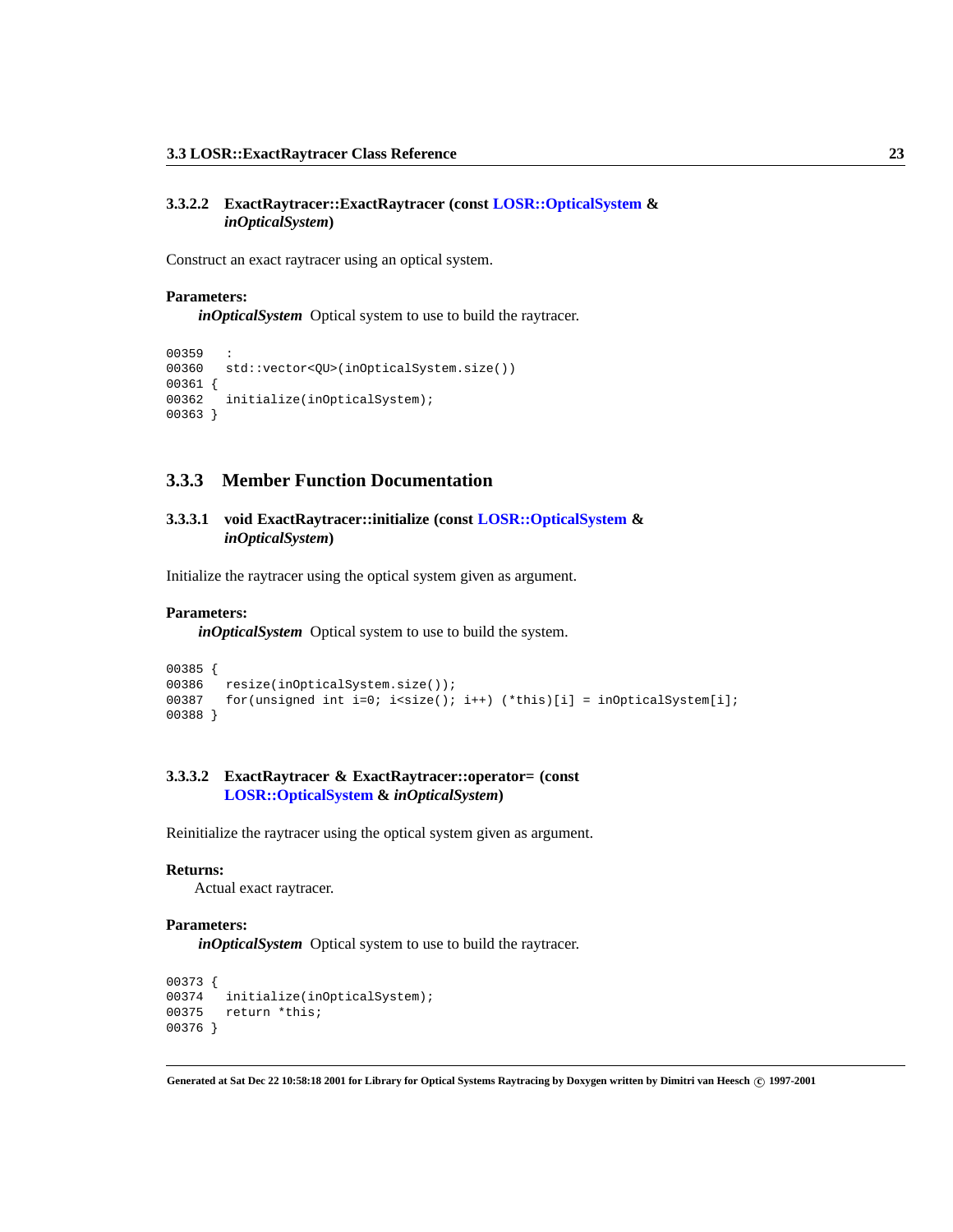#### **3.3.3.3 void ExactRaytracer::read (std::istream &** *ioIs* **= std::cin)**

Read a [QU](#page-39-0) trace from a C++ input stream.

#### **Parameters:**

*ioIs* Input stream to read the trace from.

```
00397 {
00398 char c1 ='\0', c2='\0';
00399 unsigned int sz = 0;
00400 char buf[2048];
00401
00402 // Extract and ignore the rest of lines starting with a #
00403 for(ioIs >> cl; cl=='#'; ioIs >> cl) ioIs.getline(buf, 2048,'\n');
00404 if(!ioIs) throw LOSR_RuntimeErrorM("Premature end of stream!");
00405
00406 // Looking for the number of surface, between parenthesis
00407 ioIs >> sz >> c2;
00408 if((c1!='(') || (c2!=')')) throw LOSR_RuntimeErrorM("Bad file format!");
00409 resize(sz);
00410
00411 // Read each surfaces from the stream
00412 for(unsigned int i=0; i<sz; i++) {
00413 if(!ioIs) throw LOSR_RuntimeErrorM("Premature end of stream!");
00414 ioIs >> (*this)[i];
00415 }
00416 }
```
# <span id="page-27-0"></span>**3.3.3.4 bool ExactRaytracer::trace (ExactRaytracer::iterator** *inStartingPoint***, long double** *inY***, long double** *inU***)**

Do the [QU](#page-39-0) trace, backward and forward from the object space, using ray values given.

#### **Returns:**

True if there was no total internal reflexion, false if there was.

# **Parameters:**

*inStartingPoint* [QU](#page-39-0) entry to start the trace.

*inY* Ray height value at the object space.

*inU* Ray angle value at the object space.

```
00492 {
00493 #ifndef NDEBUG
00494 if(begin() == end())
00495 throw LOSR_RuntimeErrorM("Cannot trace from an empty raytracer!");
00496 if(inStartingPoint == end())
00497 throw LOSR_RuntimeErrorM("Cannot trace from the ending iterator of a raytracer!");
00498 #endif // NDEBUG
```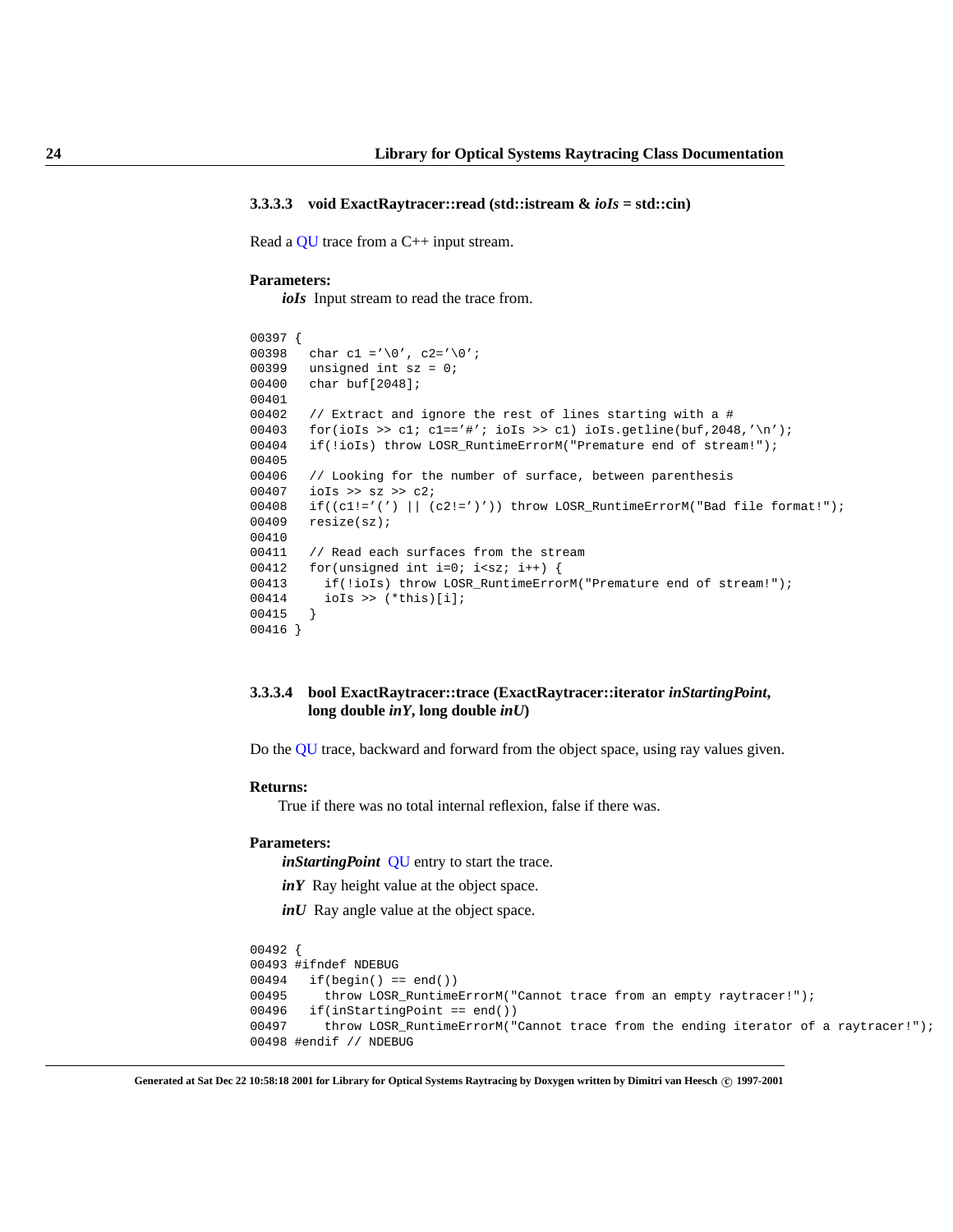```
00499 inStartingPoint->mY = inY;
00500 inStartingPoint->mSinU = sin(inU);
00501 inStartingPoint->mCosU = cos(inU);
00502 inStartingPoint->mQ = (inY * inStartingPoint->mCosU) +
00503 (inStartingPoint->mT * inStartingPoint->mSinU);
00504 return trace(inStartingPoint);
00505 }
```
#### <span id="page-28-0"></span>**3.3.3.5 bool ExactRaytracer::trace (ExactRaytracer::iterator** *inStartingPoint***)**

Do the [QU](#page-39-0) trace, backward and forward from the starting point, using actual ray values.

It is assumed that the ray values of the actual entry (Q, sinU and cosU) are correctly set.

#### **Returns:**

True if there was no total internal reflexion, false if there was.

#### **Parameters:**

*inStartingPoint* [QU](#page-39-0) entry to start the trace.

```
00428 {
00429 #ifndef NDEBUG
00430 if(inStartingPoint == end())
00431 throw LOSR_RuntimeErrorM("Cannot trace from the ending iterator of a raytracer!");
00432 #endif // NDEBUG
00433
00434 // Evaluate the values of the actual entry
00435 inStartingPoint->mSinI = ( inStartingPoint->mQ * inStartingPoint->mC ) + inStartingPoint->mSinU;
00436 inStartingPoint->mCosI = sqrt( 1.0 - (inStartingPoint->mSinI * inStartingPoint->mSinI) );
00437 // inStartingPoint->mCosI = cos( asin(inStartingPoint->mSinI) );
00438 inStartingPoint->mSinI_U = ( inStartingPoint->mSinI * inStartingPoint->mCosU ) -
00439 ( inStartingPoint->mCosI * inStartingPoint->mSinU );
00440 inStartingPoint->mCosI_U = ( inStartingPoint->mCosI * inStartingPoint->mCosU ) +
00441 ( inStartingPoint->mSinU * inStartingPoint->mSinI );
00442
00443 if(inStartingPoint != begin()) {
00444 inStartingPoint->mSinIp = inStartingPoint->mSinI * (inStartingPoint-1)->mN / inStartingPoint->mN;
00445 } else {
00446 inStartingPoint->mSinIp = inStartingPoint->mSinI;
00447 }
00448
00449 inStartingPoint->mCosIp = sqrt( 1.0 - (inStartingPoint->mSinIp * inStartingPoint->mSinIp) );
00450 // inStartingPoint->mCosIp = cos( asin(inStartingPoint->mSinIp) );
00451 inStartingPoint->mSinUp = ( inStartingPoint->mCosI_U * inStartingPoint->mSinIp ) -
00452 ( inStartingPoint->mSinI_U * inStartingPoint->mCosIp );
00453 inStartingPoint->mCosUp = ( inStartingPoint->mCosI_U * inStartingPoint->mCosIp ) +
00454 ( inStartingPoint->mSinI_U * inStartingPoint->mSinIp );
00455 inStartingPoint->mQp = inStartingPoint->mQ *
00456 ( inStartingPoint->mCosUp + inStartingPoint->mCosIp ) /
00457 ( inStartingPoint->mCosU + inStartingPoint->mCosI );
```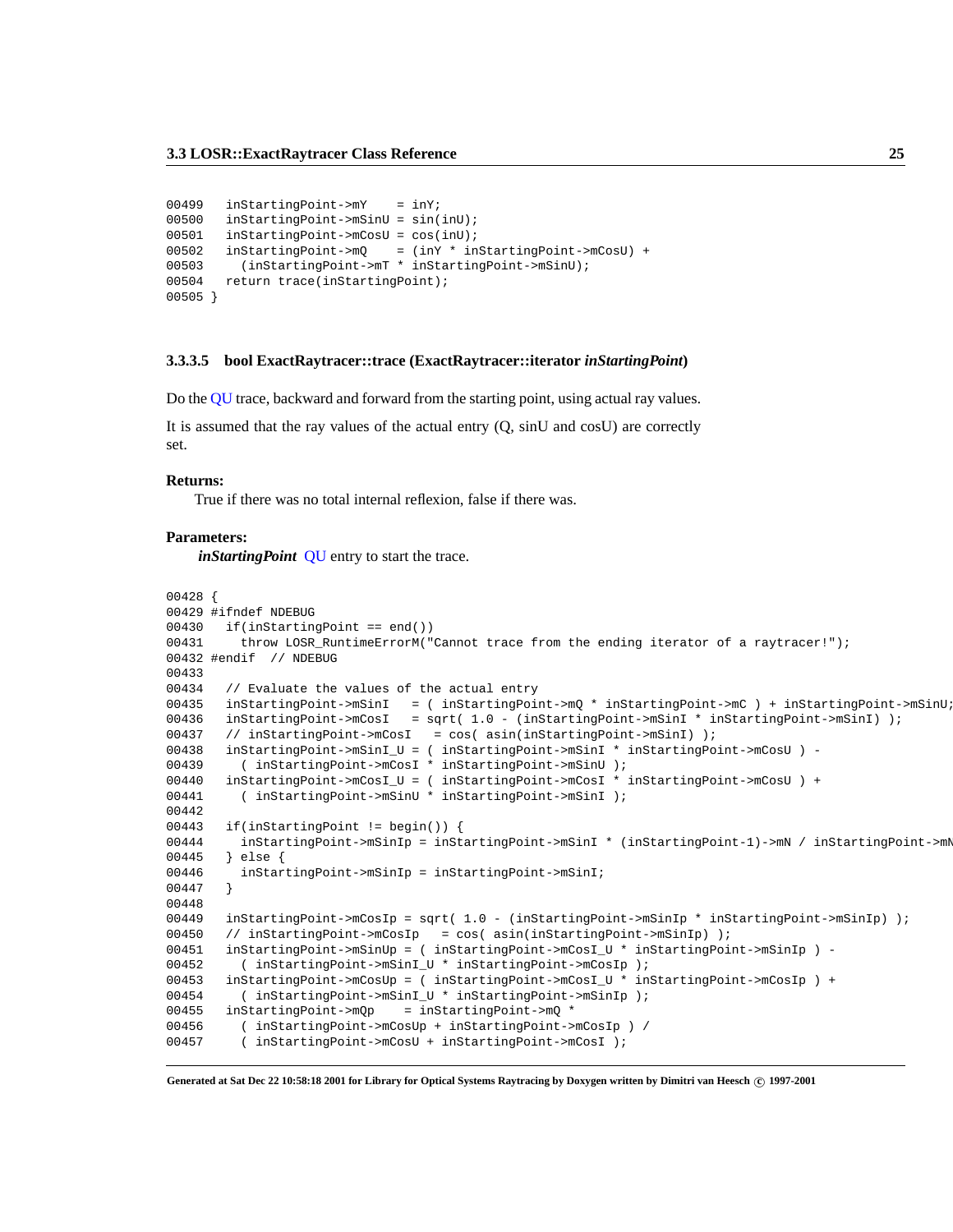```
00458
00459 //inStartingPoint->mY = inStartingPoint->mQ * (1.0 + inStartingPoint->mCosI_U) /
00460 // (inStartingPoint->mCosU + inStartingPoint->mCosI);
00461 inStartingPoint->mY = (inStartingPoint->mQ - (inStartingPoint->mT * inStartingPoint->m
00462 (inStartingPoint->mCosU);
00463 inStartingPoint->mU = atan2(inStartingPoint->mSinU,inStartingPoint->mCosU);
00464
00465 // Do QU for the system
00466 bool lResponse = true;
00467 if((std::fabs(inStartingPoint->mSinI) > 1.0) || (std::fabs(inStartingPoint->mSinU) > 1.0) ||
00468 (std::fabs(inStartingPoint->mCosI) > 1.0) | (std::fabs(inStartingPoint->mCosU) > 1
00469 (std::fabs(inStartingPoint->mSinIp) > 1.0) || (std::fabs(inStartingPoint->mSinUp) > 1.0) ||
00470 (std::fabs(inStartingPoint->mCosIp) > 1.0) || (std::fabs(inStartingPoint->mCosUp) > 1.0)) {
00471 lResponse = false;
00472 }
00473 if(inStartingPoint != begin()) {
00474 if(traceBackward(inStartingPoint-1,begin()) == false) lResponse = false;
00475 }
00476 if(inStartingPoint != end()-1) {
00477 if(traceForward(inStartingPoint+1,end()) == false) lResponse = false;
00478 }
00479 return lResponse;
00480 }
```
# <span id="page-29-0"></span>**3.3.3.6 bool ExactRaytracer::traceBackward (ExactRaytracer::iterator** *inActualEntry***, ExactRaytracer::iterator** *inStopEntry***)**

Do backward [QU](#page-39-0) trace from actual entry to ending entry, using next entry values.

The actual [QU](#page-39-0) entry ray values must be correctly set before the call.

# **Returns:**

True if there was no total internal reflexion, false if there was.

#### **Parameters:**

*inActualEntry* y-nu entry from which to do the trace.

*inStopEntry* y-nu entry to stop the trace

```
00518 {
00519 #ifndef NDEBUG
00520 // Misc tests and assertions
00521 if(inActualEntry == end())
00522 throw LOSR_RuntimeErrorM("Cannot trace the ending iterator of a raytracer!");
00523 if(inActualEntry == end() - 1)00524 throw LOSR_RuntimeErrorM("Cannot backtrace the previous-to-ending iterator of a rayt:
00525 if((inActualEntry == begin()) && (inActualEntry != inStopEntry))
00526 throw LOSR_RuntimeErrorM("The stop entry iterator is not reacheable!");
00527 #endif // NDEBUG
00528
00529 // Get an iterator to the next entry
```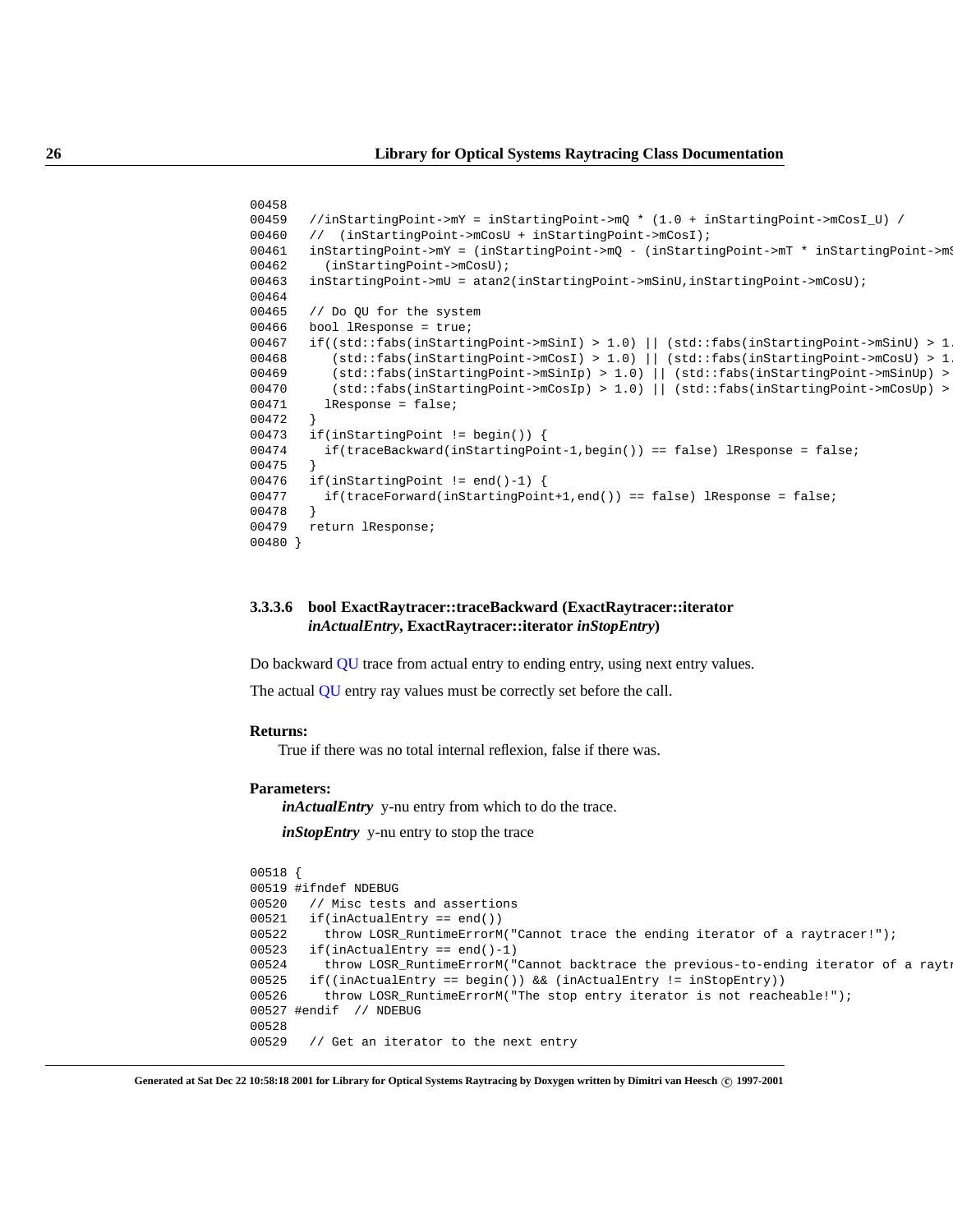```
00530 iterator lNextEntry = inActualEntry+1;
00531
00532 // Apply the QU equations
00533 inActualEntry->mSinUp = lNextEntry->mSinU;
00534 inActualEntry->mCosUp = lNextEntry->mCosU;
00535 inActualEntry->mQp = lNextEntry->mQ - ( inActualEntry->mT * inActualEntry->mSinUp );
00536 inActualEntry->mSinIp = ( inActualEntry->mQp * inActualEntry->mC ) + inActualEntry->mSinUp;
00537 inActualEntry->mCosIp = sqrt( 1.0 - (inActualEntry->mSinIp * inActualEntry->mSinIp) );
00538 // inActualEntry->mCosIp = cos( asin(inActualEntry->mSinIp) );
00539 inActualEntry->mSinI_U = ( inActualEntry->mSinIp * inActualEntry->mCosUp ) -
00540 ( inActualEntry->mCosIp * inActualEntry->mSinUp );
00541 inActualEntry->mCosI_U = ( inActualEntry->mCosIp * inActualEntry->mCosUp ) +
00542 ( inActualEntry->mSinUp * inActualEntry->mSinIp );
00543
00544 if(inActualEntry == begin()) {
00545 inActualEntry->mSinI = inActualEntry->mSinIp;
00546 inActualEntry->mCosI = inActualEntry->mCosIp;
00547 inActualEntry->mSinU = inActualEntry->mSinUp;
00548 inActualEntry->mCosU = inActualEntry->mCosUp;
00549 inActualEntry->mQ = inActualEntry->mQp;
00550 } else {
00551 inActualEntry->mSinI = inActualEntry->mSinIp * inActualEntry->mN / (inActualEntry-1)->mN;
00552 inActualEntry->mCosI = sqrt( 1.0 - (inActualEntry->mSinI * inActualEntry->mSinI) );
00553 // inActualEntry->mCosI = cos( asin(inActualEntry->mSinI) );
00554 inActualEntry->mSinU = ( inActualEntry->mCosI_U * inActualEntry->mSinI ) -
00555 ( inActualEntry->mSinI_U * inActualEntry->mCosI );
00556 inActualEntry->mCosU = ( inActualEntry->mCosI_U * inActualEntry->mCosI ) +
00557 ( inActualEntry->mSinI_U * inActualEntry->mSinI );
00558 inActualEntry->mQ = inActualEntry->mQp * ( inActualEntry->mCosU + inActualEntry->mCosI ) /
00559 ( inActualEntry->mCosUp + inActualEntry->mCosIp );
00560 }
00561
00562 //inActualEntry->mY = inActualEntry->mQ * (1.0 + inActualEntry->mCosI_U) /
00563 // (inActualEntry->mCosU + inActualEntry->mCosI);
00564 inActualEntry->mY = (inActualEntry->mQ - (inActualEntry->mT * inActualEntry->mSinU) ) /
00565 (inActualEntry->mCosU);
00566 inActualEntry->mU = atan2(inActualEntry->mSinU,inActualEntry->mCosU);
00567
00568 // Recursive call to do the y-nu trace
00569 bool lResponse = true;
00570 if(inActualEntry != inStopEntry) lResponse = traceBackward(inActualEntry-1,inStopEntry);
00571 if((std::fabs(inActualEntry->mSinI) > 1.0) || (std::fabs(inActualEntry->mSinU) > 1.0) ||
00572 (std::fabs(inActualEntry->mCosI) > 1.0) || (std::fabs(inActualEntry->mCosU) > 1.0) ||
00573 (std::fabs(inActualEntry->mSinIp) > 1.0) || (std::fabs(inActualEntry->mSinUp) > 1.0) ||
00574 (std::fabs(inActualEntry->mCosIp) > 1.0) || (std::fabs(inActualEntry->mCosUp) > 1.0)) {
00575 lResponse = false;
00576
00577 return lResponse;
00578 }
```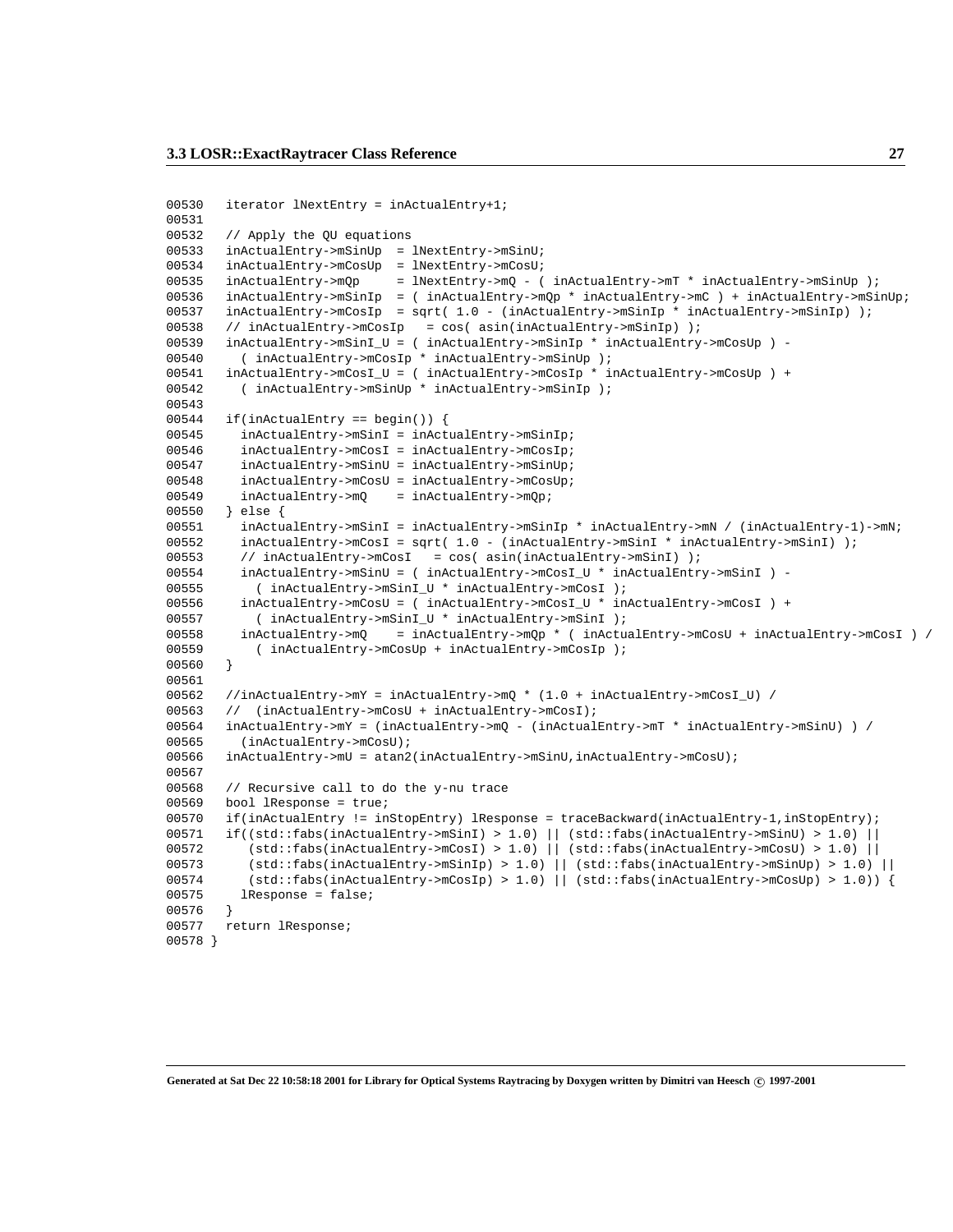# **3.3.3.7 bool ExactRaytracer::traceForward (ExactRaytracer::iterator** *inActualEntry***, ExactRaytracer::iterator** *inStopEntry***)**

Do forward [QU](#page-39-0) trace from actual entry to ending entry, using previous entry values.

The actual [QU](#page-39-0) entry ray values must be correctly set before the call.

#### **Returns:**

True if there was no total internal reflexion, false if there was.

#### **Parameters:**

*inActualEntry* [QU](#page-39-0) entry from which to do the trace.

*inStopEntry* y-nu entry to stop the trace.

```
00591 {
00592 #ifndef NDEBUG
00593 // Misc tests and assertions
00594 if(inActualEntry == end())
00595 throw LOSR RuntimeErrorM("Cannot trace the ending iterator of a raytracer!");
00596 if(inActualEntry == begin())
00597 throw LOSR_RuntimeErrorM("Cannot forward trace the begining iterator of a raytracer!
00598 if((inActualEntry == end()-1) && (inActualEntry+1 != inStopEntry))
00599 throw LOSR_RuntimeErrorM("The stop entry iterator is not reacheable!");
00600 #endif // NDEBUG
00601
00602 // Get an iterator to the previous entry
00603 iterator lPreviousEntry = inActualEntry-1;
00604
00605 // Apply the QU equations
00606 inActualEntry->mQ = lPreviousEntry->mQp + ( lPreviousEntry->mT * lPreviousEntry->mS
00607 inActualEntry->mSinU = lPreviousEntry->mSinUp;
00608 inActualEntry->mCosU = lPreviousEntry->mCosUp;
00609
00610 inActualEntry->mSinI = ( inActualEntry->mQ * inActualEntry->mC ) + inActualEntry->mS.
00611 inActualEntry->mCosI = sqrt( 1.0 - (inActualEntry->mSinI * inActualEntry->mSinI) );
00612 // inActualEntry->mCosI = cos( asin(inActualEntry->mSinI) );
00613 inActualEntry->mSinI_U = ( inActualEntry->mSinI * inActualEntry->mCosU ) -
00614 ( inActualEntry->mCosI * inActualEntry->mSinU );
00615 inActualEntry->mCosI_U = ( inActualEntry->mCosI * inActualEntry->mCosU ) +
00616 ( inActualEntry->mSinU * inActualEntry->mSinI );
00617 inActualEntry->mSinIp = inActualEntry->mSinI * lPreviousEntry->mN / inActualEntry->mN;
00618 inActualEntry->mCosIp = sqrt( 1.0 - (inActualEntry->mSinIp * inActualEntry->mSinIp) );
00619 // inActualEntry->mCosIp = cos( asin(inActualEntry->mSinIp) );
00620 inActualEntry->mSinUp = ( inActualEntry->mCosI_U * inActualEntry->mSinIp ) -
00621 ( inActualEntry->mSinI_U * inActualEntry->mCosIp );
00622 inActualEntry->mCosUp = ( inActualEntry->mCosI_U * inActualEntry->mCosIp ) +
00623 ( inActualEntry->mSinI_U * inActualEntry->mSinIp );
00624 inActualEntry->mQp = inActualEntry->mQ *
00625 ( inActualEntry->mCosUp + inActualEntry->mCosIp ) /
00626 ( inActualEntry->mCosU + inActualEntry->mCosI );
00627
00628 // inActualEntry->mY = inActualEntry->mQ * (1.0 + inActualEntry->mCosI_U) /
```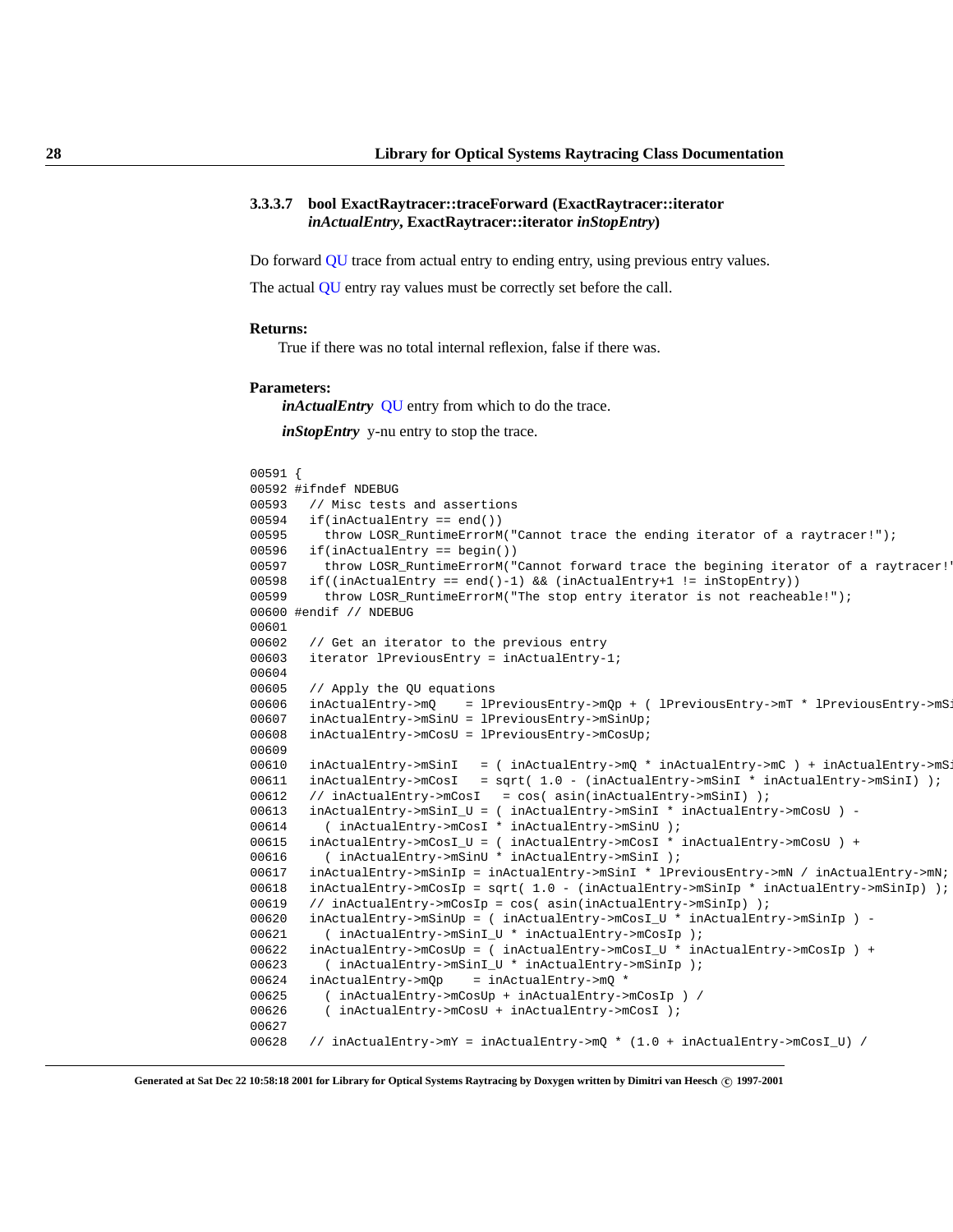```
00629 // (inActualEntry->mCosU + inActualEntry->mCosI);
00630 inActualEntry->mY = (inActualEntry->mQ - (inActualEntry->mT * inActualEntry->mSinU) ) /
00631 (inActualEntry->mCosU);
00632 inActualEntry->mU = atan2(inActualEntry->mSinU,inActualEntry->mCosU);
00633
00634 // Recursive call to do the y-nu trace
00635 bool lResponse = true;
00636 if(inActualEntry+1 != inStopEntry) lResponse = traceForward(inActualEntry+1,inStopEntry);
00637 if((std::fabs(inActualEntry->mSinI) > 1.0) || (std::fabs(inActualEntry->mSinU) > 1.0) ||
00638 (std::fabs(inActualEntry->mCosI) > 1.0) || (std::fabs(inActualEntry->mCosU) > 1.0) ||
00639 (std::fabs(inActualEntry->mSinIp) > 1.0) || (std::fabs(inActualEntry->mSinUp) > 1.0) ||
00640 (std::fabs(inActualEntry->mCosIp) > 1.0) || (std::fabs(inActualEntry->mCosUp) > 1.0)) {
00641 lResponse = false;
00642 }
00643 return lResponse;
00644 }
```
#### <span id="page-32-0"></span>**3.3.3.8 void ExactRaytracer::write (std::ostream &** *ioOs* **= std::cout) const**

Write a [QU](#page-39-0) trace into a C++ output stream.

#### **Parameters:**

*ioOs* Output stream to write the trace into.

```
00653 {
00654 ioOs << '(' << size() << ')' << std::endl;
00655 for(unsigned int i=0; i<size(); i++) {
00656 ioOs << (*this)[i];
00657 }
00658 }
```
The documentation for this class was generated from the following files:

- ExactRaytracer.hpp
- ExactRaytracer.cpp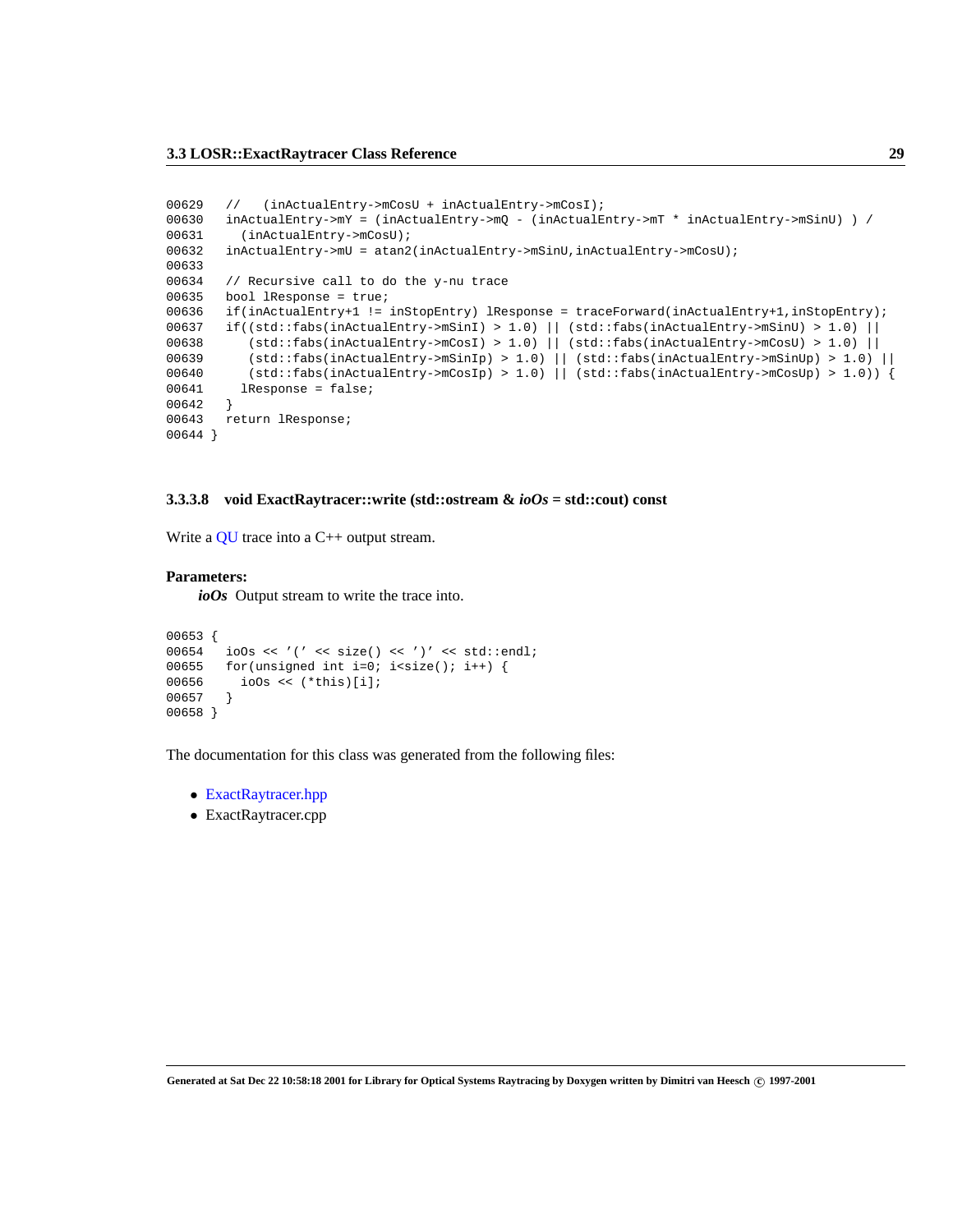# <span id="page-33-0"></span>**3.4 LOSR::OpticalSystem Class Reference**

LOSR::OpticalSystem is a on-axis lenses system made of optical materials.

#include <OpticalSystem.hpp>

Inheritance diagram for LOSR::OpticalSystem::



# **Public Methods**

- [OpticalSystem](#page-34-0) (unsigned int inSize=0) *Construct an optical system of the size given.*
- <span id="page-33-1"></span>• ∼[OpticalSystem](#page-33-1) ()

*Destructor (do nothing).*

- void [read](#page-34-1) (std::istream &ioIs=std::cin) *Read a LOSR::OpticalSystem from a C++ input stream.*
- void [write](#page-36-0) (std::ostream &ioOs=std::cout) const *Write a LOSR::OpticalSystem into a C++ output stream.*
- bool [validate](#page-35-0) ()

*Validate and correct the apertures of the optical system.*

# **3.4.1 Detailed Description**

LOSR::OpticalSystem is a on-axis lenses system made of optical materials.

LOSR::OpticalSystem is a on-axis lenses system made of optical materials. It is a std::vector of [LOSR::Surface,](#page-43-0) that is a sequence of surface between different optical materials.

# **Author:**

Christian Gagné and Julie Beaulieu

**Generated at Sat Dec 22 10:58:18 2001 for Library for Optical Systems Raytracing by Doxygen written by Dimitri van Heesch c 1997-2001**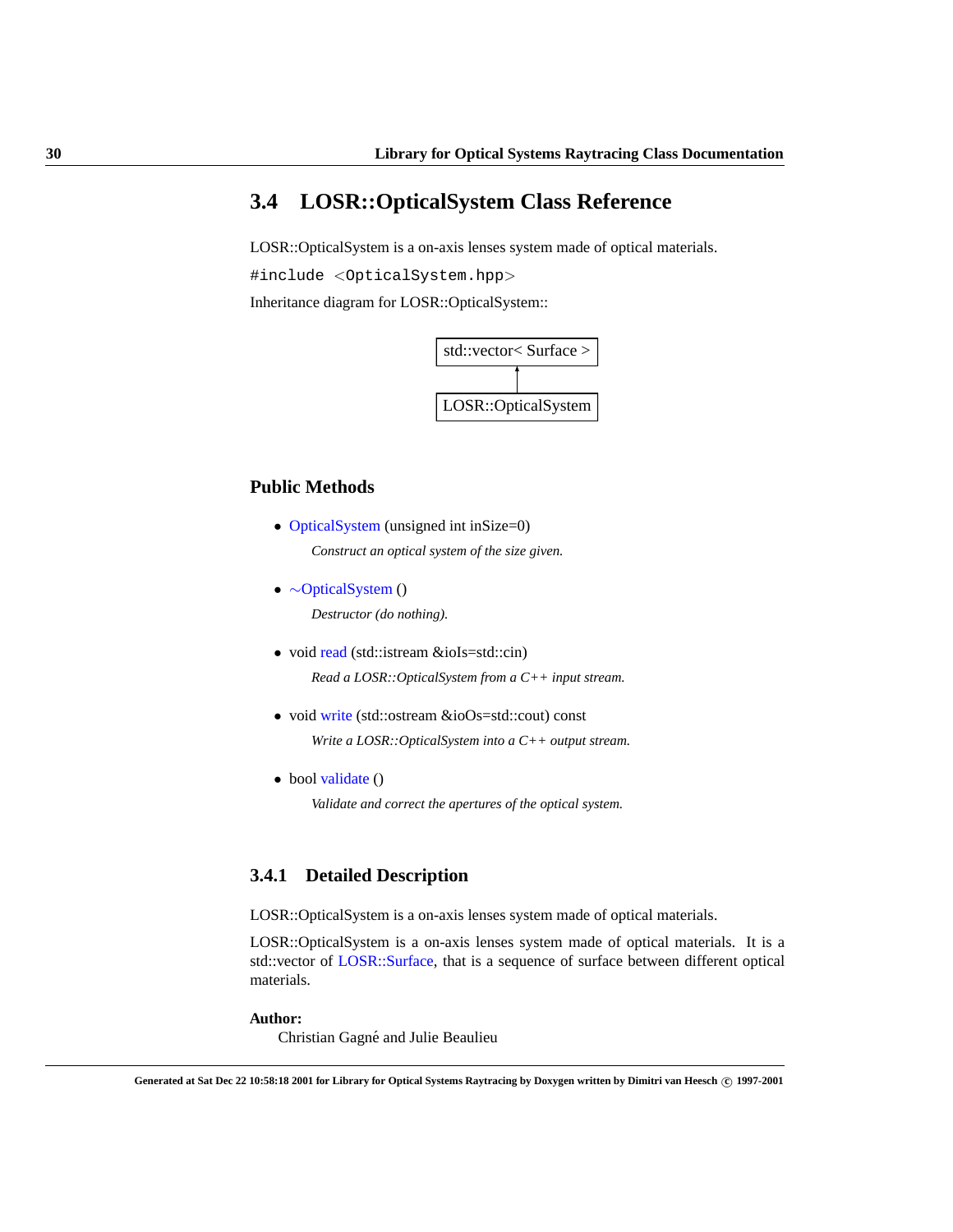**Version:**

0.2

**Date:**

8/28/2001

# **3.4.2 Constructor & Destructor Documentation**

# <span id="page-34-0"></span>**3.4.2.1 OpticalSystem::OpticalSystem (unsigned int** *inSize* **= 0)**

Construct an optical system of the size given.

# **Parameters:**

*inSize* Size of the optical system.

```
00041 :
00042 std::vector<Surface>(inSize)
00043 { }
```
# **3.4.3 Member Function Documentation**

# <span id="page-34-1"></span>**3.4.3.1 void OpticalSystem::read (std::istream &** *ioIs* **= std::cin)**

Read a LOSR::OpticalSystem from a C++ input stream.

# **Parameters:**

*ioIs* Input stream to extract the LOSR::OpticalSystem from.

```
00052 {
00053 char c1 ='\0', c2='\0';
00054 unsigned int sz = 0;
00055 char buf[2048];
00056
00057 // Extract and ignore the rest of lines starting with a #
00058 for(ioIs >> cl; cl=='#'; ioIs >> cl) ioIs.getline(buf, 2048, '\n');
00059 if(!ioIs) throw LOSR_RuntimeErrorM("Premature end of stream!");
00060
00061 // Looking for the number of surface, between parenthesis
00062 ioIs >> sz >> c2;
00063 if((c1!='(') || (c2!=')')) throw LOSR_RuntimeErrorM("Bad file format!");
00064 resize(sz);
00065
00066 // Read each surfaces from the stream
00067 for(unsigned int i=0; i<sz; i++) {
00068 if(!ioIs) throw LOSR_RuntimeErrorM("Premature end of stream!");
00069 (*this)[i].read(ioIs);
00070 }
```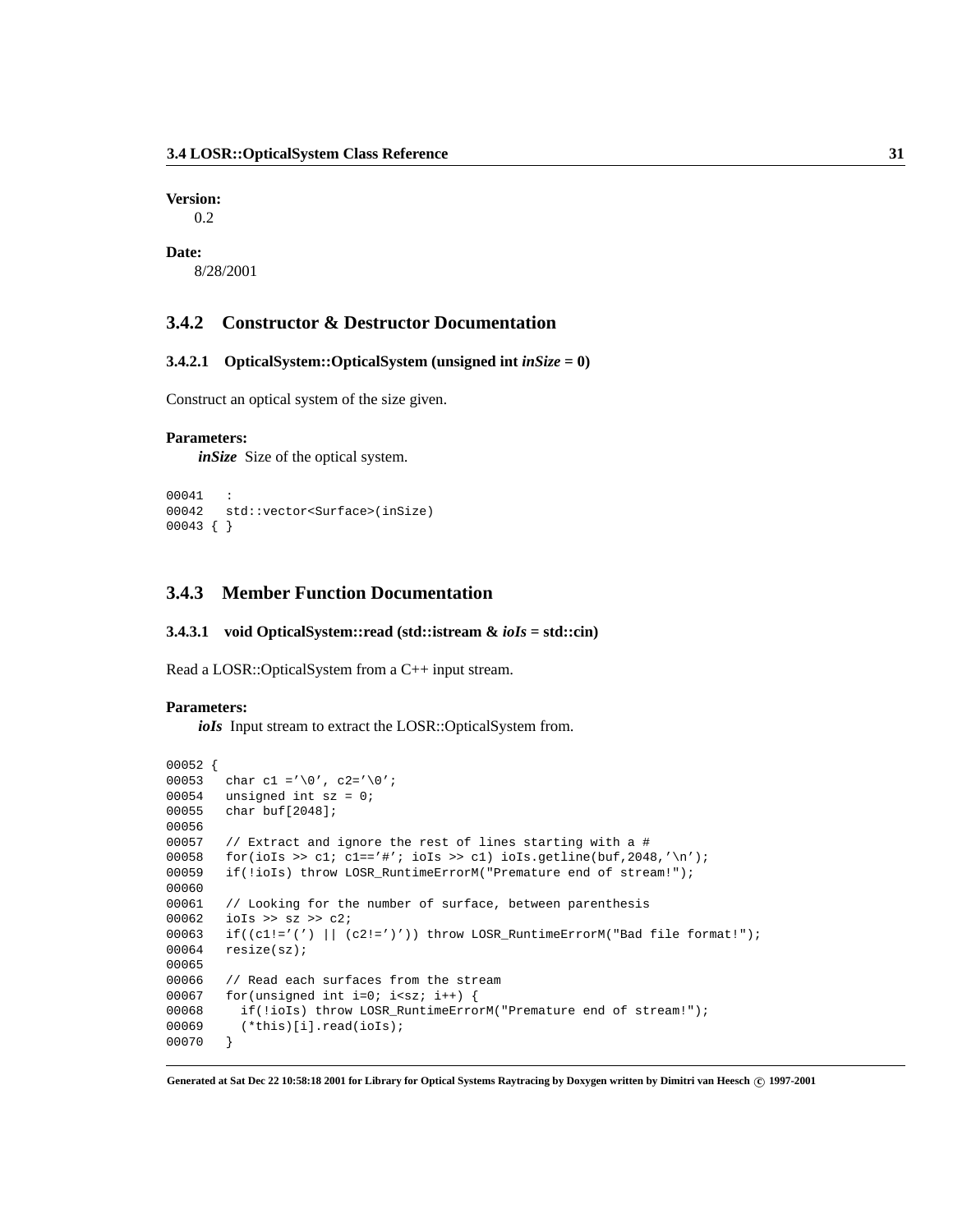00071 00072 }

# <span id="page-35-0"></span>**3.4.3.2 bool OpticalSystem::validate ()**

Validate and correct the apertures of the optical system.

The system is validate by calculating whether the curvature and the distance between of two adjacent surfaces is physically possible with the given apertures. If the system is not physically possible, the apertures are reduced to the greatest value valid for the actual setup.

#### **Returns:**

True if the optical system is valid, false if it needed to be corrected.

```
00098 {
00099 const double lcMinRadius = 0.0001;
00100 bool lSystemValid = true;
00101
00102 // For all surfaces of the optical system
00103 for(unsigned int i=0; i<(size()-1); i++) {
00104 // Determine the minimal aperture between the two surfaces
00105 double lMinAperture = LOSR_MinM( (*this)[i].getAperture(), (*this)[i+1].getAperture(
00106
00107 // Calculates values for the first surface
00108 double lAlpha1 = 0;
00109 double lR1 = (*this)[i].getCurvature();
00110 if(fabs(lR1) > lcMinRadius) {
00111 1R1 = 1.0 / 1R1;
00112 lAlpha1 = lR1 - sqrt((lR1*lR1) - (lMinAperture*lMinAperture));
00113 }
00114
00115 // Calculates values for the second surface
00116 double lAlpha2 = 0;
00117 double lR2 = (*this)[i+1].getCurvature();
00118 if(fabs(lR2) > lcMinRadius) {
00119 1R2 = 1.0 / 1R2;
00120 lAlpha2 = \text{IR2 - sqrt}(\text{IR2*lR2}) - (\text{lMinAperture*lmApperture*});
00121 }
00122
00123 // Test whether the apertures are valid. If not, correct it
00124 // See maple spreadsheet file opsys_validate.pdf for calculation details.
00125 if((*this)[i].getThickness() < (lAlpha1+lAlpha2)) {
00126 lSystemValid = false;
00127 double lY = 0.0;
00128 double lT = (*this)[i].getThickness();
00129 if(fabs(lR1) <= lcMinRadius) {
00130 // R1 = infinity, x=0, using formula for y2b (see file opsys_validate.pdf)
00131 lY = sqrt( LOSR_Pow2M(lR2) - LOSR_Pow2M(lR2 - lT) );
00132 } else if(fabs(lR2) <= lcMinRadius) {
00133 // R2 = infinity, x=T, using formula for y2a (see file opsys_validate.pdf)
```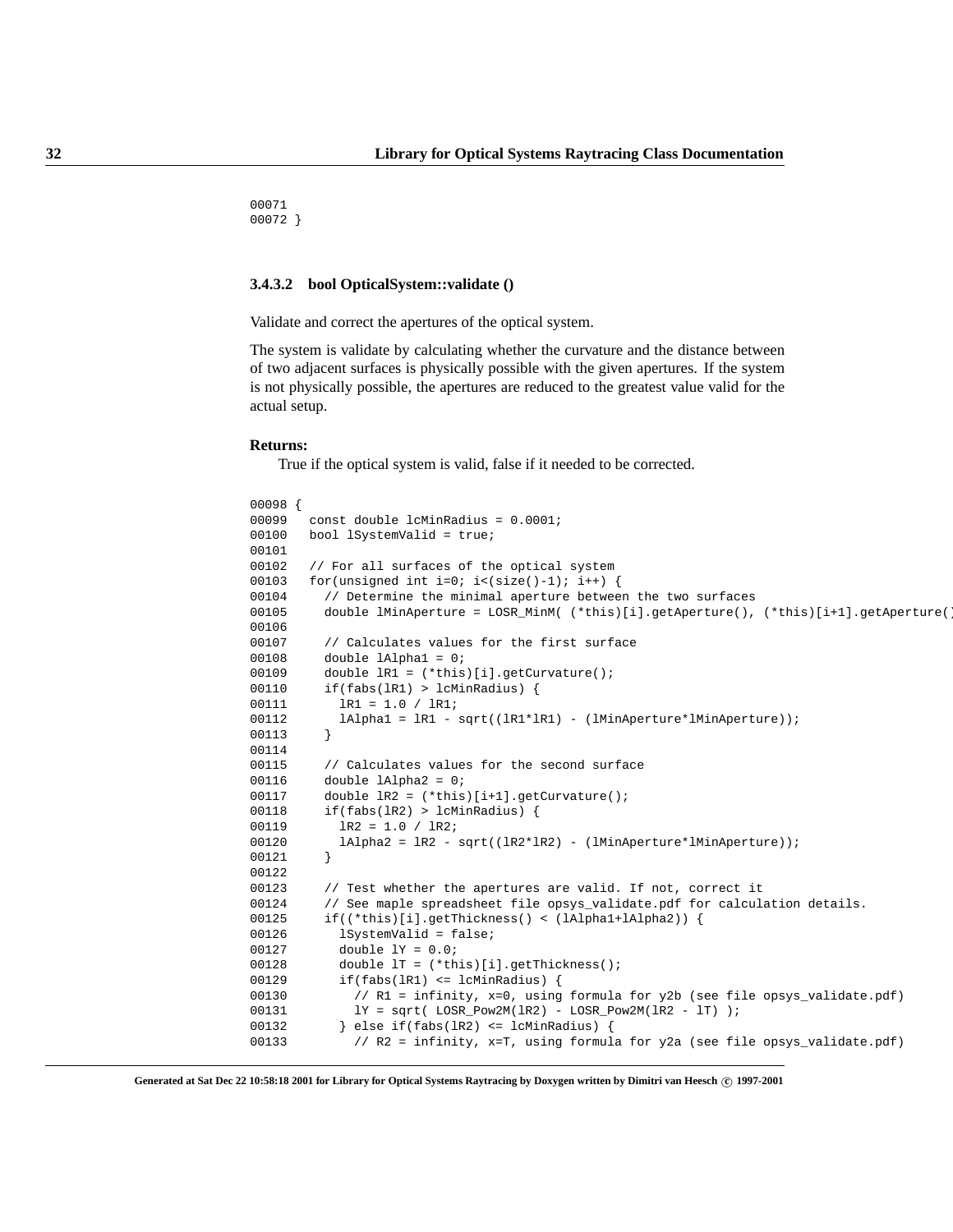```
00134 lY = sqrt( LOSR_Pow2M(1R1) - LOSR_Pow2M(1T - IR1) );
00135 } else {
00136 // Using formula for y (see file opsys_validate.pdf)
00137 lY = sqrt(
00138 LOSR_Pow2M(lR1) -
00139 LOSR_Pow2M( ( - (lT * (lT - 2.0 * lR2)) / (2.0 * (lR1 + lR2 - lT)) ) - lR1 )
00140 );
00141 }
00142 (*this)[i].setAperture( LOSR_MinM( (*this)[i].getAperture(), lY ) );
00143 (*this)[i+1].setAperture( LOSR_MinM( (*this)[i+1].getAperture(), lY ) );
00144 }
00145
00146 }
00147 return lSystemValid;
00148 }
```
## <span id="page-36-0"></span>**3.4.3.3 void OpticalSystem::write (std::ostream &** *ioOs* **= std::cout) const**

Write a LOSR::OpticalSystem into a C++ output stream.

#### **Parameters:**

*ioOs* Output stream to write the LOSR::OpticalSystem into.

```
00081 {
00082 ioOs << '(' << size() << ')' << std::endl;
00083 for(unsigned int i=0; i<size(); i++) {<br>00084 (*this)[i].write(ioOs);
            (\text{*this})[i].write(ioOs);
00085 }
00086 }
```
The documentation for this class was generated from the following files:

- OpticalSystem.hpp
- OpticalSystem.cpp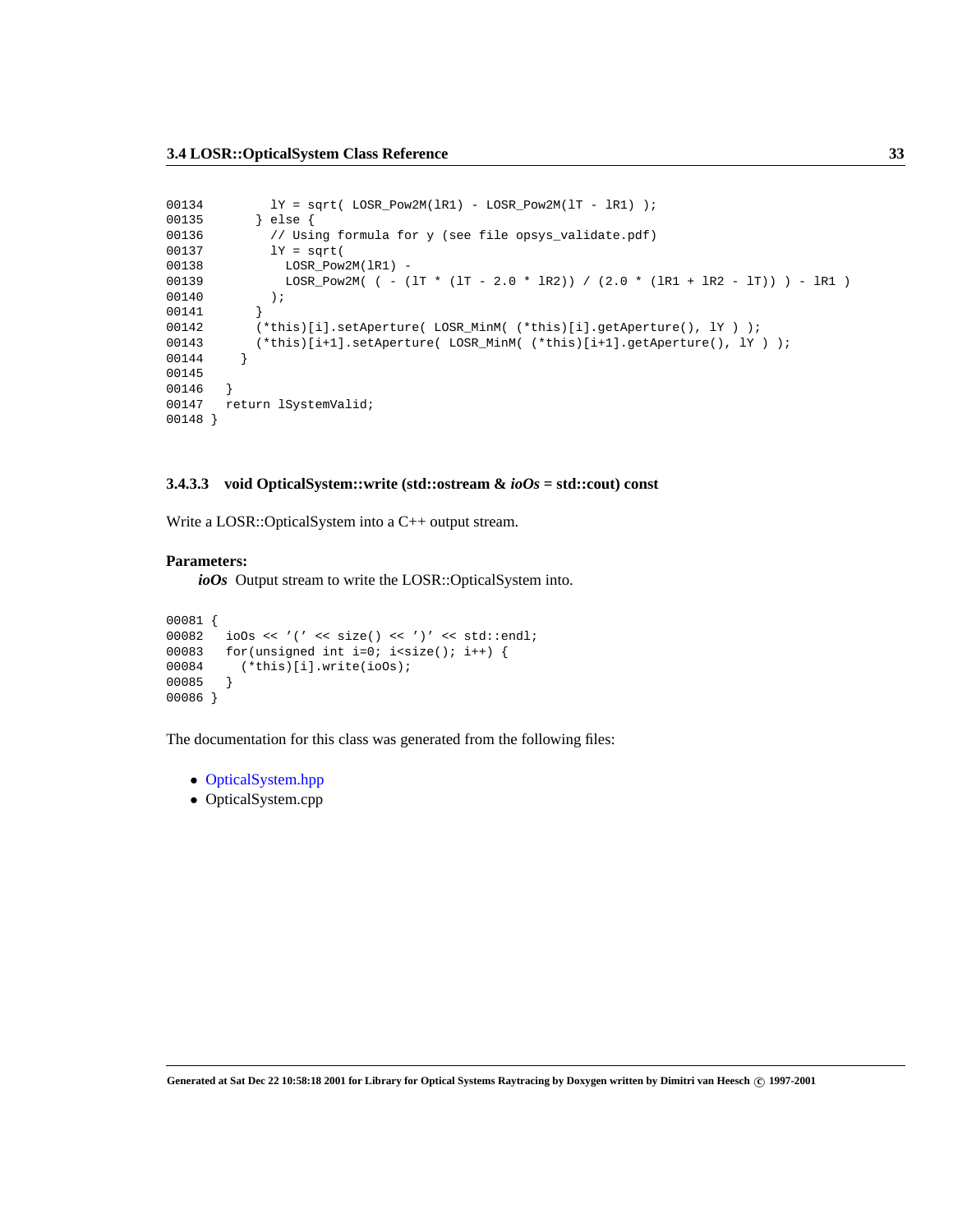# <span id="page-37-0"></span>**3.5 LOSR::Pupil Struct Reference**

LOSR::Pupil describe the value of an entrance or exit pupil. #include <Analyzer.hpp>

# **Public Methods**

• [Pupil](#page-37-1) (long double in T=0.0, long double in R=0.0, long double in  $M=0.0$ ) *Construct a LOSR::Pupil object with the value given.*

# <span id="page-37-2"></span>**Public Attributes**

- long double  $mT$ *Distance to the pupil from the actual point of view.*
- <span id="page-37-3"></span>• long double [mR](#page-37-3) *Aperture of the pupil from the actual point of view.*
- <span id="page-37-4"></span>• long double [mM](#page-37-4) *Magnification at the pupil.*

# **3.5.1 Detailed Description**

LOSR::Pupil describe the value of an entrance or exit pupil.

**Author:**

Christian Gagné and Julie Beaulieu

**Version:** 0.2

**Date:** 9/05/2001

# **3.5.2 Constructor & Destructor Documentation**

<span id="page-37-1"></span>**3.5.2.1** Pupil::Pupil (long double  $inT = 0.0$ , long double  $inR = 0.0$ , long double  $inM = 0.0$ 

Construct a LOSR::Pupil object with the value given.

**Generated at Sat Dec 22 10:58:18 2001 for Library for Optical Systems Raytracing by Doxygen written by Dimitri van Heesch c 1997-2001**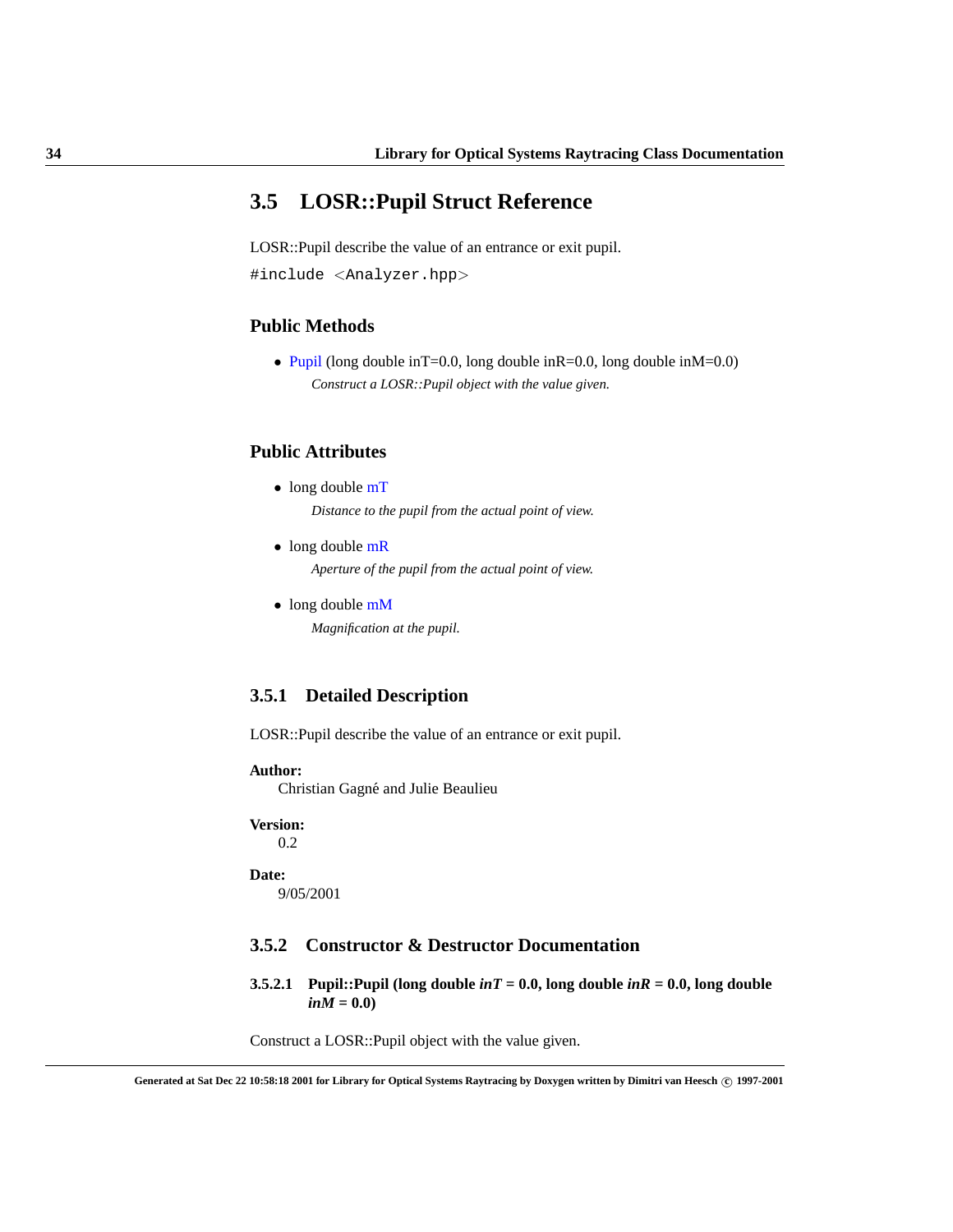# **Parameters:**

*inT* Value of the distance mT.

*inR* Value of the aperture mR.

*inM* Value of the magnification fact mM.

```
00041 :
00042 mT(inT),
00043 mR(inR),
00044 mM(inM)
00045 { }
```
The documentation for this struct was generated from the following files:

- Analyzer.hpp
- Analyzer.cpp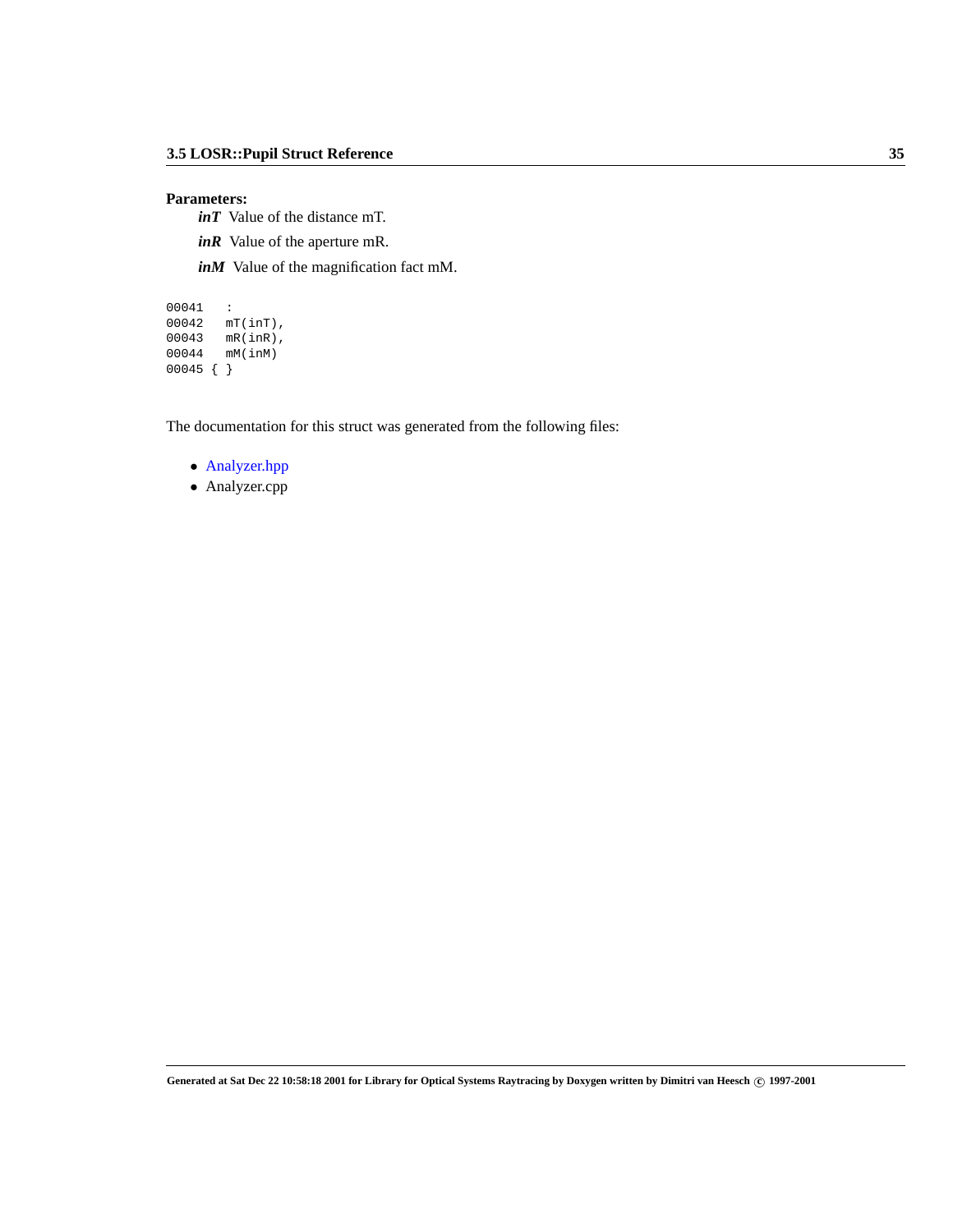# <span id="page-39-0"></span>**3.6 LOSR::QU Struct Reference**

LOSR::QU describe a surface entry into an exact raytracing table [\(QU](#page-39-0) trace). #include <ExactRaytracer.hpp>

# <span id="page-39-1"></span>**Public Methods**

- $\bullet$  [QU](#page-39-1)() *Construct a [QU](#page-39-0) trace entry.*
- [QU](#page-41-0) (const [LOSR::Surface](#page-43-0) &inSurface) *Construct a [QU](#page-39-0) trace entry using a surface.*
- QU& [operator=](#page-41-1) (const [LOSR::Surface](#page-43-0) &inSurface) *Initialize a [QU](#page-39-0) trace entry using a surface.*

# **Public Attributes**

- <span id="page-39-2"></span>• long double [mT](#page-39-2) *Distance to the next surface.*
- <span id="page-39-3"></span>• long double [mN](#page-39-3) *Refraction index of the material at the right.*
- <span id="page-39-4"></span>• long double [mC](#page-39-4) *Curvature of the surface.*
- <span id="page-39-5"></span>• long double [mR](#page-39-5) *Aperture radius of the surface.*
- <span id="page-39-6"></span>• long double [mY](#page-39-6) *Height of the ray at the surface.*
- <span id="page-39-7"></span>• long double [mU](#page-39-7) *Angle of the ray at the surface.*
- <span id="page-39-8"></span>• long double [mQ](#page-39-8) *Initial ray-vertex perpenticular.*
- <span id="page-39-9"></span>• long double [mSinU](#page-39-9)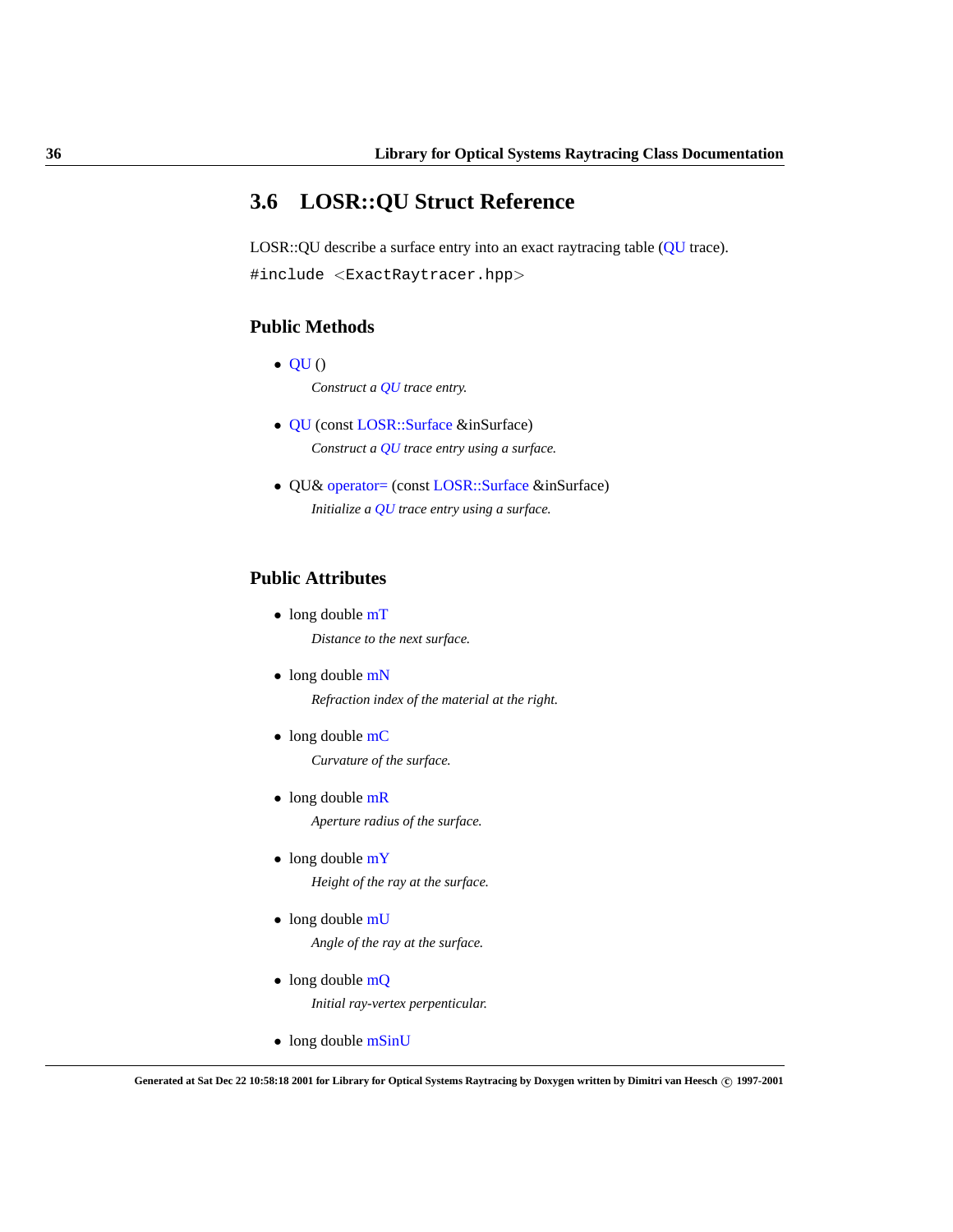*Sine of the initial slope angle.*

- <span id="page-40-0"></span>• long double [mCosU](#page-40-0) *Cosine of the initial slope angle.*
- <span id="page-40-1"></span>• long double [mSinI](#page-40-1) *Sine of the initial incidence angle.*
- <span id="page-40-2"></span>• long double [mCosI](#page-40-2) *Cosine of the initial incidence angle.*
- <span id="page-40-3"></span>• long double [mSinI](#page-40-3)\_U *Sine of (initial incidence angle minus initial slope angle).*
- <span id="page-40-4"></span>• long double [mCosI](#page-40-4)<sub>-U</sub> *Cosine of (initial incidence angle minus initial slope angle).*
- <span id="page-40-5"></span>• long double [mSinIp](#page-40-5) *Sine of the refracted incidence angle.*
- <span id="page-40-6"></span>• long double [mCosIp](#page-40-6) *Cosine of the refracted incidence angle.*
- <span id="page-40-7"></span>• long double [mSinUp](#page-40-7) *Sine of the refracted slope angle.*
- <span id="page-40-8"></span>• long double [mCosUp](#page-40-8) *Cosine of the refracted slope angle.*
- <span id="page-40-9"></span> $\bullet$  long double [mQp](#page-40-9) *Refracted ray-vertex perpenticular.*

# **3.6.1 Detailed Description**

LOSR::QU describe a surface entry into an exact raytracing table ([QU](#page-39-0) trace).

# **Author:**

Christian Gagné and Julie Beaulieu

**Version:**

0.2

# **Date:**

9/03/2001

**Generated at Sat Dec 22 10:58:18 2001 for Library for Optical Systems Raytracing by Doxygen written by Dimitri van Heesch c 1997-2001**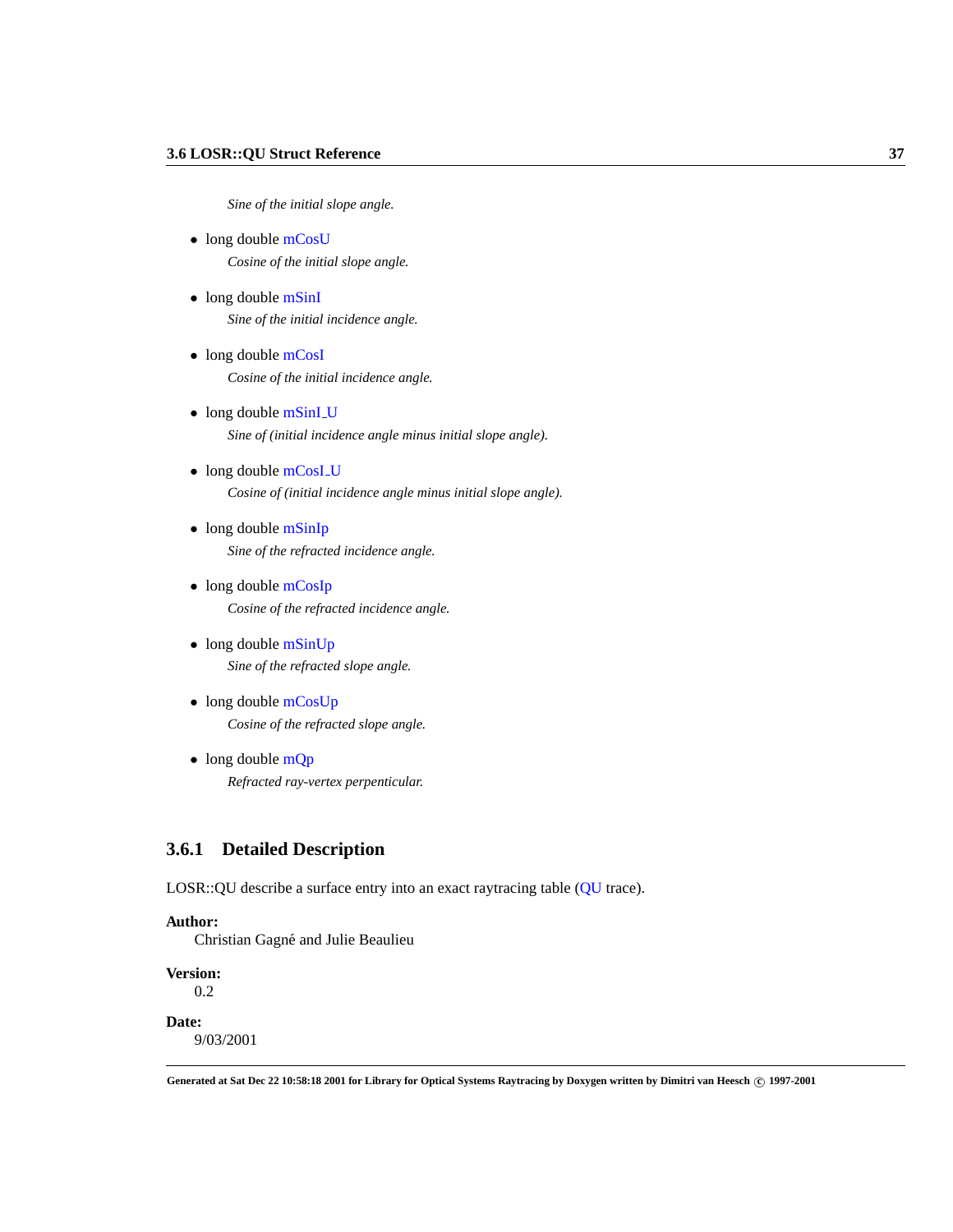# **3.6.2 Constructor & Destructor Documentation**

<span id="page-41-0"></span>**3.6.2.1 QU::QU (const [LOSR::Surface](#page-43-0) &** *inSurface***)**

Construct a [QU](#page-39-0) trace entry using a surface.

# **Parameters:**

*in[Surface](#page-43-0)* Surface from which the [QU](#page-39-0) entry is built

```
00064 :
00065 mT(inSurface.getThickness()),
00066 mN(inSurface.getIndex()),
00067 mC(inSurface.getCurvature()),
00068 mR(inSurface.getAperture()),
00069 mY(0),
00070 mU(0),
00071 mQ(0),
00072 mSinU(0),
00073 mCosU(1),
00074 mSinI(0),
00075 mCosI(1),
00076 mSinI_U(0),
00077 mCosI_U(1),
00078 mSinIp(0),
00079 mCosIp(1),
00080 mSinUp(0),
00081 mCosUp(1),
00082 mQp(0)
00083 { }
```
# **3.6.3 Member Function Documentation**

<span id="page-41-1"></span>**3.6.3.1 QU & QU::operator= (const [LOSR::Surface](#page-43-0) &** *inSurface***)**

Initialize a [QU](#page-39-0) trace entry using a surface.

#### **Returns:**

The actual [QU](#page-39-0) trace entry.

# **Parameters:**

*in[Surface](#page-43-0)* Surface from which the [QU](#page-39-0) entry is built

```
00093 {
00094 mT = inSurface.getThickness();
00095 mN = inSurface.getIndex();
00096 mC = inSurface.getCurvature();
00097 mR = inSurface.getAperture();
00098 mY = 0;
```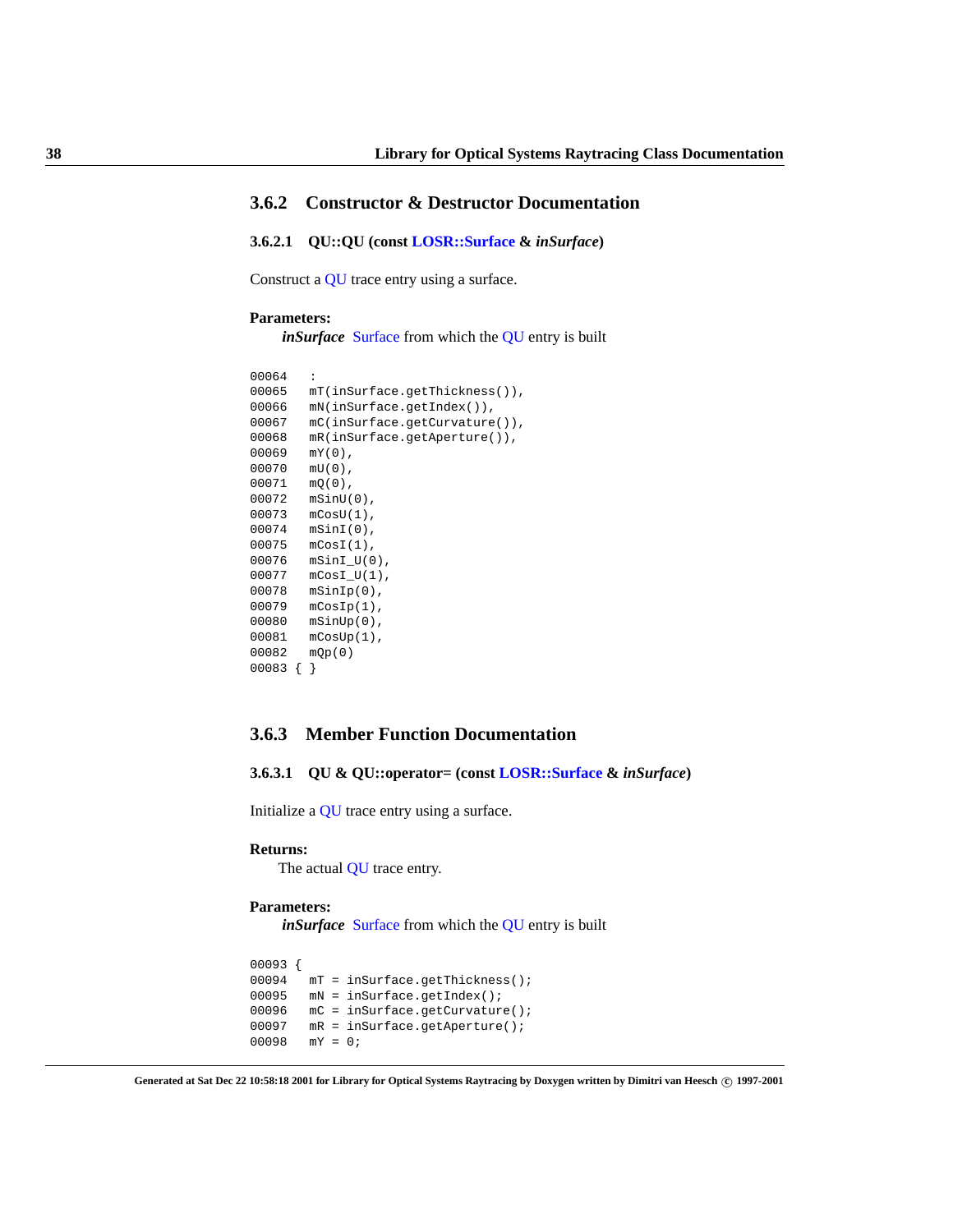```
00099 mU = 0;
00100 mQ = 0;00101 mSinU = 0;
00102 mCosU = 1;
00103 mSinI = 0;
00104 mCost = 1;<br>00105 mSinI_U =msinI_U = 0;00106 mCosI_U = 1;
00107 mSinIp = 0;
00108 m \text{CosIp} = 1;
00109 msinUp = 0;00110 mCosUp = 1;
00111 mQp = 0;<br>00112 return *t
       return *this;
00113 }
```
The documentation for this struct was generated from the following files:

- ExactRaytracer.hpp
- ExactRaytracer.cpp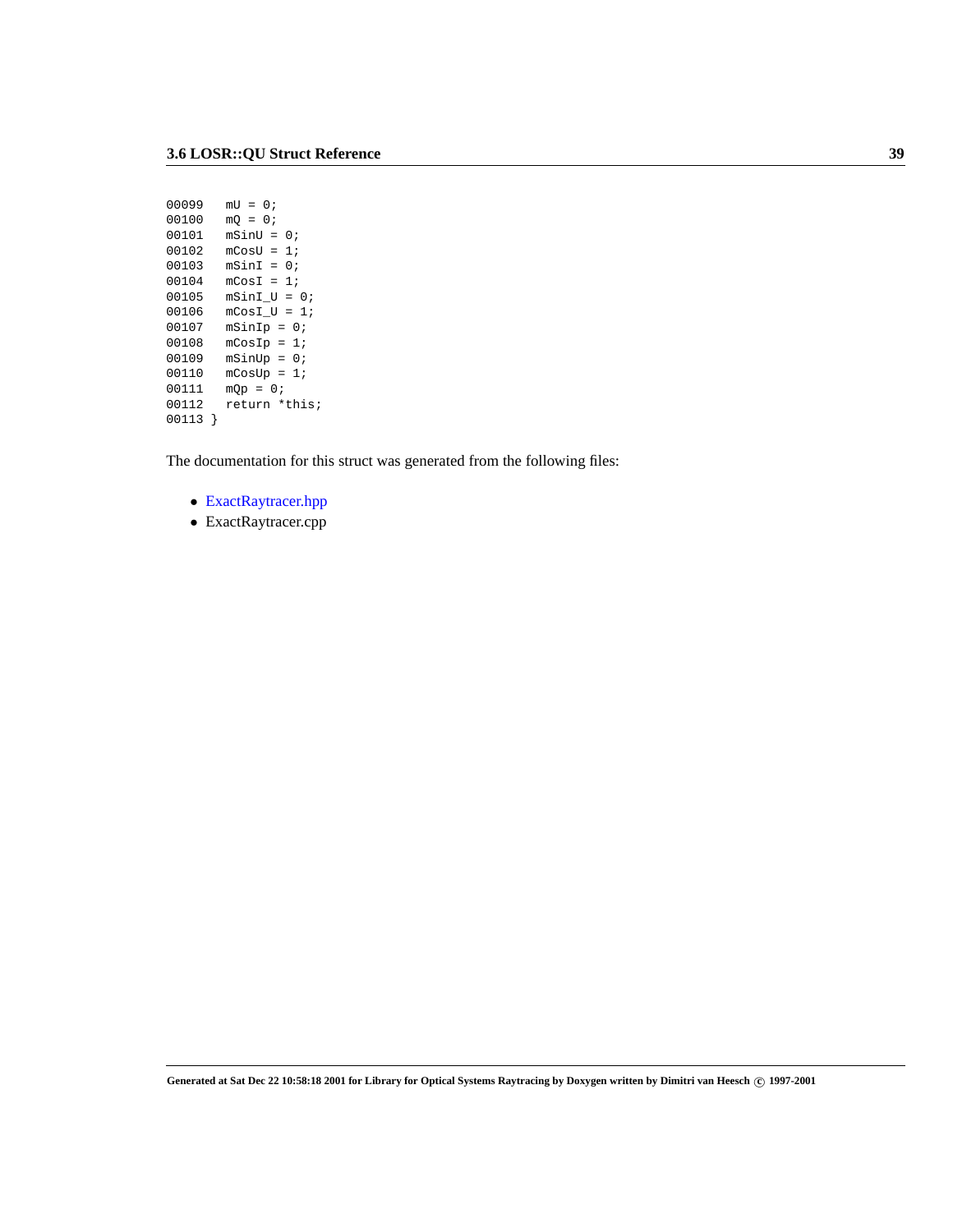# <span id="page-43-0"></span>**3.7 LOSR::Surface Class Reference**

LOSR::Surface describe a sperical contact between two optical materials. #include <Surface.hpp>

# **Public Methods**

• [Surface](#page-44-0) (double inCurvature=0, double inIndex=0, double inAperture=0, double inThickness=0)

*Construct a [Surface](#page-43-0) object with the values given. By default, values are set to 0.*

<span id="page-43-1"></span>• ∼[Surface](#page-43-1) ()

*Destructor (do nothing).*

- <span id="page-43-2"></span>• double [getAperture](#page-43-2) () const *Return aperture radius.*
- <span id="page-43-3"></span>• double [getCurvature](#page-43-3) () const *Return curvature.*
- <span id="page-43-4"></span>• double [getIndex](#page-43-4) () const *Return glass refraction index to the right.*
- <span id="page-43-5"></span>• double [getThickness](#page-43-5) () const *Return distance to the next surface.*
- void [read](#page-45-0) (std::istream &ioIs=std::cin) *Read a LOSR::Surface from a C++ input stream.*
- <span id="page-43-6"></span>• void [setAperture](#page-43-6) (double inAperture) *Set aperture radius.*
- <span id="page-43-7"></span>• void [setCurvature](#page-43-7) (double inCurvature) *Set curvature.*
- <span id="page-43-8"></span>• void [setIndex](#page-43-8) (double inIndex) *Set glass refraction index.*
- <span id="page-43-9"></span>• void [setThickness](#page-43-9) (double inThickness) *Set distance to next surface.*
- void [write](#page-46-0) (std::ostream &ioOs=std::cout) const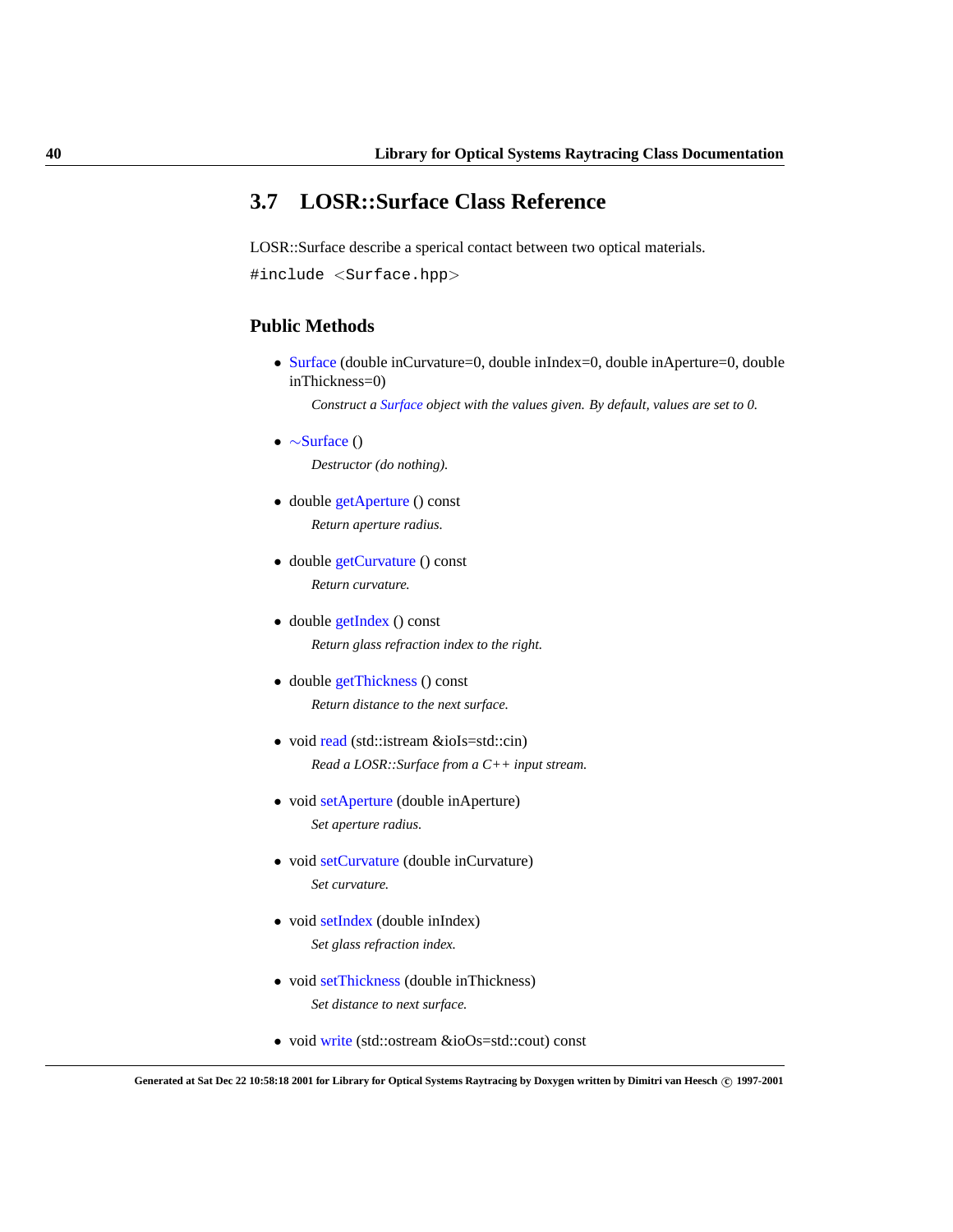*Write a LOSR::Surface into a C++ output stream.*

# <span id="page-44-1"></span>**Protected Attributes**

• double [mCurvature](#page-44-1)

*Curvature of the spherical contact.*

<span id="page-44-2"></span>• double [mIndex](#page-44-2)

*Glass refraction index of the material at the right of the surface.*

<span id="page-44-3"></span>• double [mAperture](#page-44-3)

*Radius of the aperture of the surface.*

<span id="page-44-4"></span>• double [mThickness](#page-44-4)

*Distance to the next surface at the right, on the optical axis.*

# **3.7.1 Detailed Description**

LOSR::Surface describe a sperical contact between two optical materials.

LOSR::Surface describe a sperical contact between two optical materials. It haves as attributes, the aperture radius of the surface, the glass refraction index of the material at the right of the surface, the curvature (1/radius) of the surface and the distance to the next surface on the axis.

# **Author:**

Christian Gagné and Julie Beaulieu

**Version:**

0.2

# **Date:**

8/23/2001

# **3.7.2 Constructor & Destructor Documentation**

<span id="page-44-0"></span>**3.7.2.1 Surface::Surface (double** *inCurvature* **= 0, double** *inIndex* **= 0, double** *inAperture* **= 0, double** *inThickness* **= 0)**

Construct a [Surface](#page-43-0) object with the values given. By default, values are set to 0.

**Generated at Sat Dec 22 10:58:18 2001 for Library for Optical Systems Raytracing by Doxygen written by Dimitri van Heesch c 1997-2001**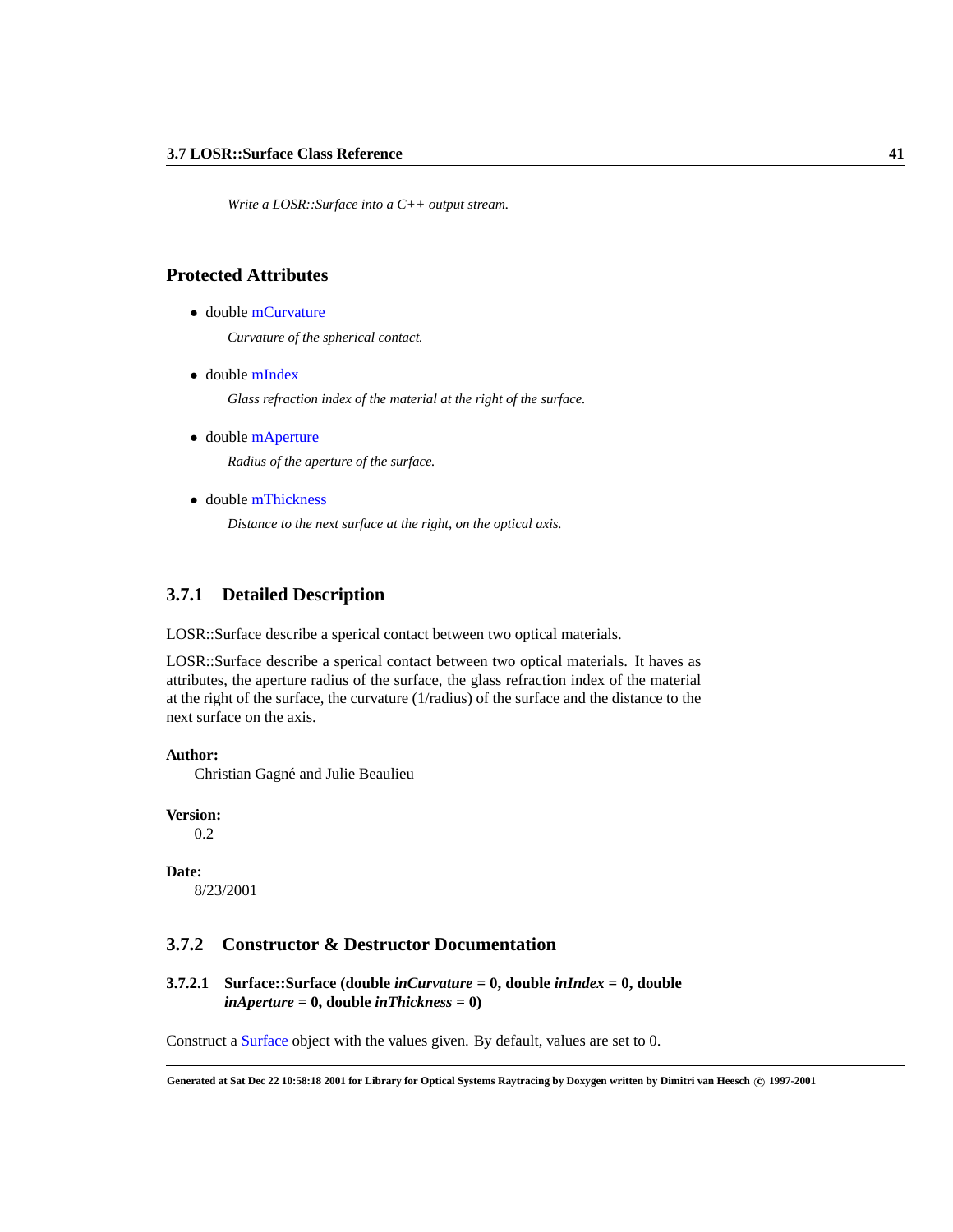#### **Parameters:**

*inCurvature* Curvature value of the sperical surface.

*inIndex* Glass refraction index value at the right of the surface.

*inAperture* Aperture radius value.

*inThickness* Distance value to the next right surface.

```
00039 :
00040 mCurvature(inCurvature),
00041 mIndex(inIndex),
00042 mAperture(inAperture),
00043 mThickness(inThickness)
00044 { }
```
# **3.7.3 Member Function Documentation**

# <span id="page-45-0"></span>**3.7.3.1 void Surface::read (std::istream &** *ioIs* **= std::cin)**

Read a LOSR::Surface from a C++ input stream.

### **Parameters:**

*ioIs* Input stream to extract the LOSR::Surface from.

```
00053 {
00054 char c1 ='\0', c2='\0';
00055 char buf[2048];
00056
00057 // Extract and ignore the rest of lines starting with a #
00058 for(ioIs >> cl; cl=='#'; ioIs >> cl) ioIs.getline(buf, 2048,'\n');
00059 if(!ioIs) throw LOSR_RuntimeErrorM("Premature end of stream!");
00060 // Looking for chars 'c:'
00061 ioIs >> c2;
00062 if((c1!='c') || (c2!=':')) throw LOSR_RuntimeErrorM("Invalide format!");
00063 if(!ioIs) throw LOSR_RuntimeErrorM("Premature end of stream!");
00064 // Found what was needed, read curvature
00065 ioIs >> mCurvature;
00066
00067 // Extract and ignore the rest of lines starting with a #
00068 for(ioIs >> cl; cl=='#'; ioIs >> cl) ioIs.getline(buf, 2048,'\n');
00069 if(!ioIs) throw LOSR_RuntimeErrorM("Premature end of stream!");
00070 // Looking for chars 'i:'
00071 ioIs >> c2;
00072 if((c1!='i') || (c2!=':')) throw LOSR_RuntimeErrorM("Invalide format!");
00073 if(!ioIs) throw LOSR_RuntimeErrorM("Premature end of stream!");
00074 // Found what was needed, read glass refraction index
00075 ioIs >> mIndex;
00076
00077 // Extract and ignore the rest of lines starting with a #
00078 for(ioIs >> cl; cl=='#'; ioIs >> cl) ioIs.getline(buf, 2048,'\n');
```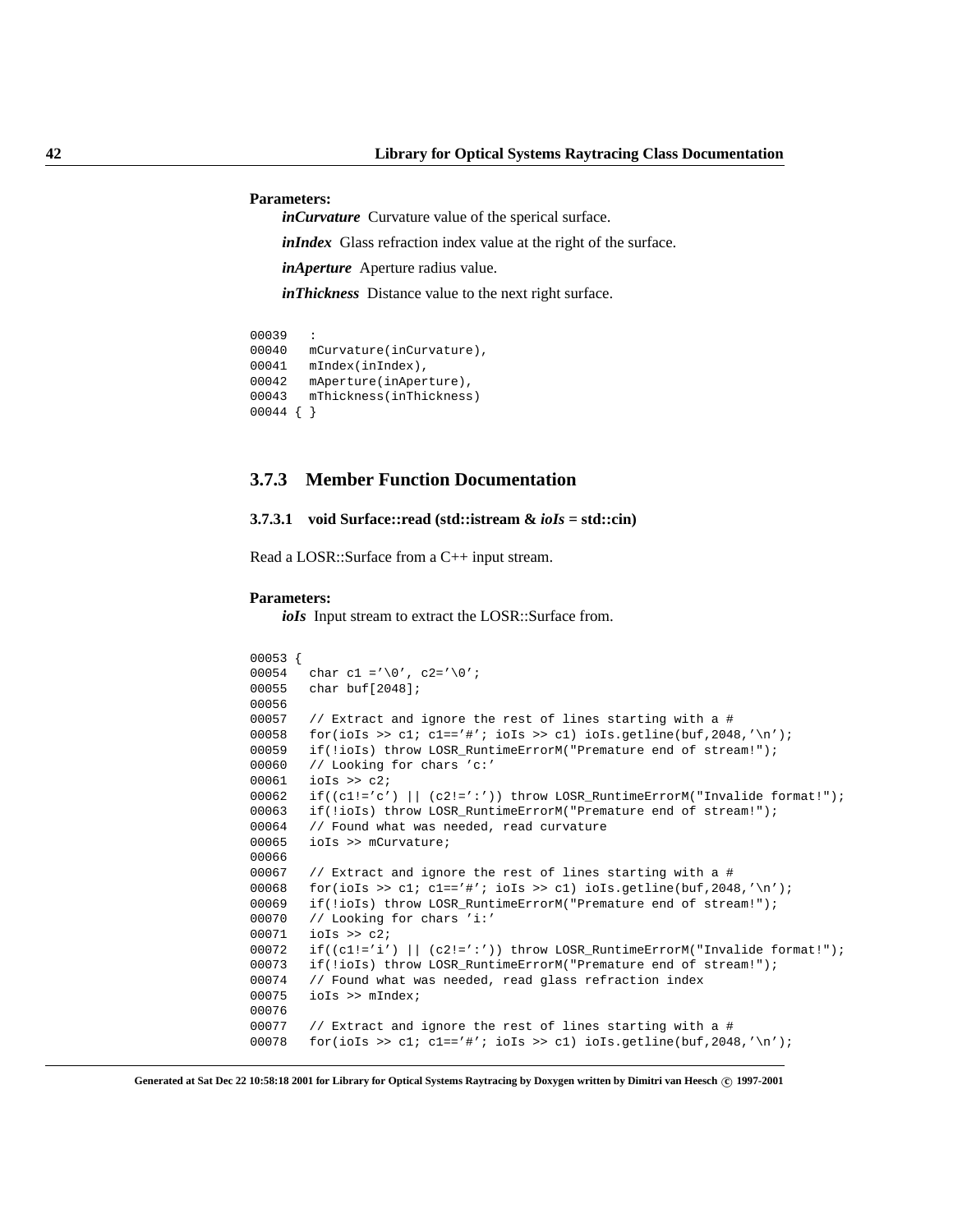```
00079 if(!ioIs) throw LOSR_RuntimeErrorM("Premature end of stream!");
00080 // Looking for chars 'a:'
00081 ioIs >> c2;
00082 if((c1!='a') || (c2!=':')) throw LOSR_RuntimeErrorM("Invalide format!");
00083 if(!ioIs) throw LOSR_RuntimeErrorM("Premature end of stream!");
00084 // Found what was needed, read aperture of the surface
00085 ioIs >> mAperture;
00086
00087 // Extract and ignore the rest of lines starting with a #
00088 for(ioIs >> cl; cl=='#'; ioIs >> cl) ioIs.getline(buf, 2048,'\n');
00089 if(!ioIs) throw LOSR RuntimeErrorM("Premature end of stream!");
00090 // Looking for chars 't:'
00091 ioIs >> c2;
00092 if((c1!='t') || (c2!=':')) throw LOSR_RuntimeErrorM("Invalide format!");
00093 if(!ioIs) throw LOSR_RuntimeErrorM("Premature end of stream!");
00094 // Found what was needed, read distance to next surface
00095 ioIs >> mThickness;
00096 }
```
# <span id="page-46-0"></span>**3.7.3.2 void Surface::write (std::ostream &** *ioOs* **= std::cout) const**

Write a LOSR::Surface into a C++ output stream.

#### **Parameters:**

*ioOs* Output stream to write the LOSR::Surface into.

```
00105 {
00106 ioOs << "c:" << mCurvature
00107 << " \ti:" << mIndex
00108 << " \ta:" << mAperture
00109 << " \tt:" << mThickness
00110 << std::endl;
00111 }
```
The documentation for this class was generated from the following files:

- Surface.hpp
- Surface.cpp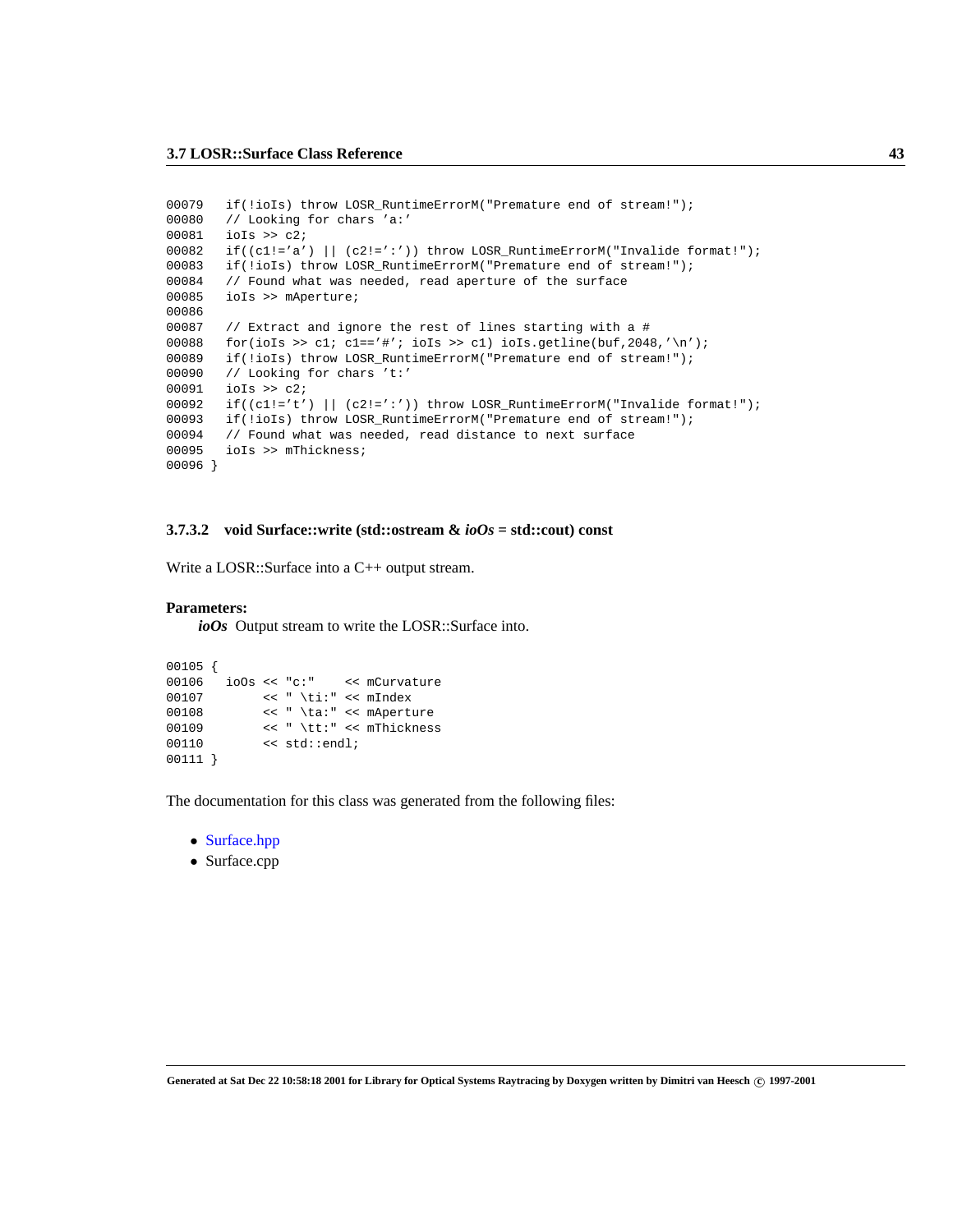# <span id="page-47-0"></span>**3.8 LOSR::Y NU Struct Reference**

LOSR::Y NU describe a surface entry into an approximative raytracing table (y-nu trace).

#include <ApproxRaytracer.hpp>

# <span id="page-47-1"></span>**Public Methods**

- $\bullet$  Y\_[NU](#page-47-1)() *Construct a Y [NU](#page-47-0) trace entry.*
- Y [NU](#page-48-0) (const [LOSR::Surface](#page-43-0) &inSurface) *Construct a Y [NU](#page-47-0) trace entry using the surface to initialize the y-nu entry.*
- Y NU& [operator=](#page-48-1) (const [LOSR::Surface](#page-43-0) &inSurface) *Initialize a y-nu trace entry with a surface.*

# <span id="page-47-2"></span>**Public Attributes**

- long double [mT](#page-47-2) *Distance to the next surface.*
- <span id="page-47-3"></span>• long double [mN](#page-47-3)

*Refraction index of the material at the right.*

- <span id="page-47-4"></span>• long double [mC](#page-47-4) *Curvature of the surface.*
- <span id="page-47-5"></span>• long double [mR](#page-47-5) *Aperture radius of the surface.*
- <span id="page-47-6"></span>• long double [mY](#page-47-6) *Height of the ray on the surface.*
- <span id="page-47-7"></span>• long double [mU](#page-47-7) *Angle (in radian) of the ray.*
- <span id="page-47-8"></span>• long double [mNU](#page-47-8) *Angle times de refraction index.*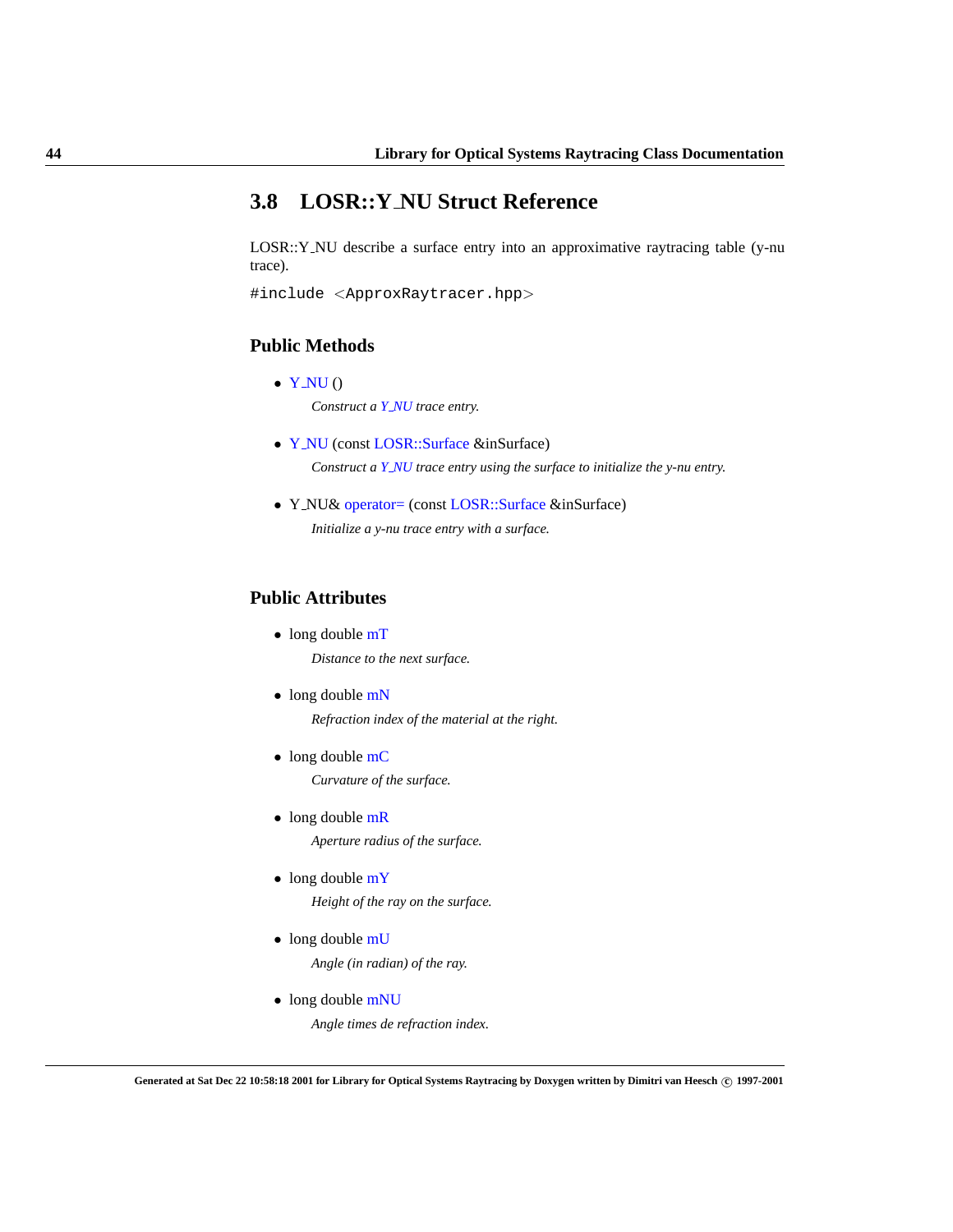# **3.8.1 Detailed Description**

LOSR::Y NU describe a surface entry into an approximative raytracing table (y-nu trace).

#### **Author:**

Christian Gagné and Julie Beaulieu

# **Version:**

0.2

# **Date:**

8/31/2001

# **3.8.2 Constructor & Destructor Documentation**

# <span id="page-48-0"></span>**3.8.2.1 Y NU::Y NU (const [LOSR::Surface](#page-43-0) &** *inSurface***)**

Construct a Y\_[NU](#page-47-0) trace entry using the surface to initialize the y-nu entry.

# **Parameters:**

*in[Surface](#page-43-0)* Surface to made to initialize the y-nu trace entry.

```
00055
00056 mT(inSurface.getThickness()),
00057 mN(inSurface.getIndex()),
00058 mC(inSurface.getCurvature()),
00059 mR(inSurface.getAperture()),
00060 mY(0),
00061 mU(0),
00062 mNU(0)
00063 { }
```
# **3.8.3 Member Function Documentation**

# <span id="page-48-1"></span>**3.8.3.1 Y NU & Y NU::operator= (const [LOSR::Surface](#page-43-0) &** *inSurface***)**

Initialize a y-nu trace entry with a surface.

# **Parameters:**

*inSurface* [Surface](#page-43-0) to made to initialize the y-nu trace entry.

```
00072 {
00073 mT = inSurface.getThickness();
```